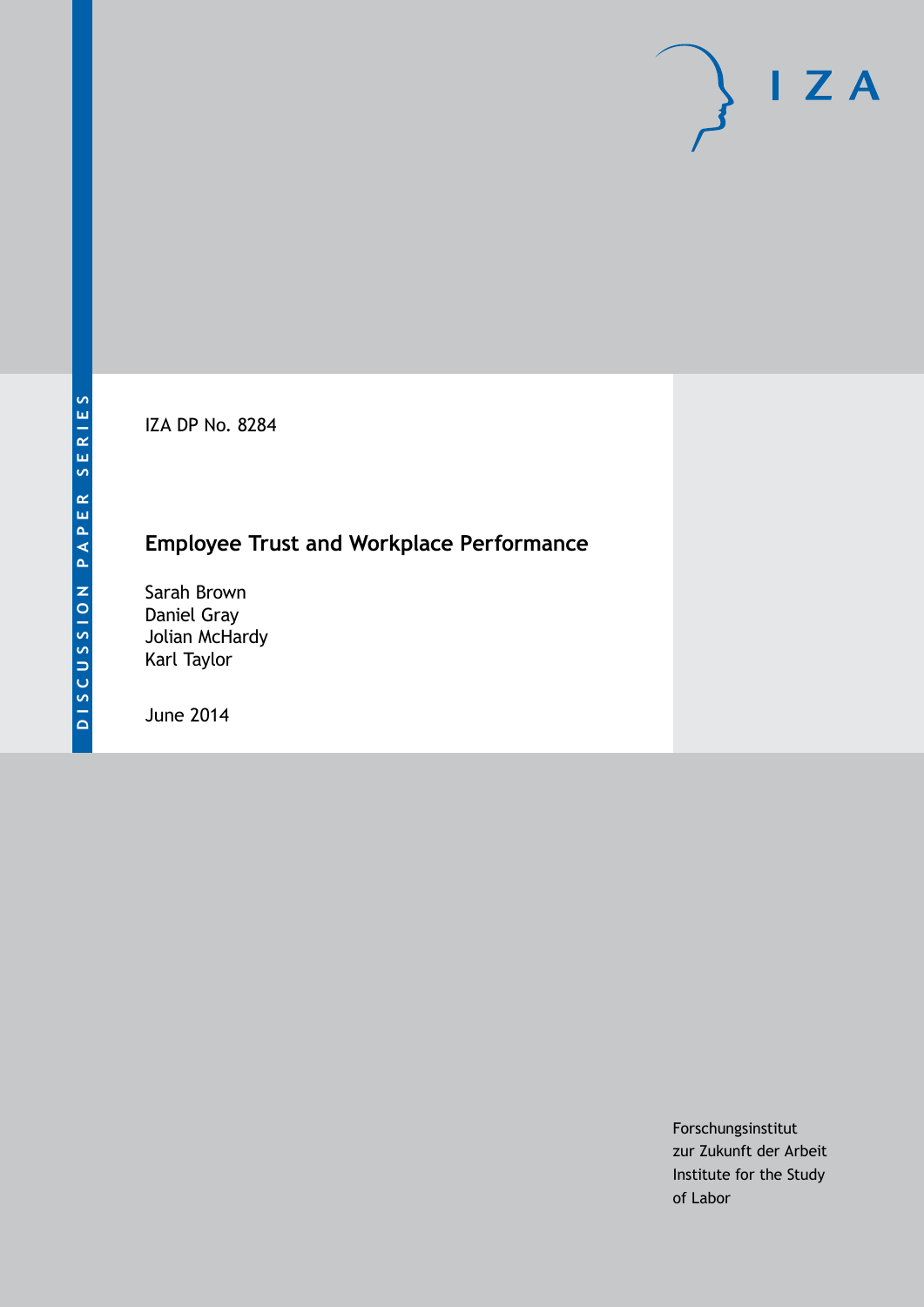# **Employee Trust and Workplace Performance**

# **Sarah Brown**

*University of Sheffield and IZA*

# **Daniel Gray**

*University of Sheffield*

# **Jolian McHardy**

*University of Sheffield*

# **Karl Taylor**

*University of Sheffield and IZA*

# Discussion Paper No. 8284 June 2014

IZA

P.O. Box 7240 53072 Bonn Germany

Phone: +49-228-3894-0 Fax: +49-228-3894-180 E-mail: [iza@iza.org](mailto:iza@iza.org)

Any opinions expressed here are those of the author(s) and not those of IZA. Research published in this series may include views on policy, but the institute itself takes no institutional policy positions. The IZA research network is committed to the IZA Guiding Principles of Research Integrity.

The Institute for the Study of Labor (IZA) in Bonn is a local and virtual international research center and a place of communication between science, politics and business. IZA is an independent nonprofit organization supported by Deutsche Post Foundation. The center is associated with the University of Bonn and offers a stimulating research environment through its international network, workshops and conferences, data service, project support, research visits and doctoral program. IZA engages in (i) original and internationally competitive research in all fields of labor economics, (ii) development of policy concepts, and (iii) dissemination of research results and concepts to the interested public.

<span id="page-1-0"></span>IZA Discussion Papers often represent preliminary work and are circulated to encourage discussion. Citation of such a paper should account for its provisional character. A revised version may be available directly from the author.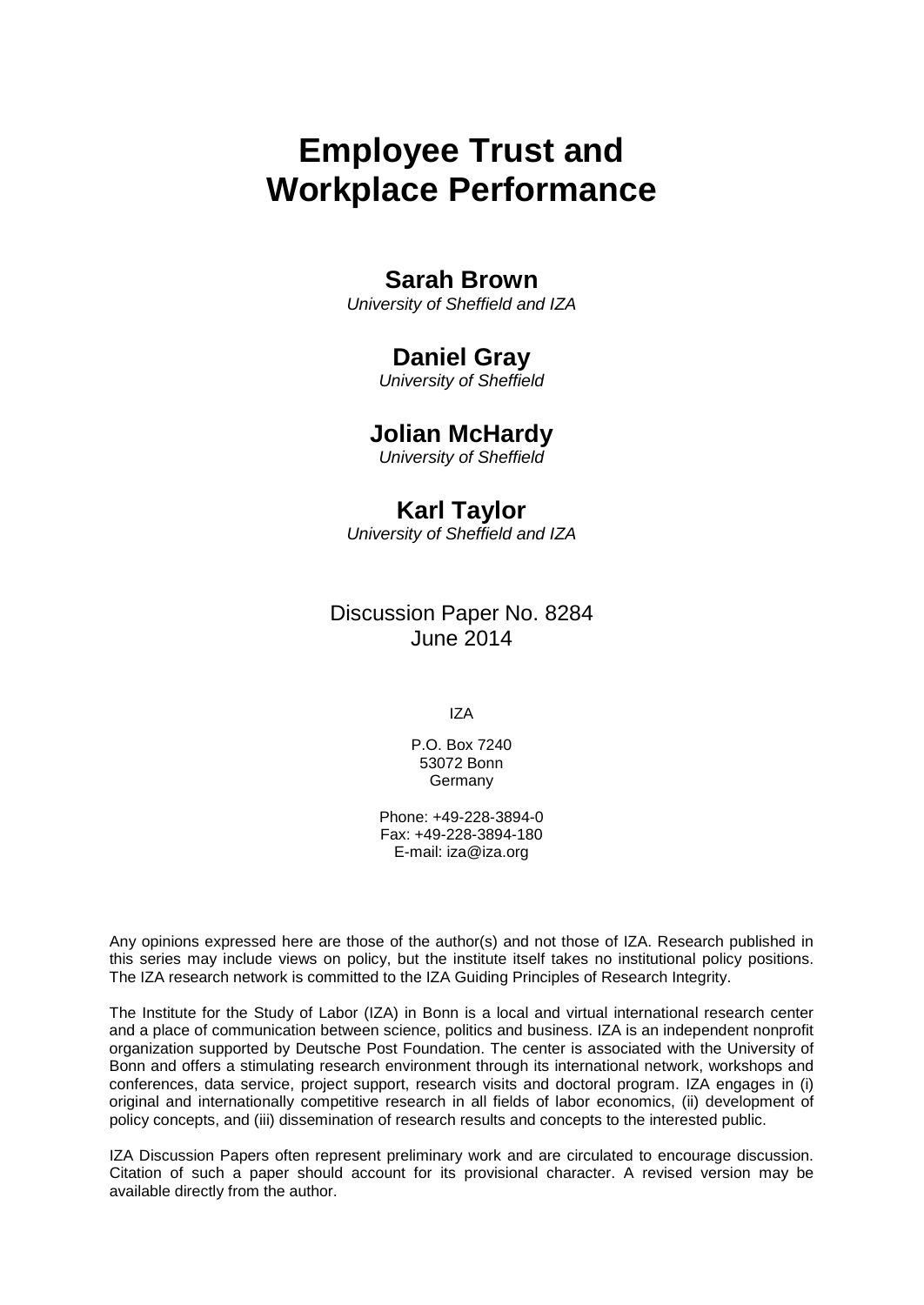IZA Discussion Paper No. 8284 June 2014

# **ABSTRACT**

# **Employee Trust and Workplace Performance[\\*](#page-1-0)**

We explore the relationship between employee trust of managers and workplace performance. We present a theoretical framework which serves to establish a link between employee trust and firm performance as well as to identify possible mechanisms through which the relationship may operate. We then analyse matched workplace and employee data in order to ascertain whether the average level of employee trust within the workplace influences workplace performance. We exploit the 2004 and 2011 Work Place and Employee Relations Surveys (WERS) to analyse the role of employee trust in influencing workplace performance in both pre and post recessionary periods. Our empirical findings support a positive relationship between three measures of workplace performance (financial performance, labour productivity and product or service quality) and employee trust at both points in time. We then exploit employee level data from the WERS to ascertain the determinants of employee trust as well as how trust is influenced by measures taken by employers to deal with the recent recession. Our findings suggest that restricting paid overtime and access to training potentially erode employee trust. In addition, we find that job or work reorganisation experienced at either the employee or organisation level are associated with lower employee trust.

JEL Classification: J20, J50

Keywords: employee trust, financial performance, labour productivity, product quality

Corresponding author:

Sarah Brown Economics Department University of Sheffield 9 Mappin Street Sheffield S1 4DT United Kingdom E-mail: [sarah.brown@sheffield.ac.uk](mailto:sarah.brown@sheffield.ac.uk)

We are grateful to the Data Archive at the University of Essex for supplying data from the 2004 and 2011 Workplace and Employee Relations Surveys. We are also grateful to Anita Ratcliffe, Jennifer Roberts and participants at the *Work and Pensions Economics Group Annual Conference*, University of Sheffield, July, 2013 and the RES Annual Conference, Manchester, April, 2014, for excellent comments. The normal disclaimer applies.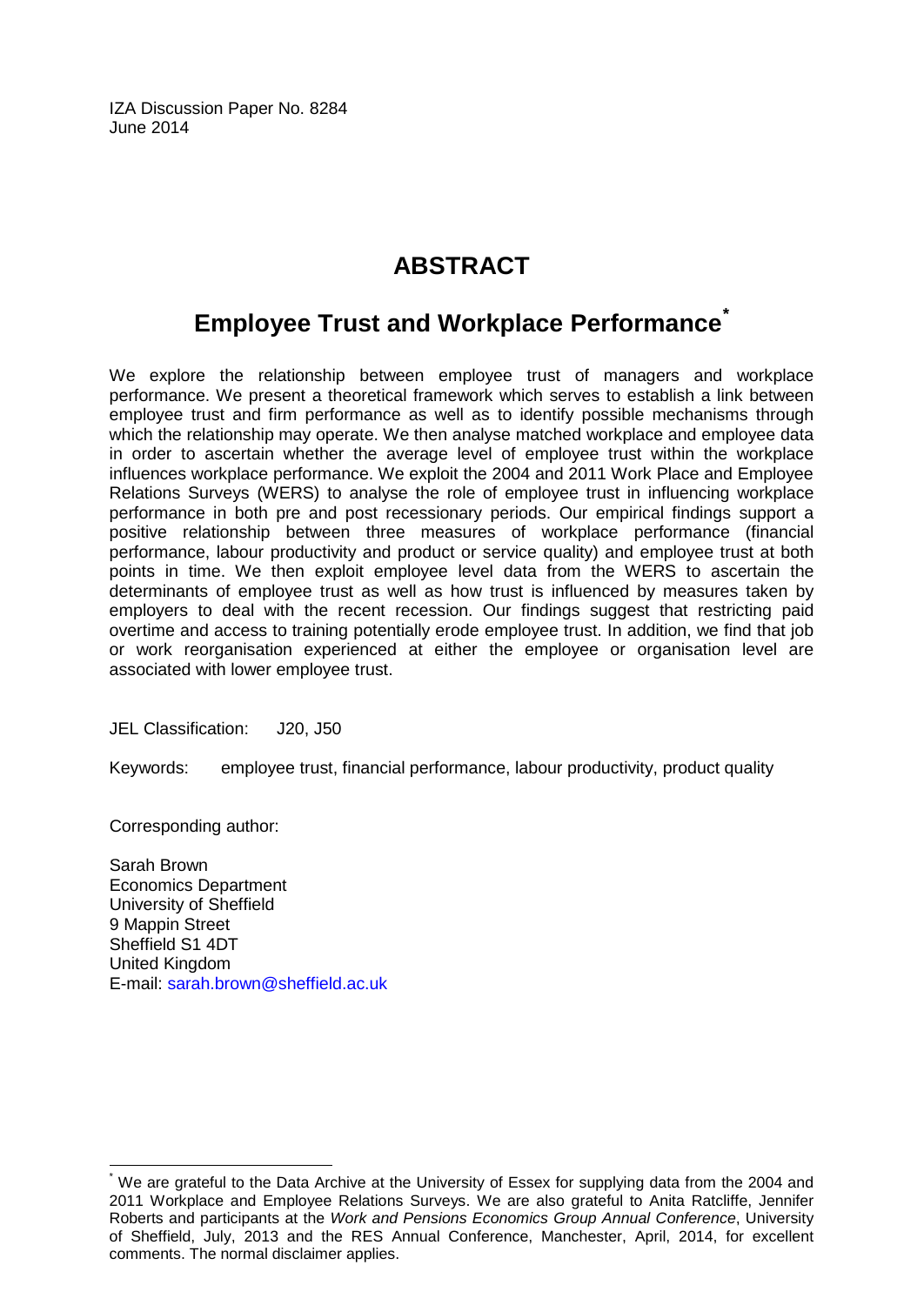#### **1. Introduction and Background**

1

Given the importance of identifying determinants of firm performance for understanding both economic growth and productivity at an aggregate level, it is not surprising that a vast literature exists exploring this issue focusing on a range of measures of firm performance such as financial performance (see, for example, Machin and Stewart, 1990, McNabb and Whitfield, 1998, and Munday et al., 2003) and labour productivity (see, for example, Griliches and Regev, 1995, Oulton, 1998, and Griffiths and Simpson, 2004). Many of the studies in this area focus on the role of firm level characteristics such as capital and labour inputs in determining firm performance.

It is apparent that employee behaviour may influence firm level performance given that many employees have some degree of discretion with respect to how hard they work (see, for example, Brown et al., 2011, who explore the relationship between worker commitment and workplace performance). In this paper, we focus on employee trust, specifically employee trust in management, which has attracted limited interest in the economics literature. Trust can be defined as '*firm belief in the reliability, truth, or ability of someone or something*' (Oxford English Dictionary, 2013). It may be the case that employee trust in the workplace influences the behaviour of employees, which in turn affects firm performance. In particular, the extent to which employees trust that their managers will treat them honestly and fairly may influence the extent to which employees engage in opportunistic behaviour or otherwise.<sup>1</sup> Thus, the degree of trust that employees have in their managers may impact upon firm performance.

The role of trust in the economy is being increasingly recognised in the economics literature at both the macroeconomic level, where there has been debate, for example, on the relationship between trust and economic growth (see, for example, Knack and Keefer, 1996,

<sup>&</sup>lt;sup>1</sup> For instance, Kurtulus et al. (2011), using data from the NBER Shared Capitalism Survey, find that employee trust in management is associated with employees wanting a part of their pay to be related to company performance.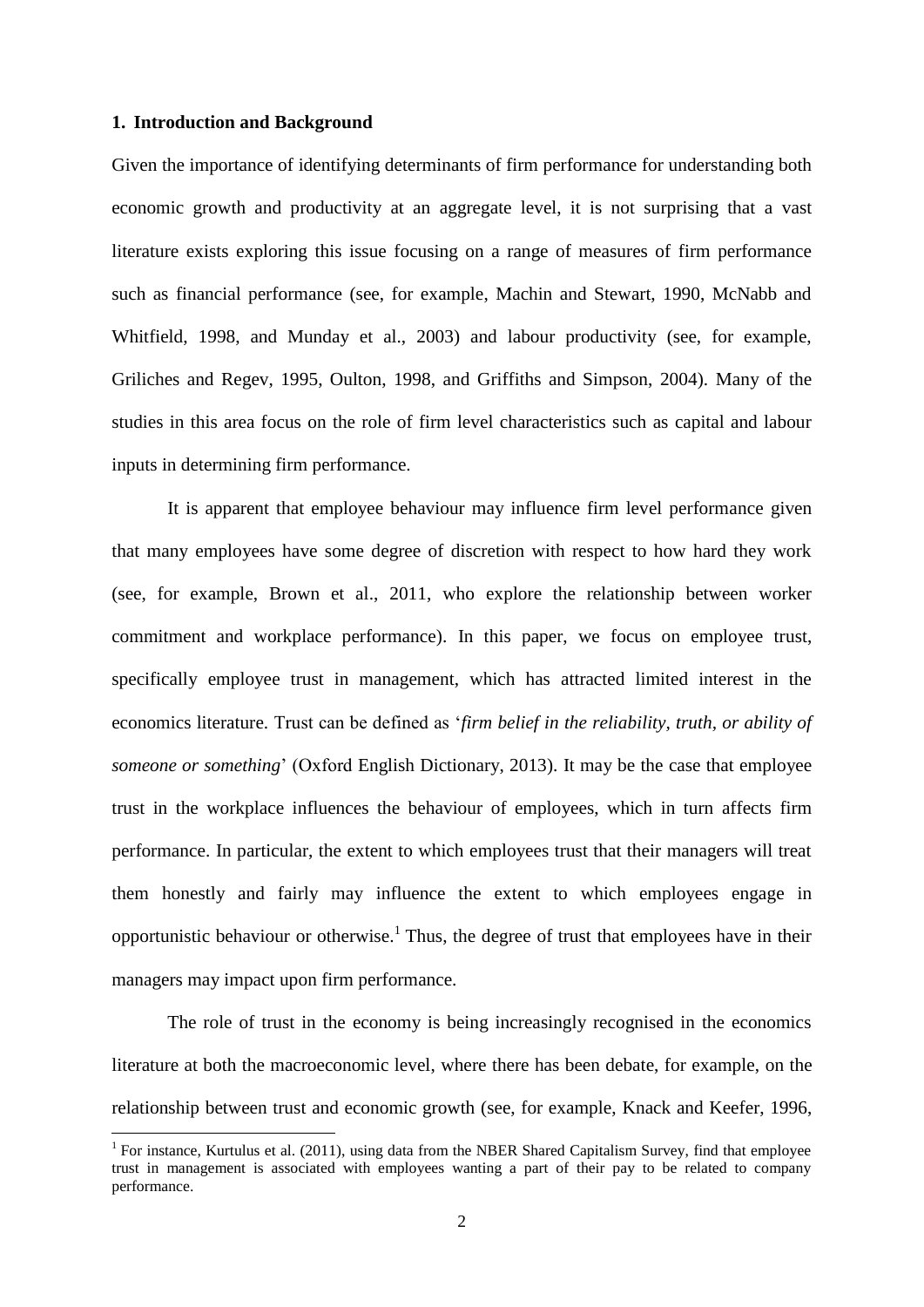and, more recently, Algan and Cahuc, 2010) and at the microeconomic level, such as in the context of financial decision-making (see, for example, Guiso et al., 2008, who explore the relationship between trust and stock market participation). A recent and comprehensive survey of the literature is provided by Algan and Cahuc (2013). There are an increasing number of studies in the economics literature exploring the determinants of trust at the individual level frequently using the standard trust question from the World Values Survey and the General Social Survey: *Generally speaking would you say that most people can be trusted or that you can't be too careful in dealing with people*? (see, for example, Alesina and La Ferrara, 2002, and Bellemare and Kröger, 2007). There has also been some interest in the applied psychology and human resource management literatures, which have tended to explore the effects of specific workplace practices on employee trust. For example, Mayer and Davies (1999) explore the effects of a performance appraisal system in one particular workplace, whilst Blunsdon and Reed (2003), using Australian workplace data, find significant correlations between HR practices (such as having formalised policies and procedures) and employee trust in management. There is also some evidence that the degree of autonomy workers have over their work is associated with increased general trust, see Grund and Harbring (2009) for European evidence.

There has been less attention paid in the economics literature, however, to the role of employee trust in the workplace and its implications for firm performance. One interesting exception is La Porta et al. (1997), who explore Fukuyama's (1995) argument that high levels of trust amongst individuals serve to enhance the performance of all institutions in society including firms. They explore the effect of trust on the performance of large organisations in 40 countries. The relative success of large firms in a country is measured by the sales of the large firms relative to GNP, where a large positive effect from general trust is found. A recent contribution in the finance literature by Goergen et al. (2012) focuses on the implications of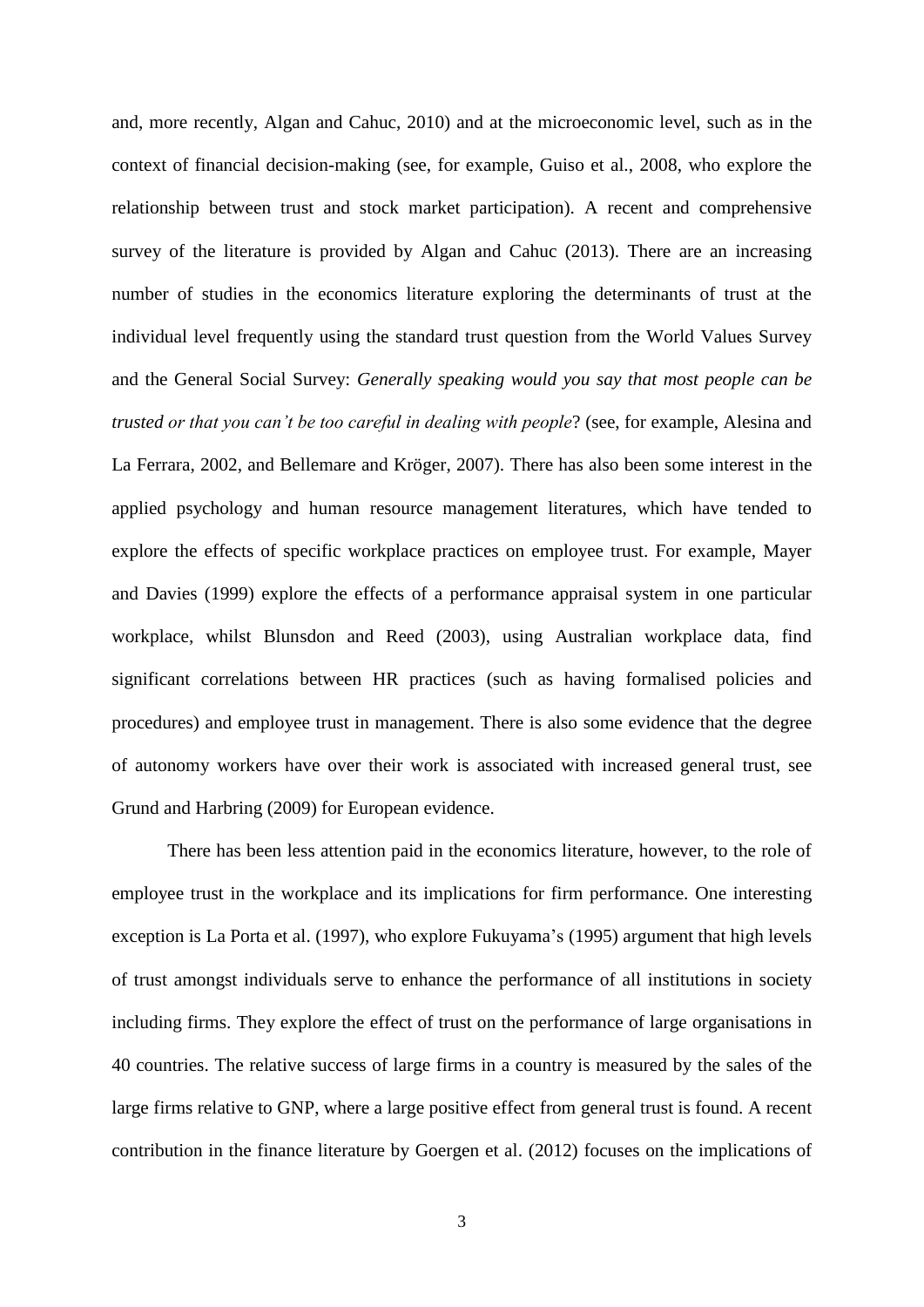intra-firm trust for firm performance and reports empirical evidence of a positive relationship. Their measure of intra-firm trust is based on responses to 64 questions covering staff communication, profit-sharing, internal promotion, staff turnover and training. Such measures serve to capture the degree of intra-firm trust somewhat indirectly rather than employee trust *per se*. It is apparent that analysis of matched employee and firm level data may be a fruitful line of enquiry in order to shed further light on the relationship between firm performance and trust by exploiting more direct measures of employee trust.

This paper seeks to fill this gap in the existing literature. We begin, in Section 2, by developing a theoretical framework which establishes a link between employee trust and firm performance as well as indicating possible mechanisms through which the relationship may operate. In Section 3, we analyse matched workplace and employee data in order to explore whether employee trust influences workplace performance. To explore the robustness of our empirical findings, we exploit the 2004 and 2011 Work Place and Employee Relations Surveys (WERS) in order to analyse the role of employee trust in influencing workplace performance in both pre and post recessionary periods. Our empirical findings support a positive relationship between three measures of workplace performance (financial performance, labour productivity, and product or service quality) and employee trust. In Section 4, we exploit employee level data in order to ascertain the determinants of employee trust to shed some light on how such trust is influenced in the workplace. Section 5 concludes the paper.

### **2. Theoretical Model**

In this section we seek to establish a theoretical basis for our hypothesis of a link between employee trust and firm performance and to outline possible mechanisms through which the relationship may operate. We begin by observing that each of our measures of firm performance (financial performance, labour productivity and service or product quality) can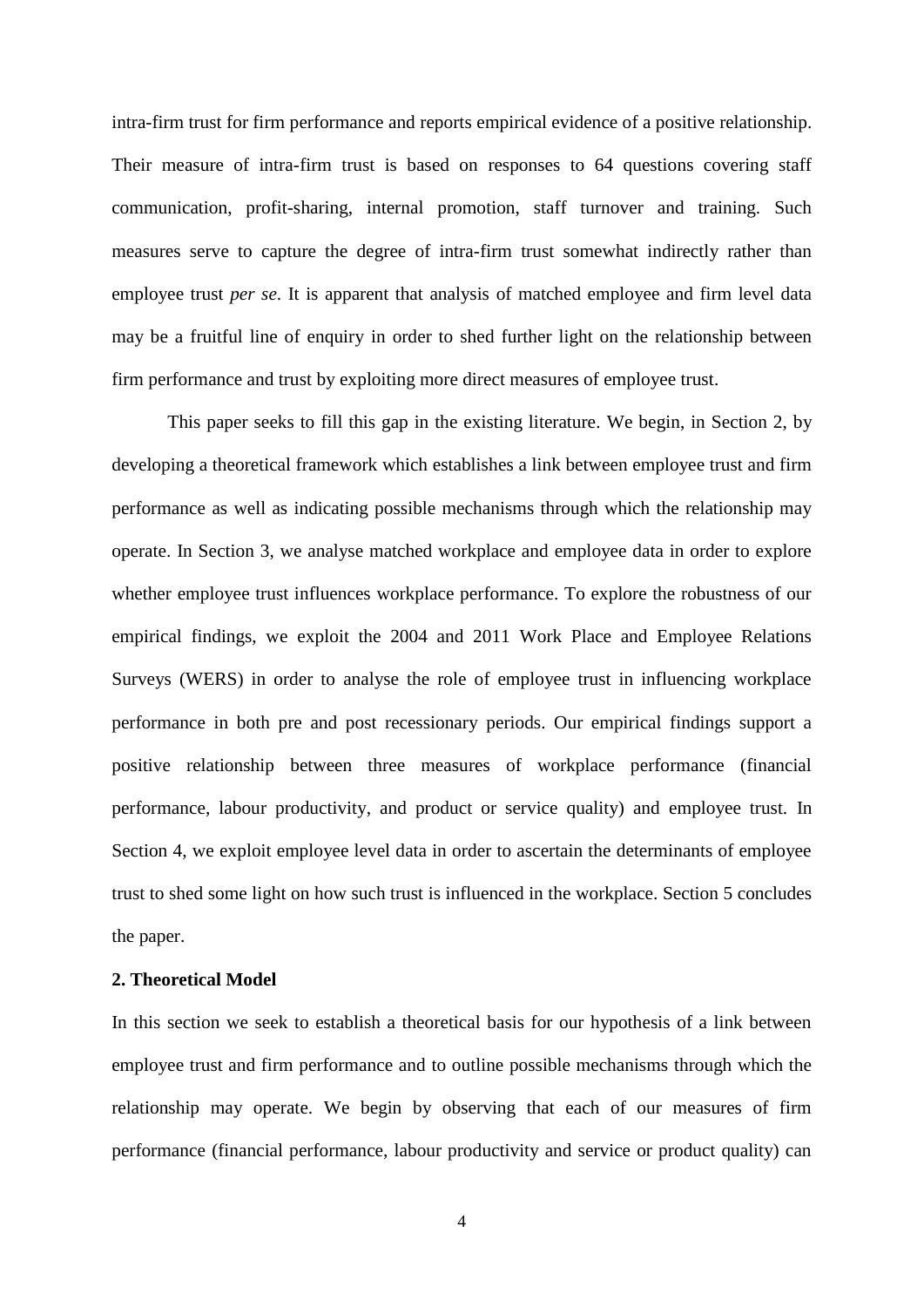be enhanced by, amongst other things, eliciting greater employee effort, engagement with training, or, willingness to adopt new processes or work-place organisation. Our theory builds on principal-agent arguments to illustrate how higher levels of employee trust in managers can help explain improvements in each of these firm performance-enhancing factors.

The principal-agent problem concerns a principal (here the manager), who wishes to incentivise the agent (here the employee) to undertake an action that is, or may appear to the agent to be, against their own best interests. We begin by outlining a typical characterization of the principal-agent problem.

Consider an agent with action set  $A = \{H, L\}$ , whose choice of action  $a \in A$  affects the value of output,  $v(a)$  and their own costs,  $c_a$ , where  $c_H > c_L$ . Let H be the principal's preferred action. Further, assume the principal is unable to observe the agent's action (there is asymmetric information), or infer it from observing output (i.e.  $v(a)$  is not one-to-one). Since action  $H$  is costly to the agent and unobservable to the principal, the principal knows the agent will have an incentive to select action,  $L$ .

To simplify matters, let  $v$  be an *n*-vector of feasible values of  $v_i$  ( $i = 1, ..., n$ ). Let be an *n*-vector of probabilities, with each element,  $p_{ia}$  ( $\sum_{i=1}^{n} p_{ia} = 1$ ), being the probability that  $v_i$  is observed given the agent's action is  $a$ . Given that the principal employs a payment contract  $w(v)$ , we construct the following – linear in cost – von Neumann-Morgenstern utility function,  $u_a = u(w)p_a - c_a$ , for the agent, whom we assume to be risk-averse. We assume that the principal is risk-neutral, and that their objective is to design a payment contract  $w(v)$  to maximize  $(v - w)p<sub>H</sub>$  subject to the agent's incentive compatibility constraint:

$$
\boldsymbol{u}(\boldsymbol{w})\boldsymbol{p}_H - c_H \ge \boldsymbol{u}(\boldsymbol{w})\boldsymbol{p}_L - c_L,\tag{1}
$$

and participation constraint, with reservation utility,  $\bar{u}$ :

$$
\boldsymbol{u}(\boldsymbol{w})\boldsymbol{p}_H - c_H \ge \bar{u}.\tag{2}
$$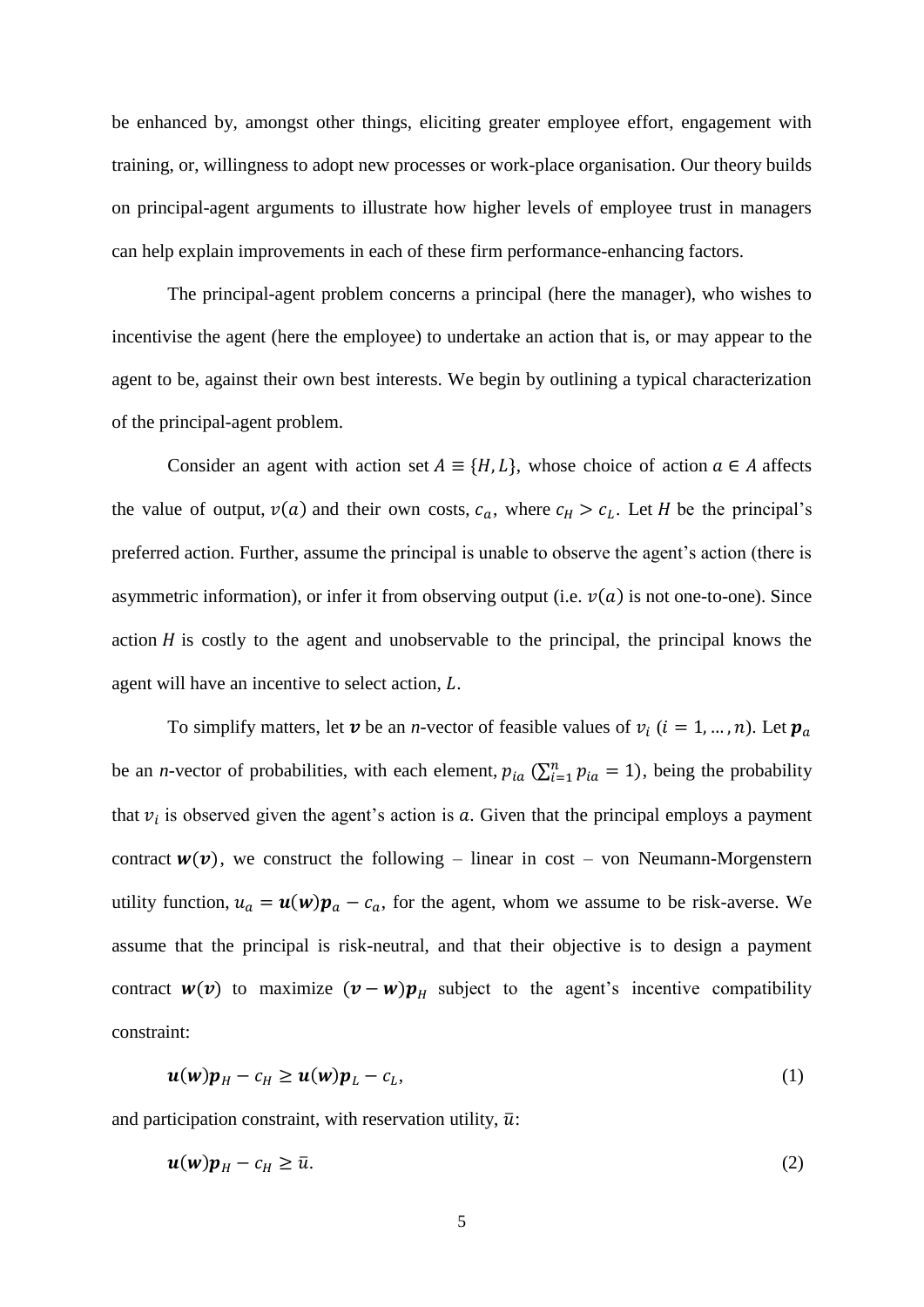We now explore three framings of the principal-agent model to illustrate the potential channels through which trust can influence our firm performance measures: the first allows us to see how trust can be used to elicit performance-enhancing effort, the second provides insight into how trust can engender participation and co-operation or reduce costly resistance to productivity/quality enhancing change, whilst the third demonstrates how trust can influence worker identity.

#### **2.1 Trust Eliciting Effort**<sup>2</sup>

**.** 

In this section we let the elements  $H$  and  $L$  in the agent's action set represent high  $(H)$  and low  $(L)$  effort. We also augment the basic model outlined above to include trust. We begin under a scenario in which the agency problem yields an equilibrium with the agent choosing action *L.* As such it is reasonable to assume that the agent knows, through experience, the rewards and costs associated with action *L*. The principal, in an effort to resolve the agency problem, wishes to assure the agent that the costs to action  $H$  are no greater than  $c_H$  and that, given this, the contract that it offers,  $w(v)$ , satisfies the constraints Eqs. (1) and (2). However, the agent, who has no experience of the actual rewards and costs associated with action *H*, may not trust the principal to keep to the contract, and/or, be truthful about the full costs of action *H*. Hence the agent has beliefs,  $\mathbf{u}(\mathbf{w})\widetilde{p}_H$ , about the distribution of returns and beliefs,  $\tilde{c}_H$ , about the costs, under action H, such that  $\mathbf{u}(w)\tilde{p}_H = \theta \mathbf{u}(w)\mathbf{p}_H$  and  $\tilde{c}_H = c_H/\varphi$ , where  $\theta(t)$ ,  $\varphi(t) \in [0,1]$ , t represents the level of employee trust, and  $\theta'(t)$ ,  $\varphi'(t) \ge 0$ . Hence, even if the principal can design a feasible reward contract  $w(v)$  which satisfies Eqs. (1) and (2), if employee trust,  $t$ , is sufficiently low then it will not be possible to resolve the principal-agent problem. Consequently, since the discount parameters  $\theta(t)$  and  $\varphi(t)$  are nondecreasing, higher levels of trust can increase the prospect of a given contract resolving the

 $2 A$  similar argument is employed in Brown et al. (2011) to explain the potential link between worker commitment and loyalty and firm profit.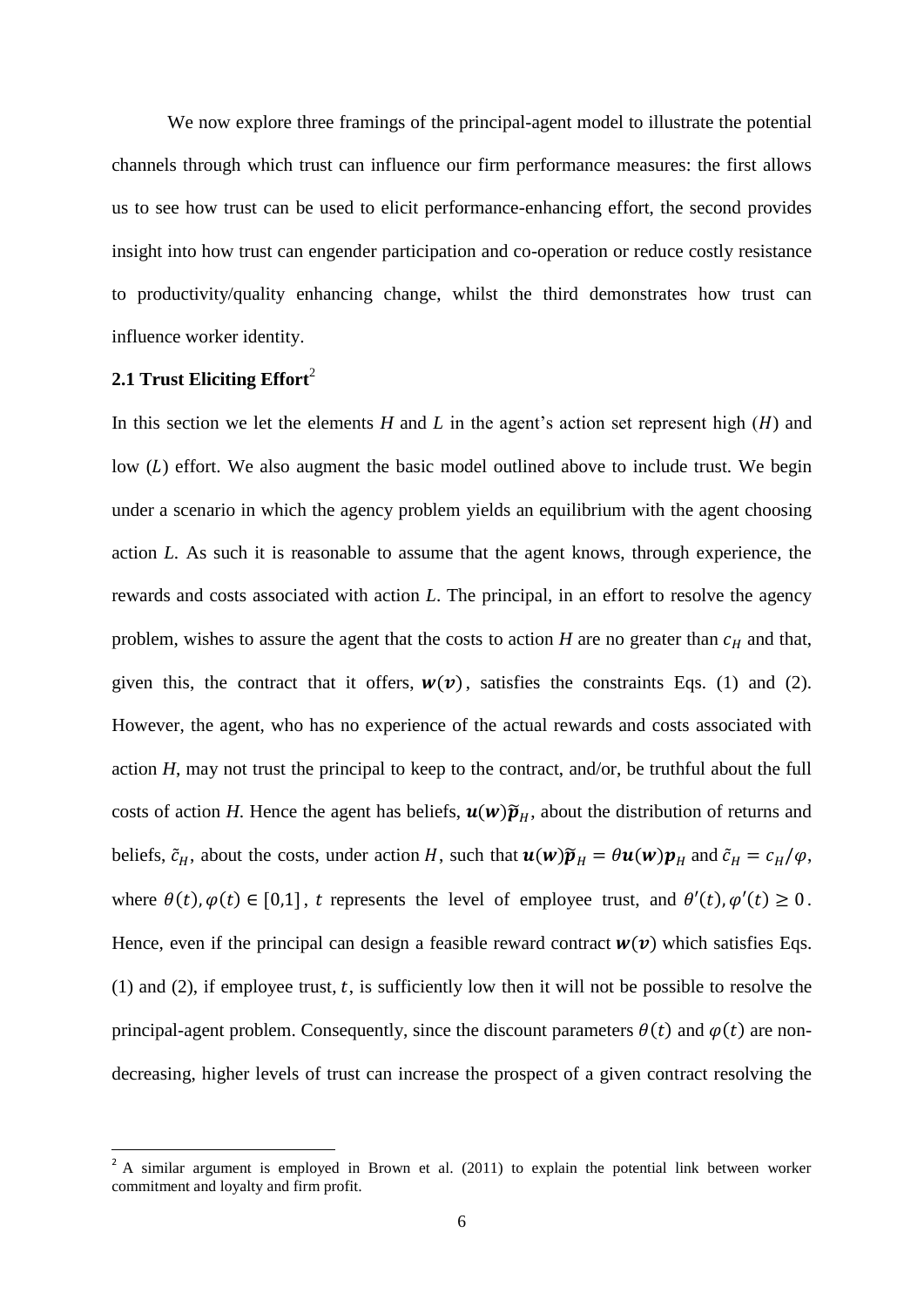agency dilemma, yielding effort level *H* and raising productivity, quality and/or financial performance.

Notice that, given the agent is risk averse,  $\mathbf{u}(w) \mathbf{p}_{H}$  is decreasing with uncertainty. Hence, higher levels of employee trust can act as a buffer helping to mitigate the effects of increased uncertainty (for instance during a recession), by increasing  $\theta$  and hence  $\mathbf{u}(\mathbf{w})\widetilde{p}_H =$  $\theta$ u $(w)$ p<sub>H</sub>.

#### **2.2 Trust Inducing Engagement with Training and Re-organisation**

In this section we adopt a slightly different principal-agent framework. In this case the principal can directly observe the action of the agent where *H* and *L* now refer, respectively, to high and low levels of investment/engagement in labour training, firm re-organisation or changes in working practices (or conversely low and high levels of resistance to training or re-organisation). Again, the principal's preferred action is *H*.

Suppose that the principal wishes to uplift worker skills and/or reconfigure working practices or the working environment so as to achieve a new, more profitable, organizational regime. For simplicity, suppose that the principal can only achieve this new regime in a future period if the agent undertakes action *H* (high engagement with training and/or low resistance to change) in the current period. Otherwise, the status quo prevails. Hence we have two regimes  $R \equiv \{n, s\}$ , where *n* represents the new regime and *s* represents the status quo.

With no asymmetry in information about the action of the agent, the principal can set a determinate reward profile for the agent  $(w_r, e_r)$  where  $w_r$  is the wage and  $e_r$  is the working environment associated with regime  $r \in R$ . The principal's objective is therefore to design a reward profile  $(w_s, e_s; w_n, e_n)$  so as to maximize  $\pi_n(w_n, e_n)$  subject to an optimality constraint:

$$
\pi_n(w_n, e_n) \ge \delta + \pi_s(w_s, e_s) \tag{3}
$$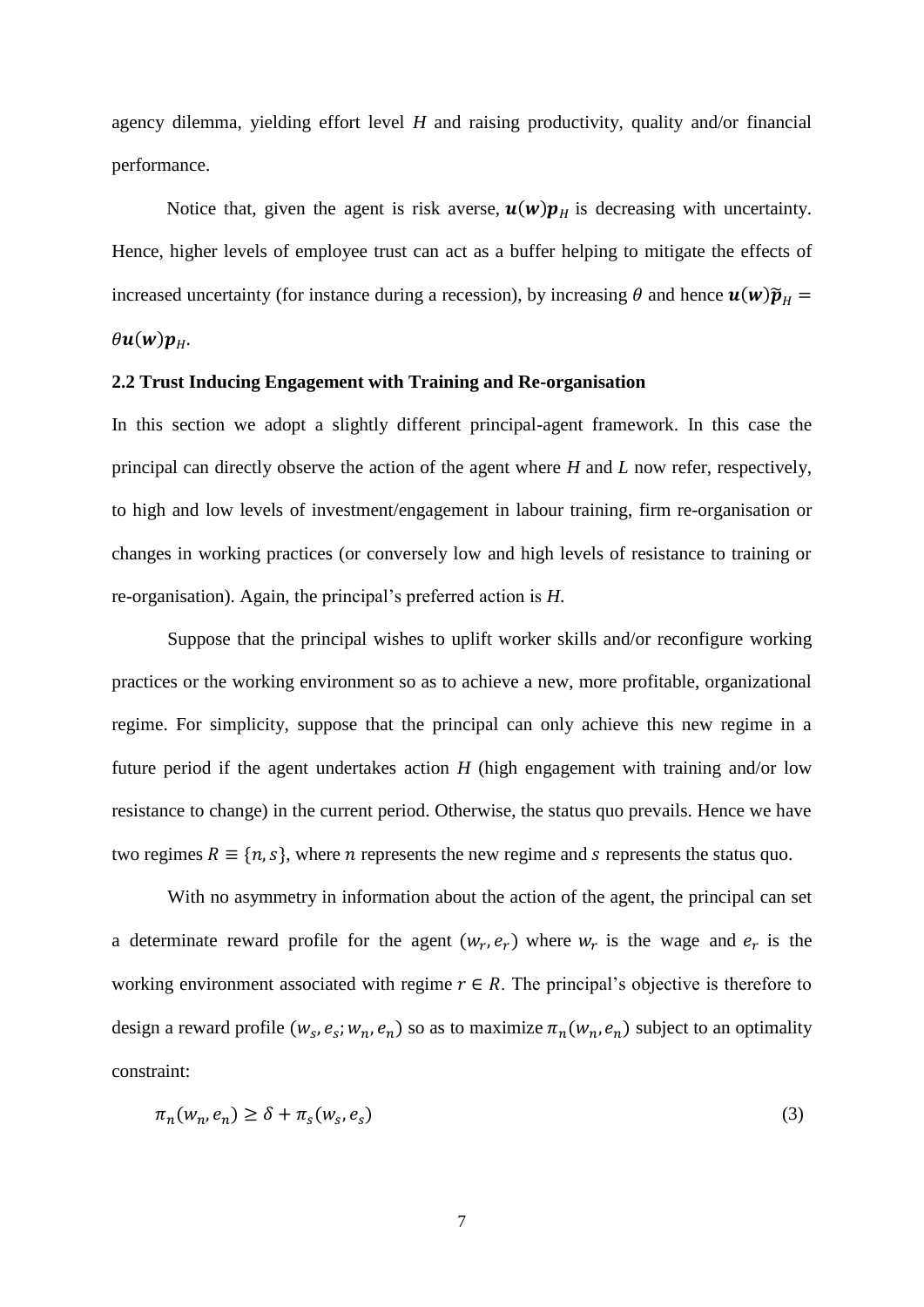where  $\delta$  is the time-adjusted value of the cost of the organizational change and/or training; an agent incentive compatibility constraint:

$$
u(w_n, e_n) \ge \omega + u(w_S, e_S), \tag{4}
$$

where,  $\omega$  is the time-adjusted cost to the agent of the organizational change and/or training; and a participation constraint, with reservation utility,  $\bar{u}$ :

$$
u(w_n, e_n) - \omega \ge \bar{u}.\tag{5}
$$

However, in the absence of trust the agent may heavily discount the claims of the principal in terms of the wage and working conditions in the new regime, or anticipate a significant understatement of the direct costs to the agent of undertaking action *H*, i.e. the agent may base its decisions on  $u(\theta w_n, \theta e_n)$  and  $\omega/\varphi$  instead of  $u(w_n, e_n)$  and  $\omega^3$ . Hence, even if the principal can devise a feasible reward profile which satisfies Eqs. (3)-(5), if trust is sufficiently low (i.e.  $\theta$  and/or  $1/\varphi$  are sufficiently high) then the principal may not be able to find a reward profile which incentivizes the agent to opt for action *H*. Again, increasing employee trust increases the range of contracts which are feasible and satisfy Eqs. (4) and (5) thereby engendering the high-performance outcome for the firm.

#### **2.3 Trust to Change Worker Identity**

**.** 

Finally, we consider the possibility that building employee trust can yield a change in worker identity along the lines discussed in Akerlof and Kranton (2005). In this case, the agent's utility depends on their identity where agent identity is a function of organizational practices, or more specifically in the present situation, organizational practices which influence employee trust.

To illustrate, suppose the agent can have one of two identities,  $B = \{x, y\}$ . An agent with identity *x* (*y*) has an associated 'norm' under which utility is maximized, in terms of the

<sup>&</sup>lt;sup>3</sup> It is not difficult to see that an employer might have an incentive to cheat on the agent once the agent has undertaken the productivity-enhancing training (especially if training develops firm-specific human capital) or given up their original work-practices, since these changes may be largely irreversible.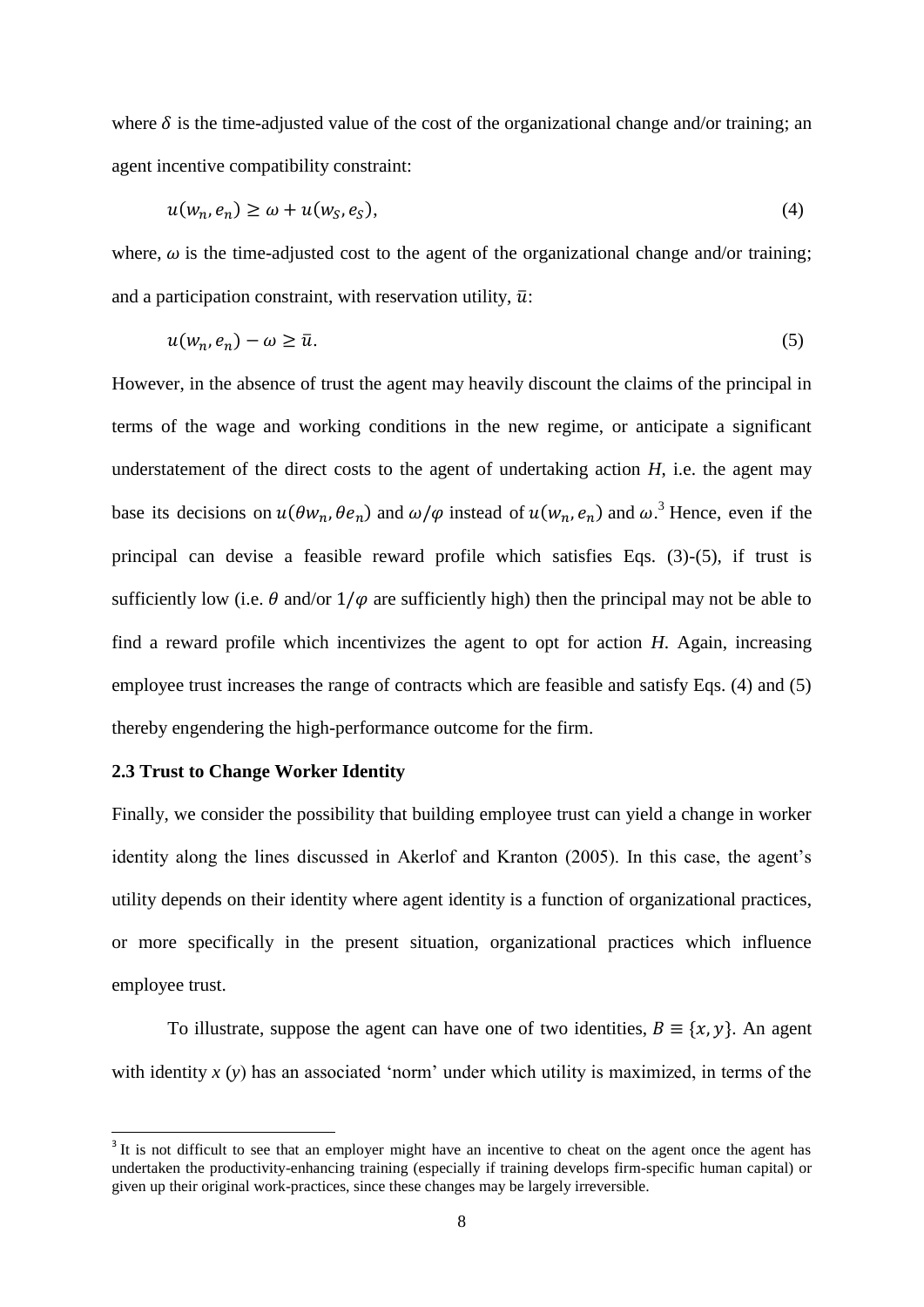principal's preferred (non-preferred) action in the above models, with action *H* (*L*) and deviation from this action results in loss of utility.<sup>4</sup> If the agent's identity is x then the principal can stimulate action *H* at a lower wage than if agent identity is *y*. Replacing the cost term  $c_a$  in Eqs. (1) and (2) with:

$$
c_a = k_a + \rho_b |k^*(b) - k_a| - \mu_b
$$

where  $k_a$  is the agent's cost under action  $a \in A$ ,  $\mu_b$  represents the utility that the agent achieves with identity  $b \in B$ , whilst  $\rho_b |k^*(b) - k_a|$  is a potential penalty incurred due to any divergence from the agent's 'ideal' action given they have identity  $b$ . Hence investing to build employee trust to influence worker's identity – changing worker identity from type *y* to type  $x$  – reduces the penalty associated with action *H*, raising  $\mu_b$ . Since both effects diminish the 'net cost' term, enhancing  $u(w)p_H - c_H$  relative to  $u(w)p_L - c_L$  they increase the likelihood of *H* relative to *L*.

Having motivated the link between employee trust and workplace performance from a theoretical perspective, and identified potential mechanisms through which this may operate, the remainder of the paper considers whether an empirical relationship exists between trust and performance using matched employee-employer data.

#### **3. Empirical Analysis of the Relationship between Trust and Workplace Performance**

#### **3.1 Data and Methodology**

In order to explore the relationship between employee trust and workplace performance from an empirical perspective, we analyse data drawn from the Workplace and Employee Relations Surveys (WERS). The aim of the WERS is to provide nationally representative data on the state of workplace relations and employment practices in Britain. We focus on data drawn from the most recent survey, namely the 2011 WERS, which is the sixth in the series. We also explore the robustness of our findings by analysing the 2004 WERS, which relates to

 4 For example, identity *x* (*y*) might represent a committed (non-committed) worker.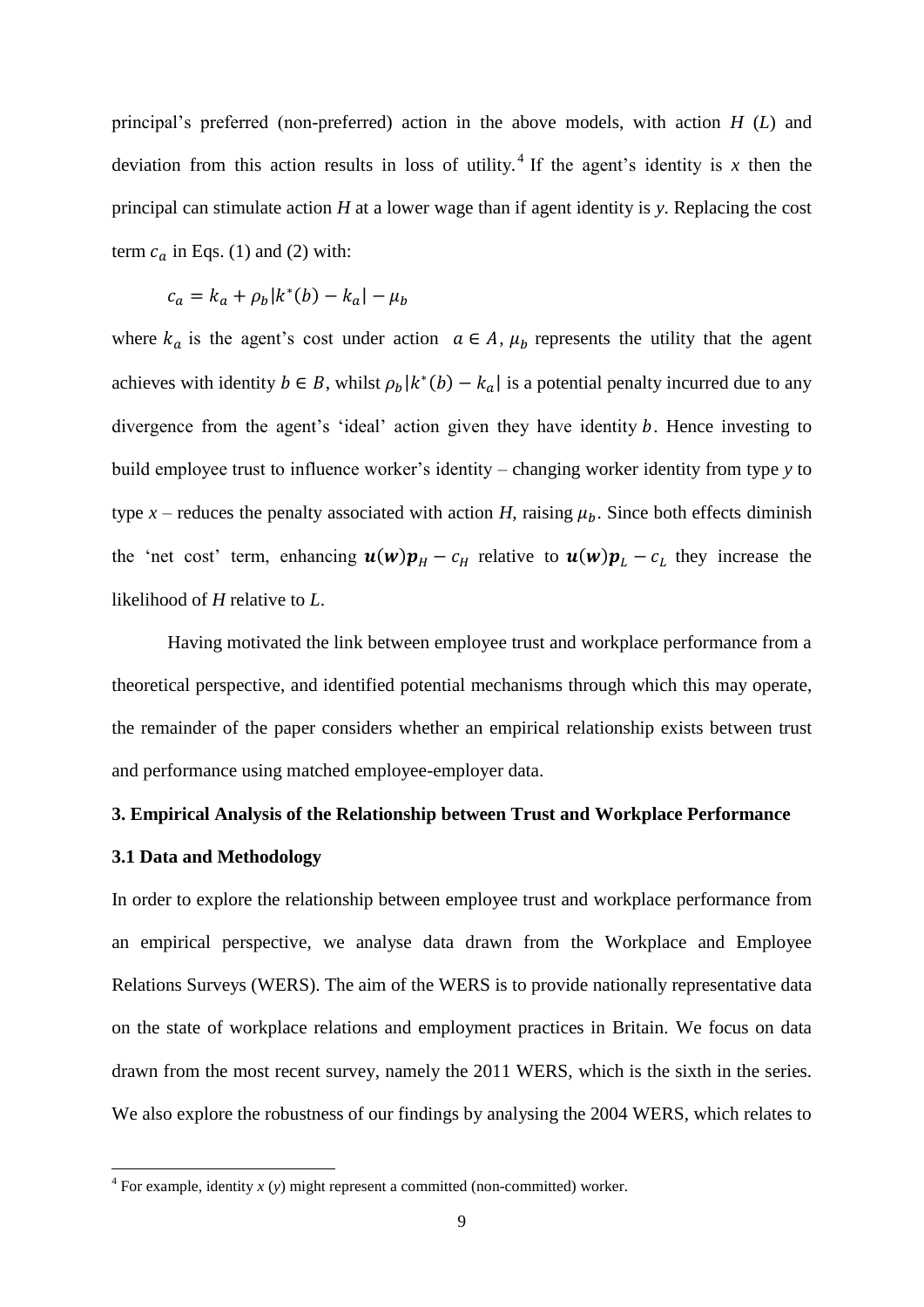the pre financial crisis period and, hence, allows us to explore whether the relationship between employee trust and workplace performance varies with the prevailing economic climate. The survey population for both the 2004 and 2011 WERS is all British workplaces with at least 5 employees.<sup>5</sup> The sample for the 2011 WERS comprises 2,680 workplaces, with the sample used in the econometric analysis discussed below being reduced to 1,550 workplaces, once missing values are taken into account. For the 2004 WERS, the sample comprises 2,295 workplaces, with the sample used for our econometric analysis including 1,432 workplaces due to missing data. The WERS comprises four main sections: the Worker Representative Questionnaire; the Financial Performance Questionnaire; the Management Questionnaire; and the Employee Questionnaire. The first three sections yield establishment level information, whilst the final section (the Employee Questionnaire) provides employee level information. Our empirical analysis exploits data drawn from the Management and Employee Questionnaires.

We conduct workplace level analysis in order to explore the determinants of three measures of relative workplace performance, namely: financial performance, labour productivity and the quality of service or product. The workplace performance measures are derived from the following question included in the Management Questionnaire: *I now want to ask you how your workplace is currently performing compared with other establishments in the same industry. How would you assess your workplace's (i) financial performance (ii) labour productivity and (iii) quality of product or service?* The management representative was asked to indicate in which of the following categories financial performance ( $FP_w$ ), labour productivity  $(LP_w)$  and quality of product or service  $(q_w)$  lay: (i) a lot better than average; (ii) better than average; (iii) about average; (iv) below average or a lot below average, where *w* denotes the workplace subscript.

<sup>&</sup>lt;sup>5</sup> Workplaces in agriculture, hunting and forestry, fishing, mining and quarrying, private households with employed persons, and extra-territorial organizations, are excluded.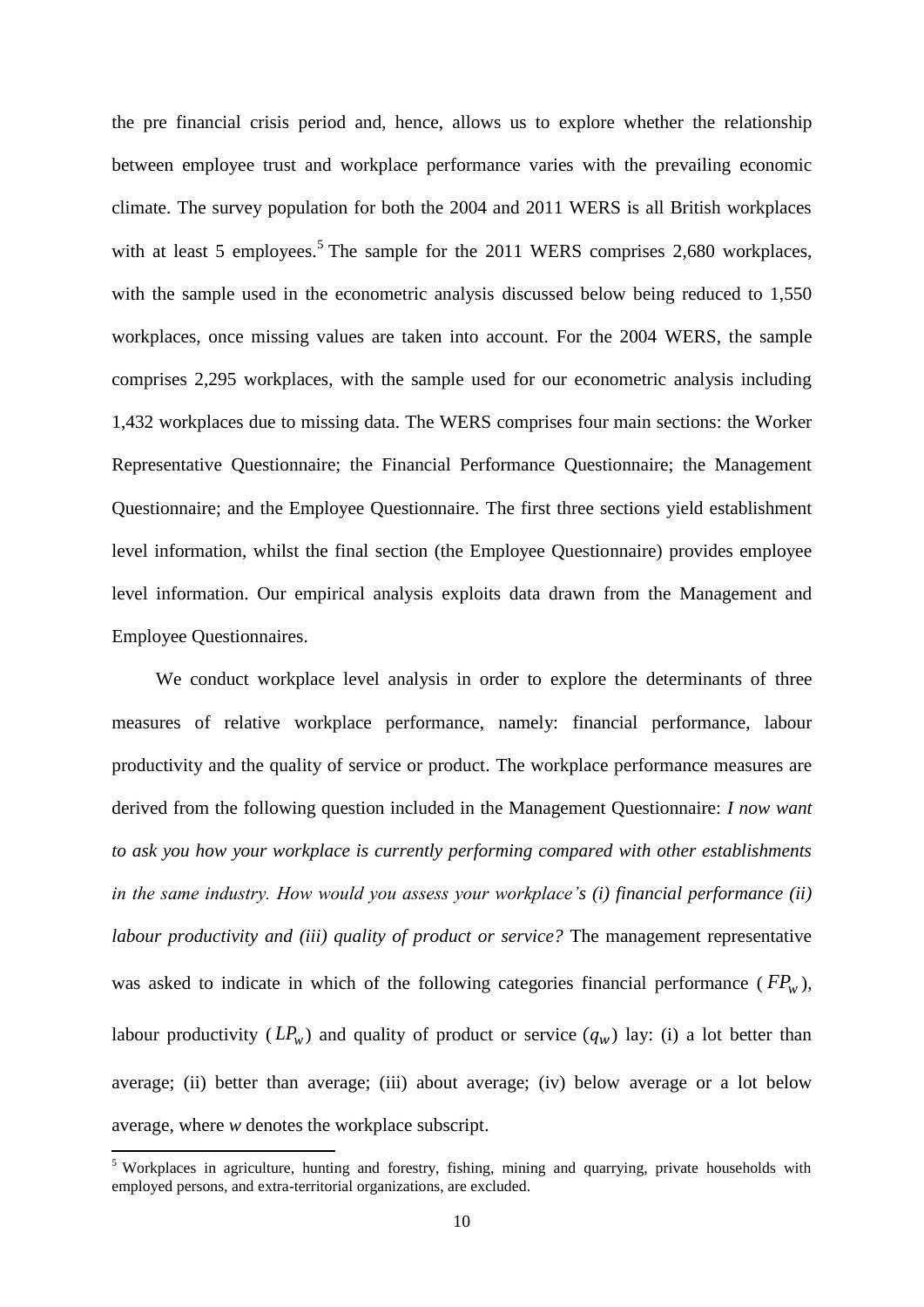From the responses to these questions, we have constructed three four-point indices where a value of 3 denotes 'a lot better than average', a value of 2 denotes 'better than average', a value of 1 denotes 'about average' and a value of zero denotes 'below or a lot below average'. The distributions of each of the three measures of workplace performance are given in the table below.

| Workplace performance: % in each category |          |       |          |       |       |       |
|-------------------------------------------|----------|-------|----------|-------|-------|-------|
|                                           | $FP_{w}$ |       | $LP_{w}$ |       | $q_w$ |       |
| $\%$                                      | 2004     | 2011  | 2004     | 2011  | 2004  | 2011  |
| A lot better than average                 | 11.45    | 13.09 | 6.94     | 9.22  | 22.41 | 25.81 |
| Better than average                       | 41.08    | 39.56 | 42.05    | 43.68 | 55.17 | 52.44 |
| About average                             | 38.93    | 40.07 | 44.90    | 41.76 | 19.99 | 19.67 |
| Below average                             | 8.54     | 7.29  | 6.11     | 5.34  | 2.43  | 2.08  |

These measures of firm performance are clearly subjective and, in addition, the response rates, which are relatively consistent across 2011 and 2004, also suggest that bias exists towards responding in the average and above categories.<sup>6</sup> It may be the case that the three workplace performance variables are subject to measurement error (see Bertrand and Mullainathan, 2001, and Forth and McNabb, 2008). Random measurement error makes it difficult to explain variations in workplace performance, whilst if the measurement error is correlated with the explanatory variables, this leads to spurious correlation with the subjective dependent variables (Brown et al., 2011). Such issues will arguably be mitigated since the data relating to the key explanatory variables of interest are provided by employees (i.e. trust, which, as discussed in detail below, is elicited from responses to the Employee Questionnaire) whereas the subjective workplace performance measures are provided by management representatives. Less correlation is expected, therefore, between the

<sup>&</sup>lt;sup>6</sup> In the Financial Performance Questionnaire, continuous measures of workplace financial performance, such as sales turnover, are available. However, the sample sizes are greatly reduced (roughly 25 per cent of firms remain for the 2004 WERS), which is likely to lead to a non-random sample. Furthermore, Chaplin et al. (2005) state that a relatively high percentage of workplaces declined to take part in this section of the 2004 WERS, with a lower average response rate reported for those firms listed on the stock exchange. Similarly, the response rate for this part of WERS 2011 was somewhat low at 31.8%, providing information on up to only 545 workplaces (van Wanrooy et al., 2013). Consequently, in what follows, we do not analyse the continuous measures of firm performance.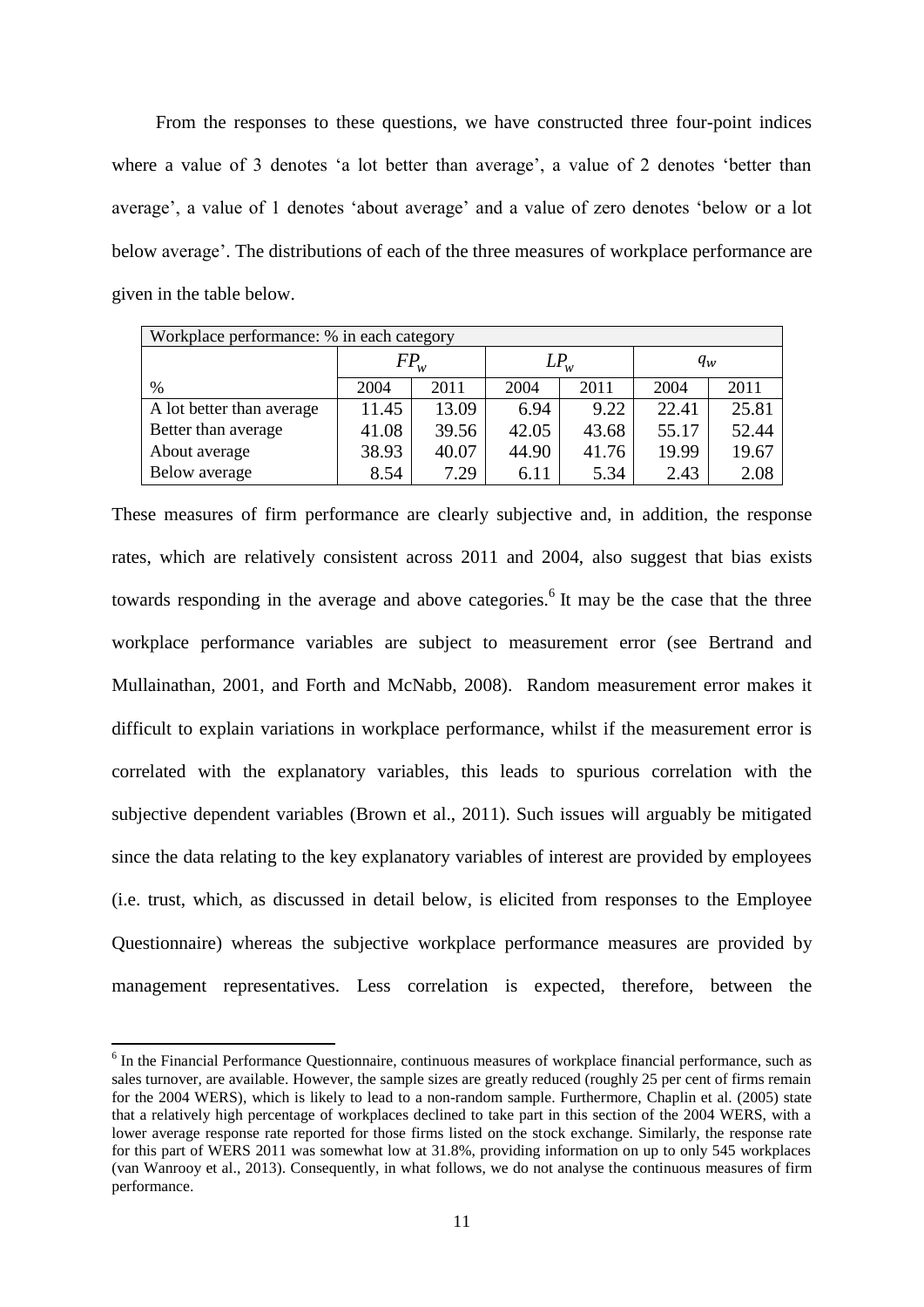measurement error in the measures of workplace performance and the key explanatory variables<sup>7</sup>

The measures of employee trust are derived from the Employee Questionnaire. In the 2011 and the 2004 WERS, up to 25 employees from each workplace were asked to complete the Employee Questionnaire yielding samples of 18,492 employee-workplace observations in 2011 and 17,532 in 2004, after conditioning on missing data. The Employee Questionnaire contains information on a number of different measures of employee trust. To be specific, employees were asked to indicate whether they strongly agree, agree, neither agree nor disagree, disagree or strongly disagree with the statements: *Managers here can be relied upon to keep their promises*  $(t_1)$ ; *Managers here deal with employees honestly*  $(t_2)$ ; *Managers here treat employees fairly* ( $t_3$ ); and *Managers here are sincere in attempting to understand employees' views*  $(t_4)$ . The responses to these four questions are used to create four trust indices which are increasing in the level of employee trust and run from one (strongly disagree) to five (strongly agree). We then match averages of the trust measures in each work place  $(\bar{t}_1, \bar{t}_2, \bar{t}_3, \bar{t}_4)$  with the workplace performance information to explore how the average level of employee trust prevailing in the workplace is correlated with workplace performance. Due to the possibility of co-linearity between the four employee trust measures, they are included independently rather than simultaneously in the specification.<sup>8</sup> Hence, four ordered probit specifications are modelled for each of the three measures of workplace performance conditional on each alternative measure of employee trust,  $\bar{t}_w$ , and other explanatory variables,  $X_w$ , as follows:<sup>9</sup>

<sup>&</sup>lt;sup>7</sup> Furthermore, evaluations of these subjective measures of workplace performance have indicated that their ordinal properties are unaffected by such bias (see Bryson et al., 2005). In addition, comparisons of these subjective measures and objective profitability and productivity data are found to be weakly equivalent and produce similar results (Forth and McNabb, 2008). Similar evidence is reported by Wall et al. (2004), who explore the validity of subjective measures of firm performance.

<sup>8</sup> Indeed, the pairwise correlation coefficients between the four measures of trust are all above 0.7 and are all statistically significant at the 1% level.

<sup>&</sup>lt;sup>9</sup> We have also used a generalised ordered probit model and we find that the general pattern of results remains.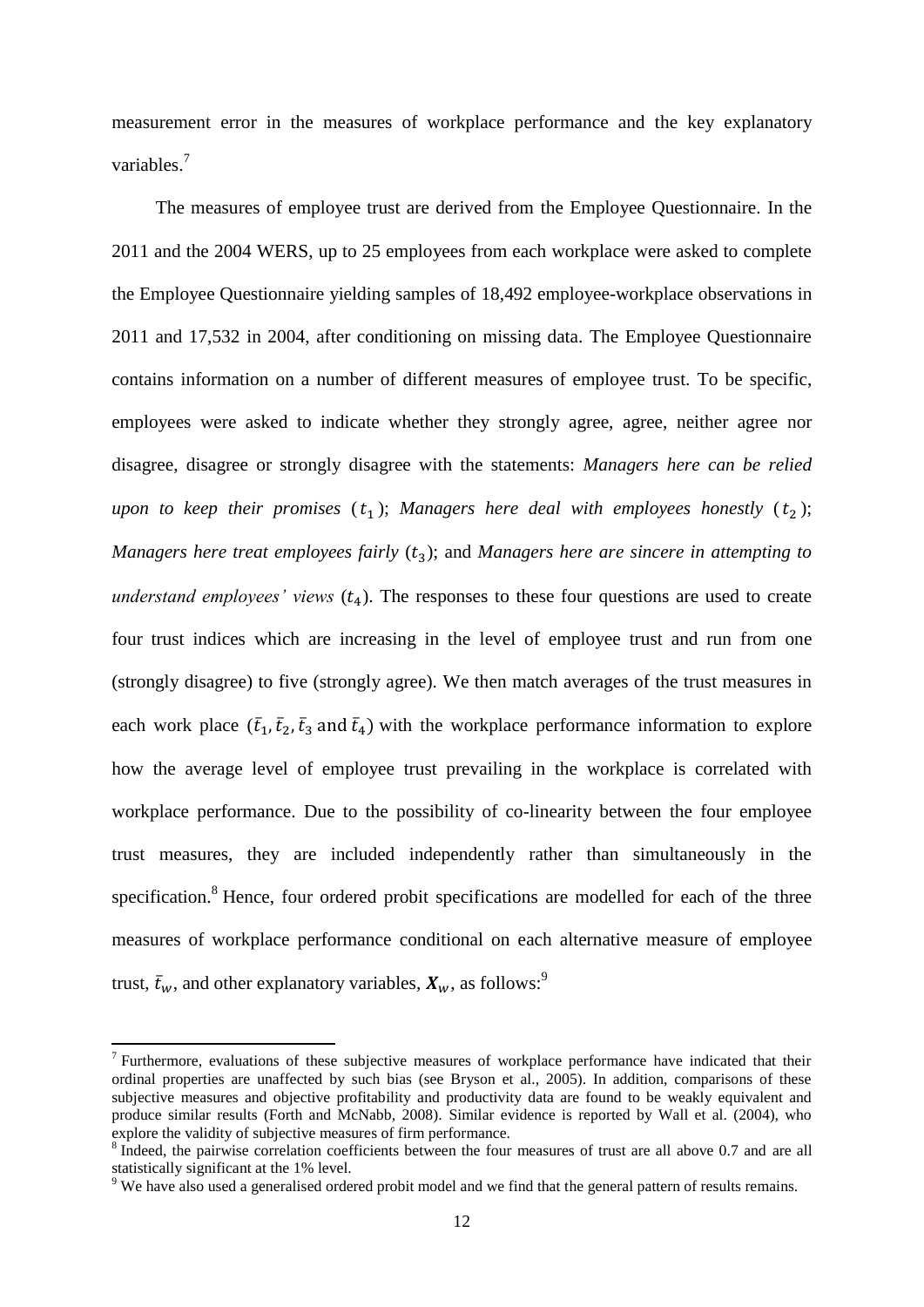$$
y_w^* = X_w' \beta + \psi \bar{t}_w + \varepsilon_w \tag{6}
$$

where the unit of analysis is the workplace,  $w=1,...,W$ , (in WERS 2011 W=1,550 and in WERS 2004 W=1,432) in which the continuous latent performance of the workplace,  $y_w^*$ , is observed in discrete form through a censoring mechanism:  $y_w = j$  if  $\mu_{i-1} < y_w^* \leq \mu_i$ , with j outcomes and the  $\mu$ 's are unknown parameters to be estimated. Hence, the probability that alternative *j* is chosen is the probability that the latent variable,  $y_w^*$ , is between two boundaries  $\mu_{i-1}$  and  $\mu_i$ .

It is interesting to note that, as shown in the table below, the average level of employee trust within the workplace, i.e.  $\bar{t}_w = (1/N) \sum_{i=1}^N t_i$  where there are  $i=1,...,N$ employees in workplace  $w$ , is similar in the post  $(2011)$  and pre  $(2004)$  financial crisis periods. In addition, it is interesting to note the similarity in the mean values of the four measures of employee trust.

|                        | <b>WERS 2011</b>          | <b>WERS 2004</b>          |
|------------------------|---------------------------|---------------------------|
|                        | Mean (Standard Deviation) | Mean (Standard Deviation) |
|                        | 3.3273 (0.6030)           | 3.2972 (0.5950)           |
| $t_2$                  | 3.4779 (0.5848)           | 3.4627 (0.5753)           |
| $t_{\rm a}$            | 3.4665(0.5921)            | 3.4642 (0.5814)           |
|                        | 3.4357 (0.6099)           | 3.3991 (0.5771)           |
| Number of Observations | 1.550                     | l.432                     |

In each of the ordered probit models of workplace performance, controls in the vector  $X_w$  include: trade union density; firm size; industry (distinguishing between: manufacturing; electricity, gas and water; construction; wholesale and retail; hotels and restaurants; transport and communication; financial services; other business services; public administration; education; health; and other community services); public sector; years in operation; the average amount of training provided to employees; the proportion of experienced staff in the largest occupational group who had training in past year; the percentage of employees using computers; whether the workplace competes at the regional (the omitted category), national or international level; the percentage of employees by occupation (distinguishing between: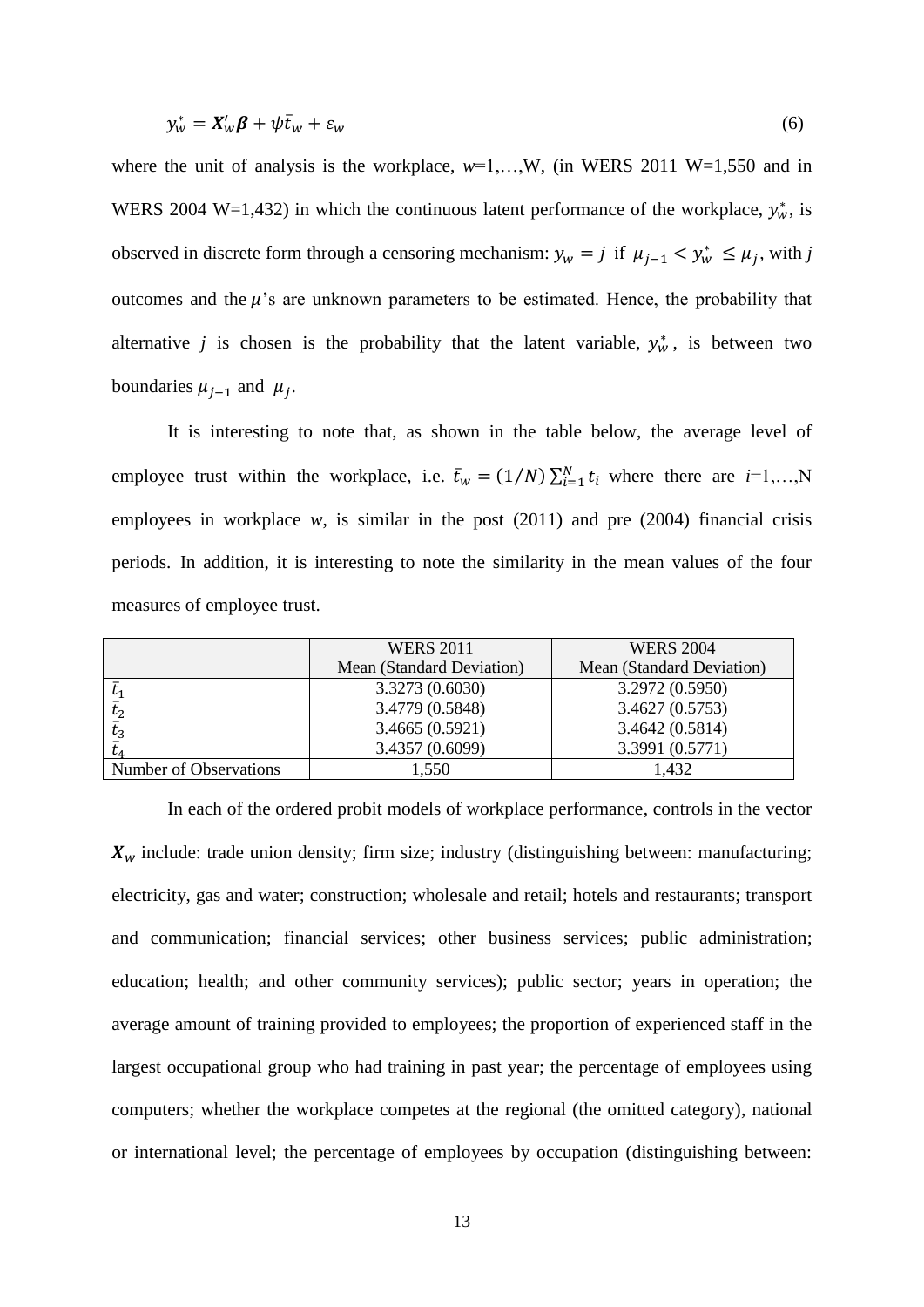managers and senior officials; professional; associate professional and technical; administrative and secretarial; skilled trades; caring, leisure and other personal service; sales and customer service; process, plant and machine operatives and drivers; and routine); whether the workplace operates a profit share scheme; if employees can participate in a shared ownership scheme; if the workplace implements performance related pay; and finally whether a consultative committee is thought to be "very influential" or "fairly influential" over managerial decisions which affect the workforce.

#### **3.2 Results**

**.** 

Table 1a presents the marginal effects relating to the effects of the employee trust measures on each category of the workplace performance measures for the 2011 WERS, whilst Table 1b presents the analogous results for the 2004 WERS.<sup>10</sup> Focusing initially on Table 1a, it is apparent that, for financial performance and labour productivity, trust is inversely related to being in the 'about average' and 'below average' categories and positively associated with being in the 'a lot better than average' and 'better than average' categories. So higher levels of employee trust (across all four measures of employee trust) appear to be positively related to workplace financial performance and labour productivity. With respect to product or service quality, employee trust is positively associated with being in the 'a lot better than average' category and inversely associated with being in the other three categories, the positive influence on the probability of reporting the highest level of this measure of workplace performance being particularly pronounced in terms of magnitude. For example, focusing on Table 1a panel c, it is evident that each alternative measure of trust, evaluated at

 $10$  For brevity, we only present the results relating to the employee trust variables. The results relating to the other control variables, which are available on request, accord with the existing literature. For example, competing on an international level and the proportion of employees receiving training are positively associated with financial performance, labour productivity and product/service quality. Firm size is positively associated with financial performance, whilst competing at a national level is positively associated with product or service quality. Operating in the financial services sector is positively associated with financial performance and labour productivity.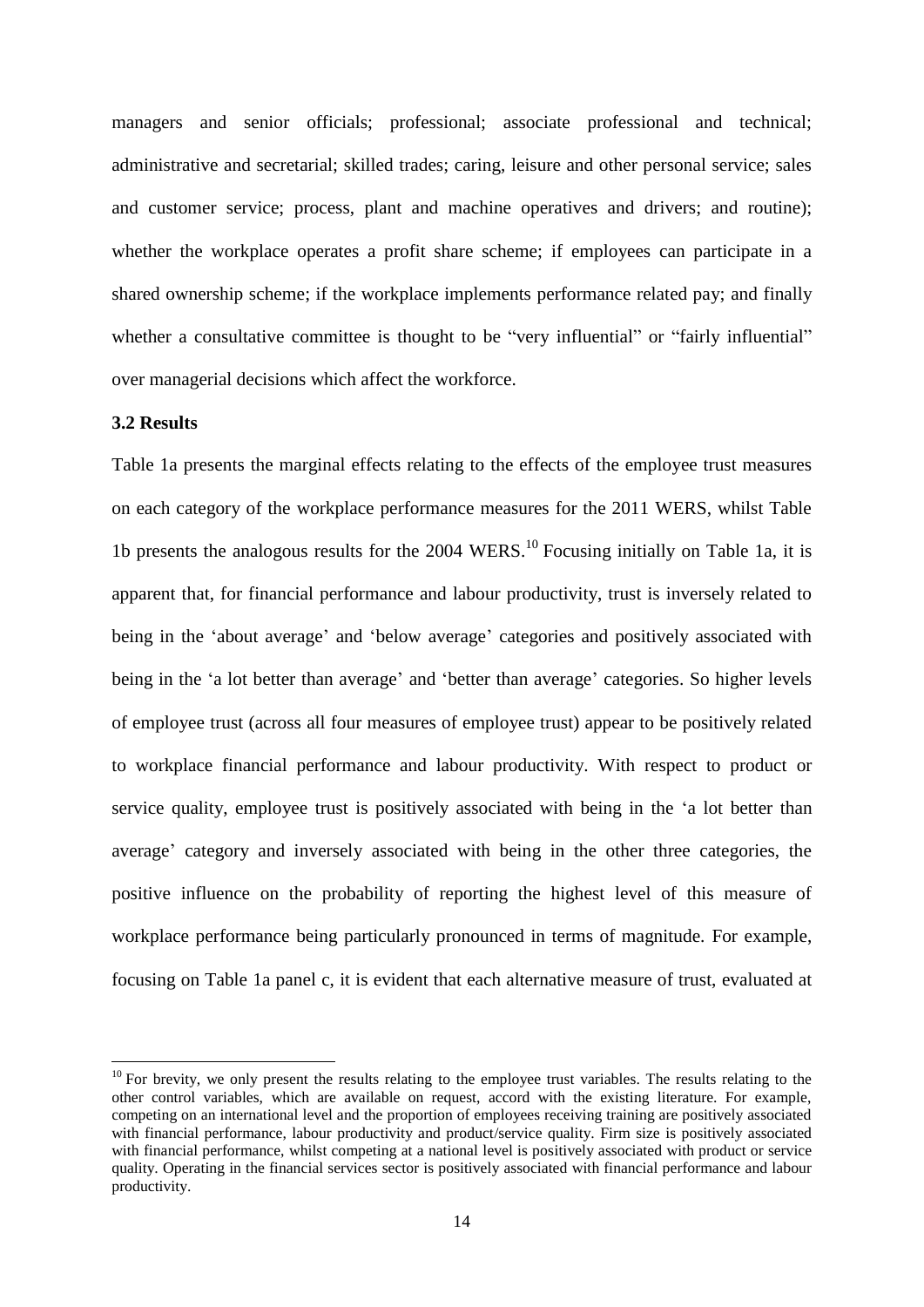the mean, increases the probability that product or service quality is 'a lot better than average' by approximately 8 to 9 percentage points.

Turning to Table 1b, it is evident that the pattern of the results is consistent across the 2011 and the 2004 WERS thereby endorsing the finding that employee trust is positively associated with higher levels of workplace performance. There are, however, some differences across the two years in terms of the magnitude of the effect of employee trust on workplace performance. For example, the positive effect of employee trust on the probability of reporting the highest category for the financial performance measure (i.e. being 'a lot better than average') is higher in 2011 than in 2004. Similarly, the positive effect of employee trust on the probability of reporting the 'a lot better than average' category for the quality of product or service measure is considerably higher in 2011 as compared to the effect in 2004 by around 2 to 4 percentage points. The largest differential in terms of magnitude is for whether managers are deemed to treat employees fairly,  $\bar{t}_2$ , at 4.4 percentage points. Conversely, the positive effect of employee trust on the probability of reporting the 'better than average' category for labour productivity is much higher in 2004, i.e. pre the economic recession, than in 2011.<sup>11</sup>

Overall, our findings, which support the existence of a statistically significant relationship between employee trust and workplace performance, with high levels of employee trust in their managers being associated with higher levels of relative workplace performance, are consistent with our theoretical priors. Moreover, these findings are robust

1

<sup>&</sup>lt;sup>11</sup> The WERS are cross-sectional data sets, which means that we conduct separate analysis for the 2004 and 2011 surveys. A sub sample of workplaces is, however, followed across the two waves thereby allowing some panel data analysis to be conducted. Once we condition on non-missing values for the variables used in our analysis, the sub sample comprises 584 firms. In order to explore the robustness of our findings, we estimate a random effects ordered probit model and the results are consistent with the cross-sectional findings in that employee trust is positively associated with workplace performance. We further explore robustness by employing a fixed effected ordered logit estimator. The positive association remains, although, in accordance with expectations, the statistical significance of the trust variables is reduced. Modelling financial performance on the lag of the employee trust measures, to reduce the possibility of reverse causality, yields similar results.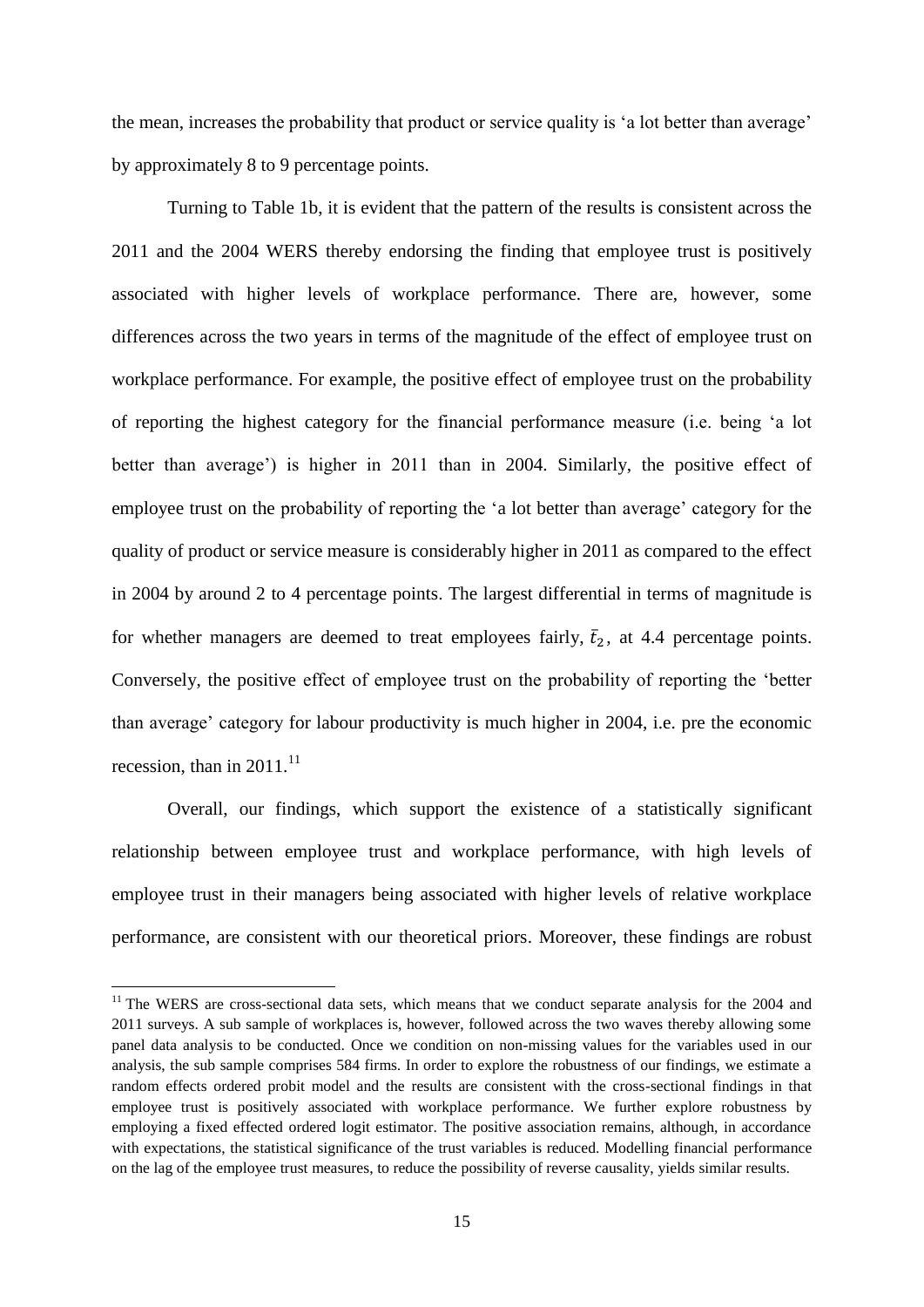across four different measures of employee trust and three different measures of workplace performance, as well across the 2011 and 2004 surveys. Indeed, it would appear that the influence of employee trust on workplace performance has become more important during the recession. Again, this is consistent with our theoretical priors (see Section 2.1).

#### **4. The Determinants of Employee Trust**

### **4.1 Data and Methodology**

Given that the findings presented in Section 3 indicate a positive relationship between employee trust and workplace performance, the natural next step is to ascertain what influences the degree of employees' trust in their managers. We therefore analyse employee level data drawn from the WERS Employee Questionnaire. We focus on the most recent WERS, i.e. the 2011 survey, since it includes a set of questions relating to whether employees were influenced by the recent recession with respect to a variety of aspects relating to their jobs. Again, in order to analyse the robustness of our findings, we explore the determinants of the four measures of employee trust (described in Section 3 above).

The distribution of employee trust appears to be consistent across the four measures as reported in the table below. It is apparent that the majority of the responses across the four measures fall into the 'agree' category, with 'strongly disagree' being the least populated category.

| Employee trust measures: % responding in each category |       |       |       |           |
|--------------------------------------------------------|-------|-------|-------|-----------|
|                                                        |       | レっ    |       | $\iota_A$ |
| Strongly agree                                         | 10.47 | 12.78 | 14.93 | 12.09     |
| Agree                                                  | 37.30 | 42.50 | 41.49 | 42.70     |
| Neither agree nor disagree                             | 29.76 | 26.14 | 23.84 | 24.48     |
| Disagree                                               | 16.13 | 13.21 | 12.68 | 14.96     |
| Strongly disagree                                      | 6.34  | 5.36  | 7.06  | 5.77      |

Given that the trust measures are ordered five-point indices, we use an ordered probit specification to model each of the four measures of trust as follows:

$$
t_{iw}^* = \mathbf{Z}_{1w}'\mathbf{\gamma} + \mathbf{Z}_{2i}'\mathbf{\phi} + \varepsilon_{iw}
$$
\n<sup>(7)</sup>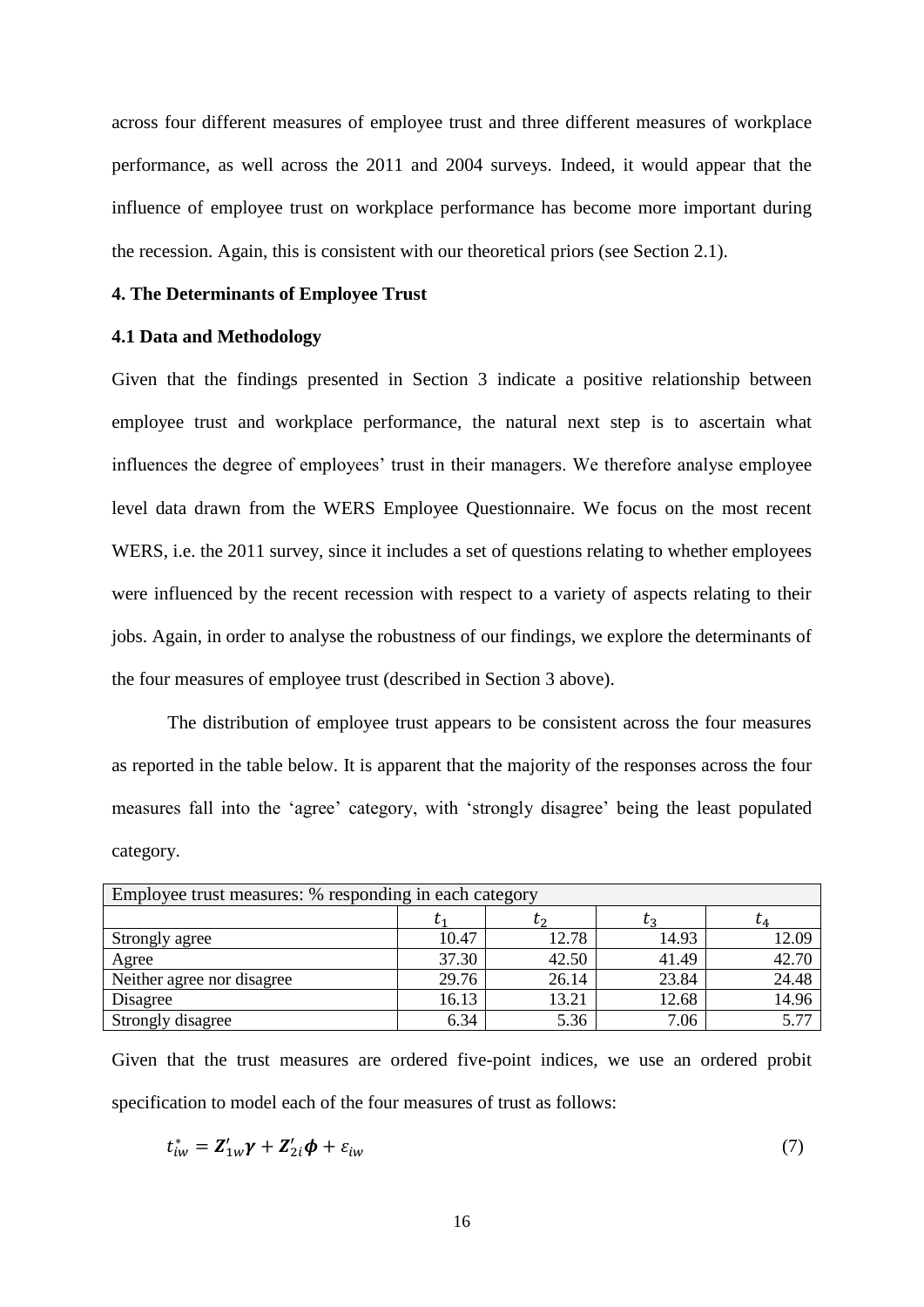where the unit of analysis is the employee,  $i=1,...,N$ , in workplace,  $w=1,...,W$ . The continuous latent trust of the employee,  $t_{iw}^*$ , is observed in discrete form through a censoring mechanism:  $t_{iw} = k$  if  $\mu_{k-1} < t_{iw}^* \leq \mu_k$ , with k outcomes and the  $\mu$ 's are unknown parameters to be estimated. Standard errors are clustered at the workplace level to account for the possibility that up to 25 employees may be observed for each workplace.<sup>12</sup>

With respect to the explanatory variables, we include a set of job and work related characteristics,  $\mathbf{Z}_{1w}^{\prime}$ , and a set of personal characteristics,  $\mathbf{Z}_{2i}^{\prime}$ . We control for the following job and work related characteristics: the natural logarithm of the individual's weekly contractual hours; the employee's workplace tenure distinguishing between less than one year (the omitted category), 1 to less than 2 years, 2 to less than 5 years, 5 to less than 10 years and 10 years or more; how much training he/she has received during the last 12 months either paid for or organised by the employer (excluding health and safety training), none (the omitted category), less than 1 day, 1 to less than 2 days, 2 to less than 5 days, 5 to less than 10 days, 10 days or more; trade union membership; and a set of dummy variables indicating which range that the individual's weekly gross pay falls into, less than £60 (the omitted category), £61-£100, £101-£130, £131-£170, £171-£220, £221-£260, £261-£310, £311-£370, £371-£430, £431-£520, £521-£650, £651-£820, £821-£1050 and £1051 or more.<sup>13</sup> With respect to personal characteristics, we control for gender, age, ethnicity, marital status, health status, education, number of children and religion.

Our focus on the 2011 WERS relates to the inclusion in the Employee Questionnaire of the following question: '*Did any of the following happen to you as a result of the most recent recession whilst working at this workplace? My workload increased; My job was reorganised; I was moved to another job; My wages were frozen or cut; My nonwage benefits were reduced; My contracted working hours were reduced; Access to paid overtime was* 

 $12$  Our findings are robust to employing a random effects ordered probit framework.

<sup>&</sup>lt;sup>13</sup> The equivalent amounts are translated into annual pay in the questionnaire.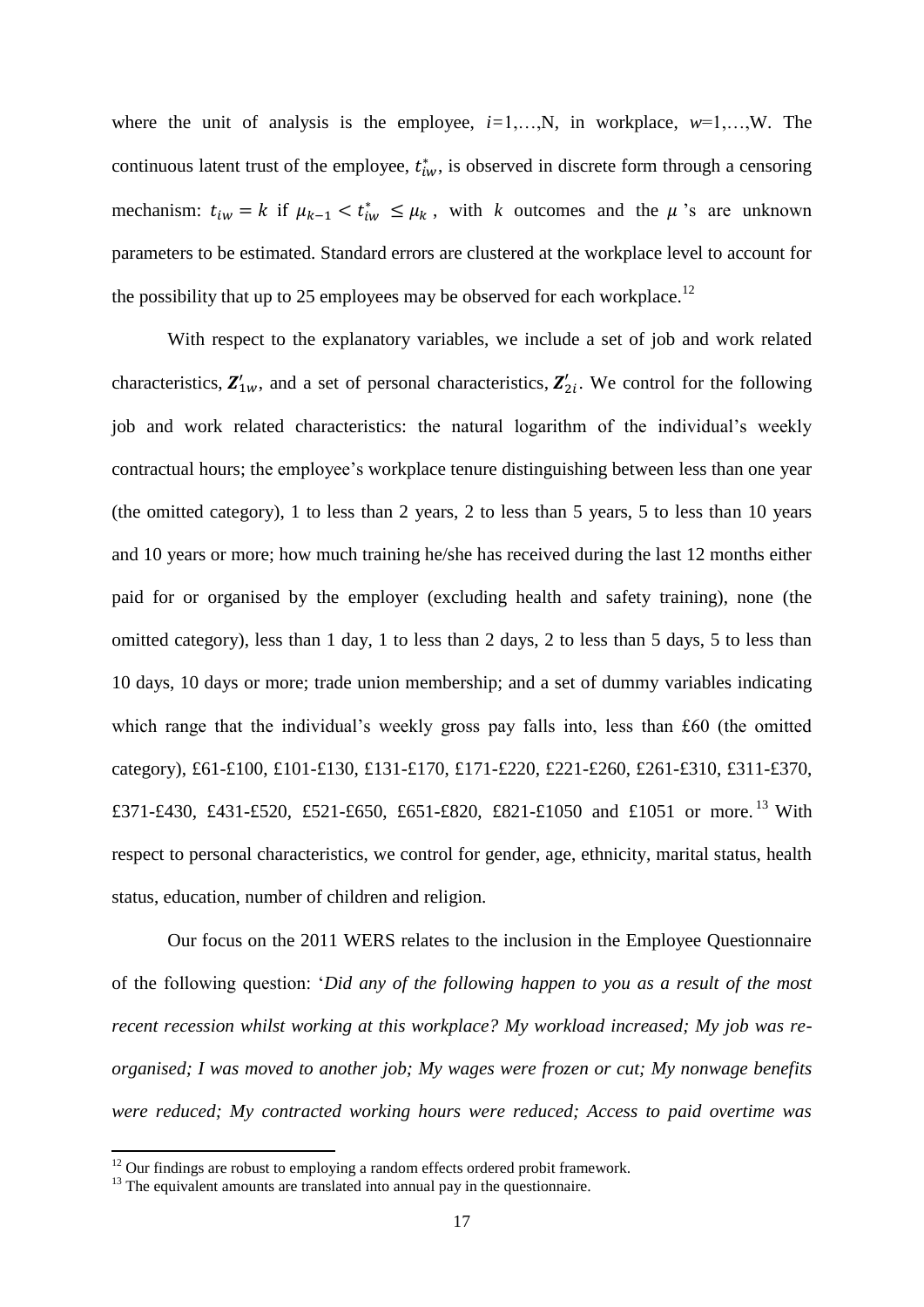*restricted; I was required to take unpaid leave; And access to training was restricted*. Thus, we include a set of control variables capturing whether (as well as how) the individual reported that he/she was affected by the recent recession where these are entered into equation (7) as binary controls.<sup>14</sup> It is apparent from the summary statistics presented in the final column of Table 2 that 26% of employees felt that their workload had increased as a result of the recession, with 18% reporting that their work had been re-organised. Approximately 32% reported that their wages had been frozen or cut, contrasting with only 5% reporting that their non-wage benefits had been reduced. Access to paid overtime and access to training being restricted were reported by 17% and 12% of employees, respectively.

#### **4.2 Results**

 $\overline{a}$ 

In Table 2, for brevity, we present selected results relating to the coefficients estimated in modelling  $t_1$ , the ordered index capturing the extent to which employees agree with the statement: *Managers here can be relied upon to keep their promises*. Given our focus, we present the estimated coefficients related to the job and work-related characteristics.<sup>15</sup> It is apparent that the amount of training received by employees is positively associated with employee trust, whereas workplace tenure, hours worked and trade union membership are all inversely associated with employee trust. With respect to pay, the highest pay category is positively associated with trust with an inverse association being apparent for the middle categories relative to being in the lowest pay category.<sup>16</sup>

<sup>&</sup>lt;sup>14</sup> It should be acknowledged that the variables capture the employee's perceptions regarding whether and how they were influenced by the recession, i.e. they reflect the employee's judgements regarding the perceived causation of the effects.

<sup>&</sup>lt;sup>15</sup> The analogous results for the other three employee trust measures are in line with those presented in Table 2 and are available on request, as are the results pertaining to the effects of the personal characteristics of the employees. With respect to personal characteristics, being male and being in poor health are consistently associated with lower levels of trust, whilst being white or Asian are associated with reporting higher levels of trust.

<sup>&</sup>lt;sup>16</sup> Whilst the findings here are mostly intuitive, the negative associations between trust and tenure and trust and trade union membership are a little less obvious. Indeed, in the case of trade union membership and employee trust, Bryson (2001) finds that the association can be positive or negative dependent upon factors such as the balance of power between the union and management in the workplace, the extent to which management actively encourage union membership and members' perceptions of union effectiveness.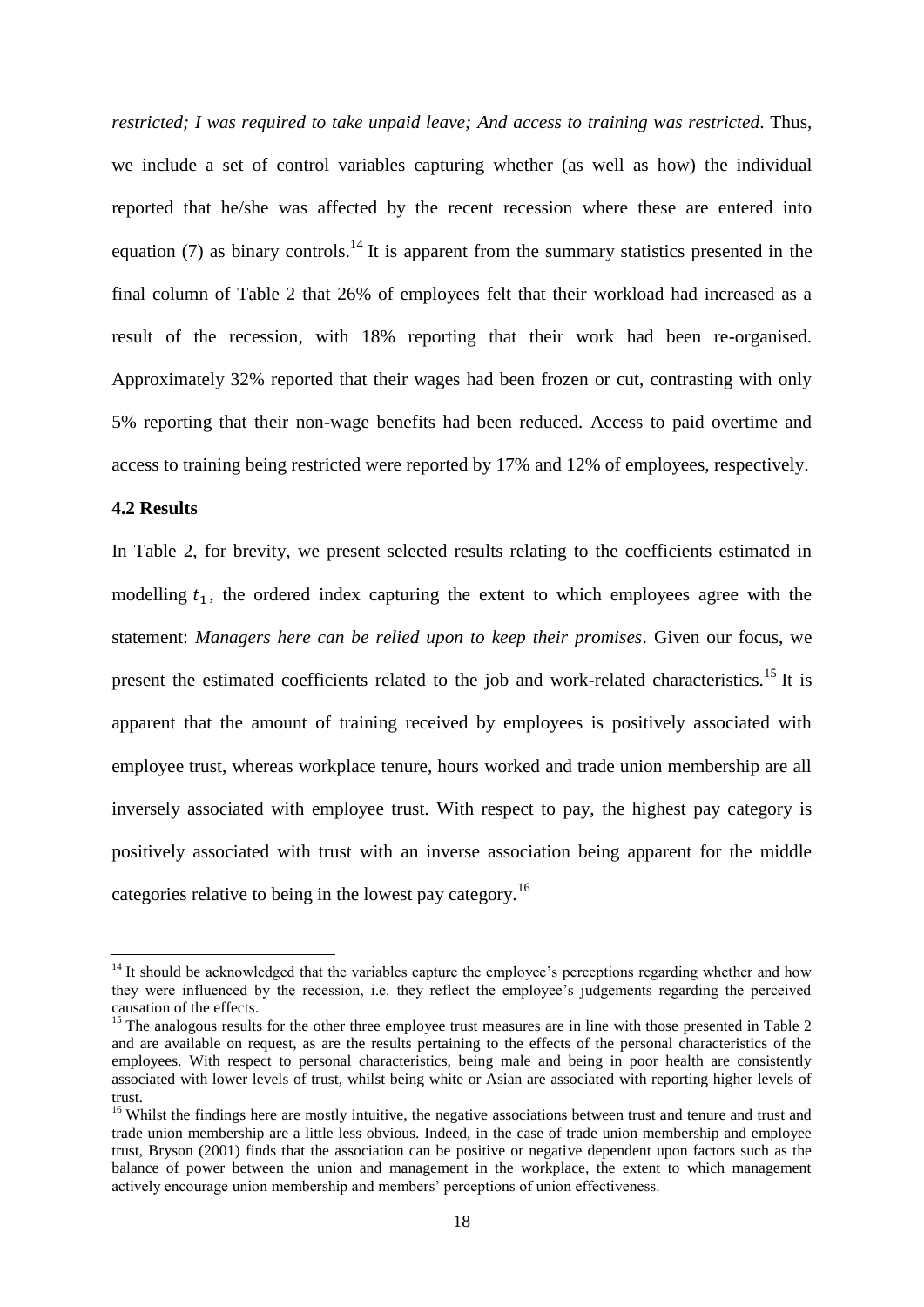With respect to the set of variables relating to experiences due to the economic recession, with the exception of being required to take unpaid leave, it is apparent that the estimated coefficients are all negative and generally highly statistically significant. The marginal effects relating to this set of variables are presented in Table 3 where it can be seen that the set of variables capturing whether or not employees have been influenced by the financial crisis (with the exception of having to take unpaid leave) all have a positive influence on being in the relatively low employee trust categories and a negative influence on being in the relatively high employee trust categories. Focusing firstly on  $t<sub>1</sub>$ , *managers here can be relied upon to keep their promises*, it is apparent that restricting access to paid overtime has a relatively large inverse effect on the probability of responding in the 'agree' category, at 7 percentage points, closely followed by the size of the effects of an increased workload and access to training being restricted, both at around 5 percentage points. Moreover the effects related to these three variables are highly statistically significant. The cumulative effect of the recession variables may play an important role in influencing employee trust. Hence, in the second part of the table we present the marginal effects associated with an index of the number of recession effects reported by the employee which ranges from zero to nine. The results indicate that a higher value of the index is associated with an increased probability of reporting the lower categories of employee trust.<sup>17</sup>

Similar results are found for  $t_2$  and  $t_3$ , *managers here deal with employees honestly* and *managers here treat employees fairly*, respectively, with highly significant effects also found for job re-organisation. A slightly different pattern of marginal effects is found for  $t_4$ , *managers here are sincere in attempting to understand employees' views*, with negative effects found for category 5 only. The largest inverse effect on reporting category 5 'strongly

1

 $17$  In order to further explore the robustness of our results, we distinguish between employees who have been at the workplace pre 2008 and new hires. For non new hires, we find similar results to those for the full sample; that is, the effects of the recession maintain a negative association with employee trust.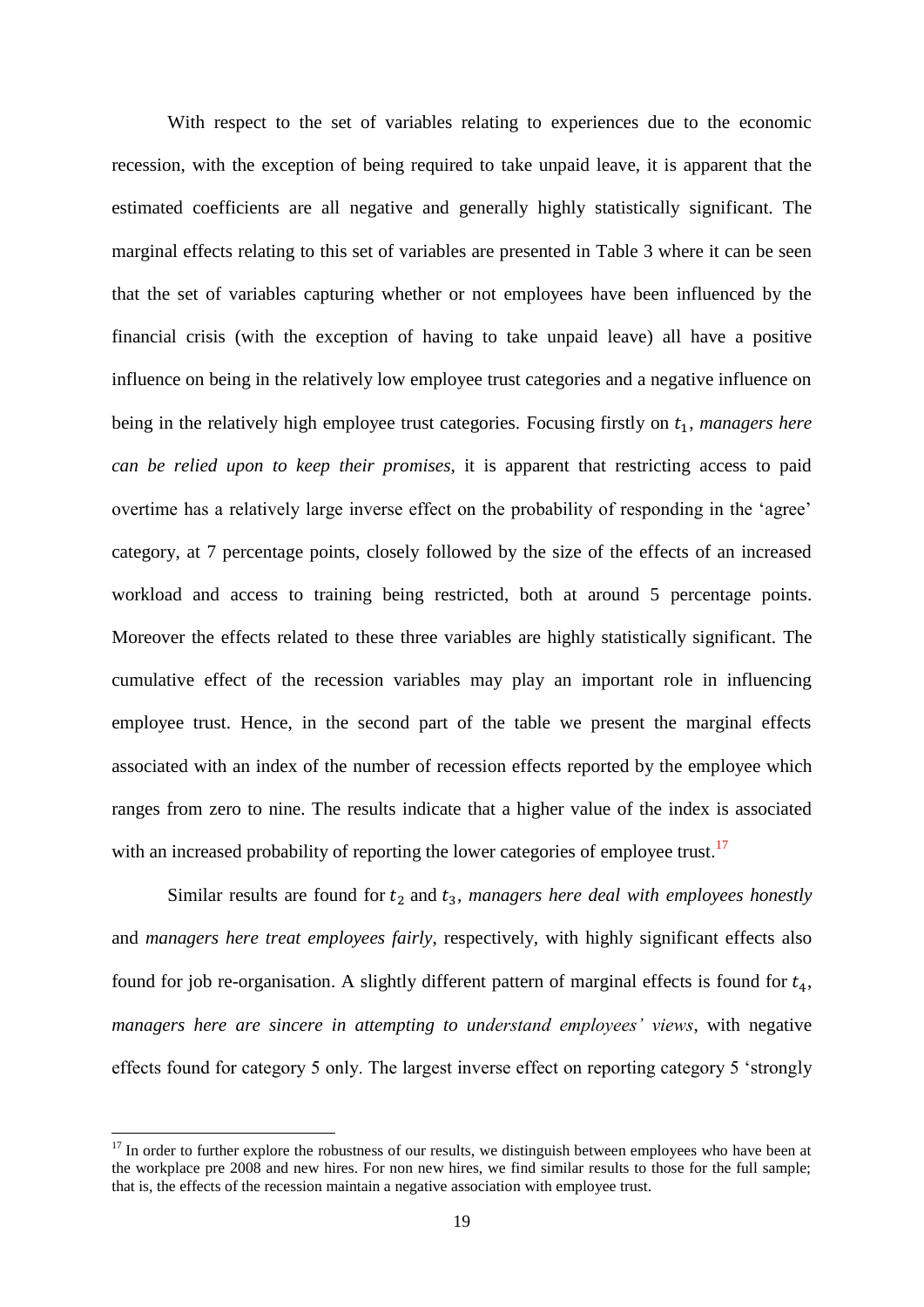agree' was once again associated with restricting access to paid overtime, with highly statistically significant effects also found for restricting access to training and job reorganisation. For example, job re-organisation is associated with around a 3 percentage point lower probability that employees 'strongly agree' that managers treat employees fairly (see panel c). It is noticeable across the four measures of employee trust that being required to take unpaid leave does not appear to influence employee trust. Such a finding may reflect differing values placed on having additional time away from work related to the earnings and effort associated with being at work.<sup>18,19</sup>

It is apparent that the changes experienced by employees due to the recession are changes experienced at the individual level. It is also interesting to explore the influence of organisational changes introduced at the workplace level on employee trust and whether the influence of such changes on employee trust varies across the 2004 and 2011 WERS. Hence, we exploit the responses to the following questions which were included in the Management Questionnaire and hence provide information at the workplace level which we then match with the employee level data. In the 2004 WERS, management representatives were asked: *over the past two years has management introduced any of the following changes: introduction of performance related pay; introduction or upgrading of computers; introduction or upgrading of other technology; changes in working time arrangements; changes in the organisation of work; changes in work techniques or procedures; introduction of initiatives to involve employees; and introduction of* 

1

<sup>&</sup>lt;sup>18</sup> We have experimented with a variety of specifications. For example, we have incorporated controls for workplace characteristics such as: workplace size; the percentage of employees dismissed over the last year; the percentage of employees made redundant over the last year; the frequency of meetings between senior managers and the whole workforce; and the number of committees of managers and employees primarily concerned with consultation (rather than negotiation). Workplace size, which is generally inversely associated with employee trust, is the only additional control to consistently exert a statistically significant influence . The pattern of results relating to the variables capturing the effects of the recent recession remains unaltered with particularly statistically significant influences found for: my workload increased; my job was re-organised; my wages were frozen or cut; access to paid overtime was restricted; and access to training was restricted.

<sup>&</sup>lt;sup>19</sup> In order to explore the robustness of our findings, we repeat the analysis including workplace fixed effects. The results are generally in line with those presented above. However, in line with prior expectations, the statistical significance of some of the explanatory variables is reduced.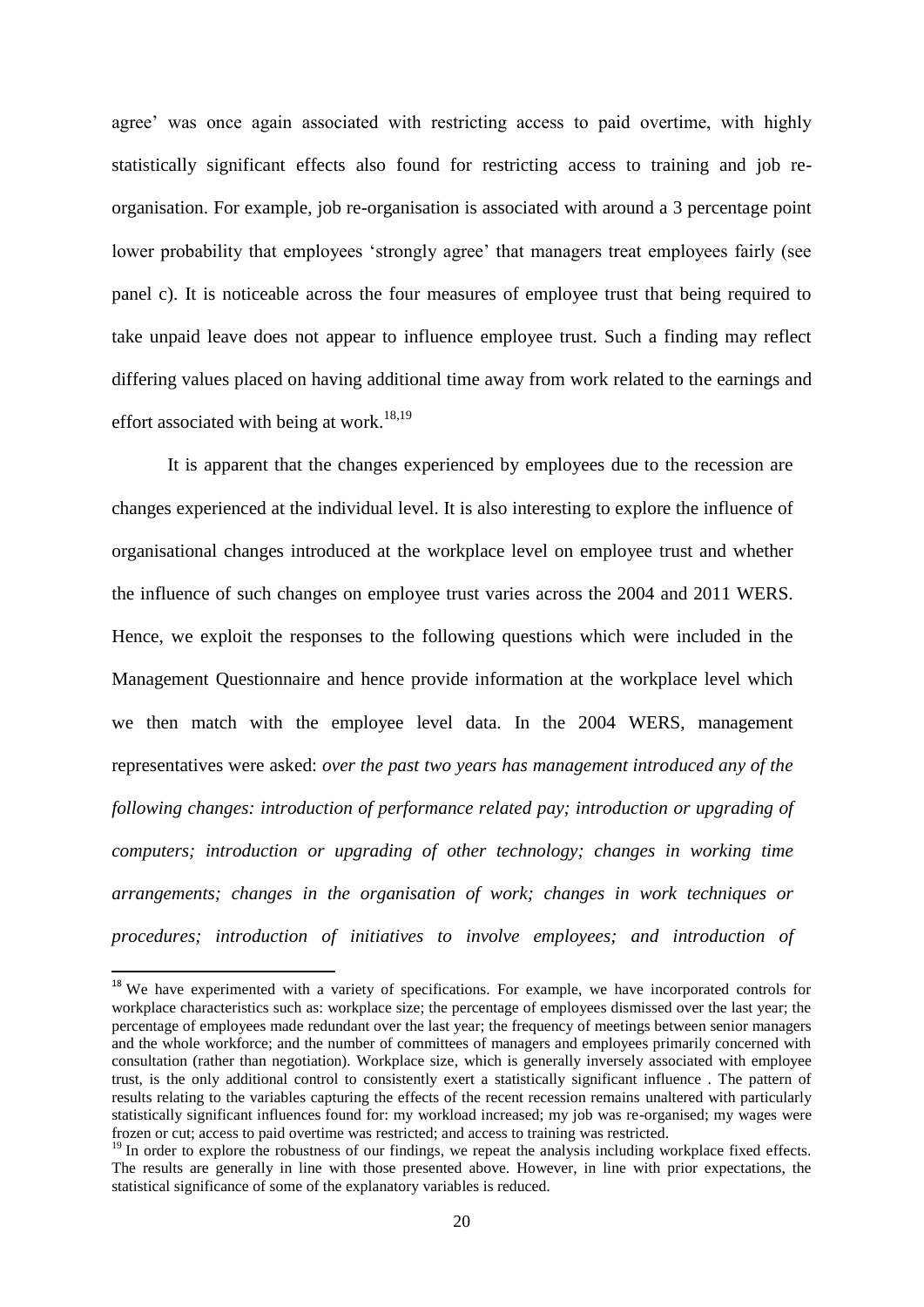*technologically new or significantly improved product or service*. In the 2011 WERS, the second and third categories were combined as follows: introduction or upgrading of new technology (including computers). Hence, seven types of organisational change were identified in the 2011 WERS as compared to eight in the 2004 WERS.

We exploit this information to explore the relationship between employee trust and organizational change by re-estimating equation (7) above replacing the variables associated with changes experienced by employees as a result of the recent recession with the organisational change variables described above. <sup>20</sup> The results are summarised in Tables 4 and 5 below, which present the marginal effects associated with the organisational change variables. Table 4 presents the results relating to the 2011 WERS and Table 5 presents the results relating to the 2004 WERS. As above, it may be the case that employee trust is influenced by the cumulative effects of the various types of organisational change. Hence, in the second part of each table, we replace the set of organisational change dummy variables with an index denoting the number of types of change introduced by the organisation over the last two years. For the 2011 WERS, the index runs from zero to seven, whilst for the 2004 WERS the index runs from zero to eight.

It is apparent that there are only two organisational change variables that achieve statistical significance in the 2011 WERS across the four measures of employee trust, namely: changes in working time arrangements and changes in the organisation of work. These two types of organisational change are generally associated with an increased probability of reporting trust in the lowest three categories and inversely associated with reporting trust in the highest two categories. Thus, the findings suggest that this type of organisational change, in line with the effects of changes associated with the recent recession, erodes employee trust. These effects are, however, smaller in magnitude than

 $20$  The set of controls for employee characteristics excludes religion since this was not available in the 2004 **WERS**.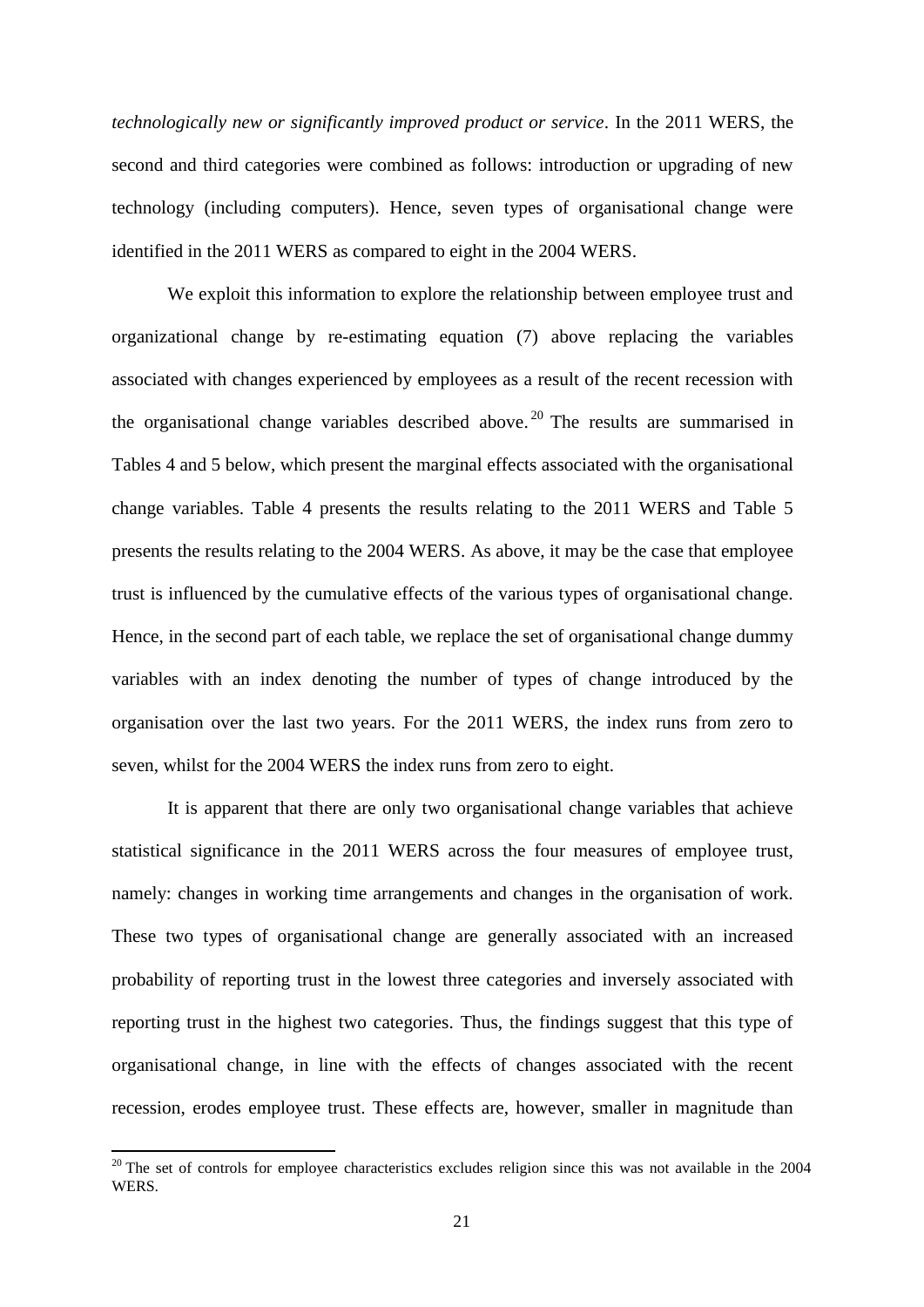those capturing the effects of the recent recession. In 2011, none of the other types of organisational change appear to influence employee trust. For the index of the number of types of organisational change, across the four measures of employee trust, an inverse relationship is apparent.

Interestingly, if the set of organisational change variables are included as well as the set of variables capturing the effects of the recent recession, the pattern of the effects associated with the effects of the recent recession remains in terms of sign and statistical significance, although, as expected, some of the marginal effects are slightly smaller in magnitude. The only organisational change measures to exert statistically significant influences are once again changes in working time arrangements and changes in the organisation of work, with the findings suggesting that these changes are associated with lower employee trust. The estimated magnitudes of these effects are small in comparison to those associated with the variables capturing the effects of the recent recession.

For the 2004 WERS, it is apparent that changes in working time arrangements are inversely associated with trust across all four measures of employee trust, whilst changes in the organisation of work are inversely associated with employee trust for three of the trust measures: *managers here can be relied upon to keep their promises*; *managers here deal with employees honestly*; and *mangers are sincere in attempting to understand employees' views*. Interestingly, in the pre-recession period, there is one type of organisational change, introduction or upgrading of computers, which is positively associated with employee trust being inversely associated with reporting the relatively low levels of trust and positively associated with reporting the high levels of trust. Dolton and Makepeace (2004) report a substantial wage premium associated with computer use for some individuals in the UK. Thus, the findings may partially reflect wage increases experienced or expected with such changes. The findings therefore suggest that certain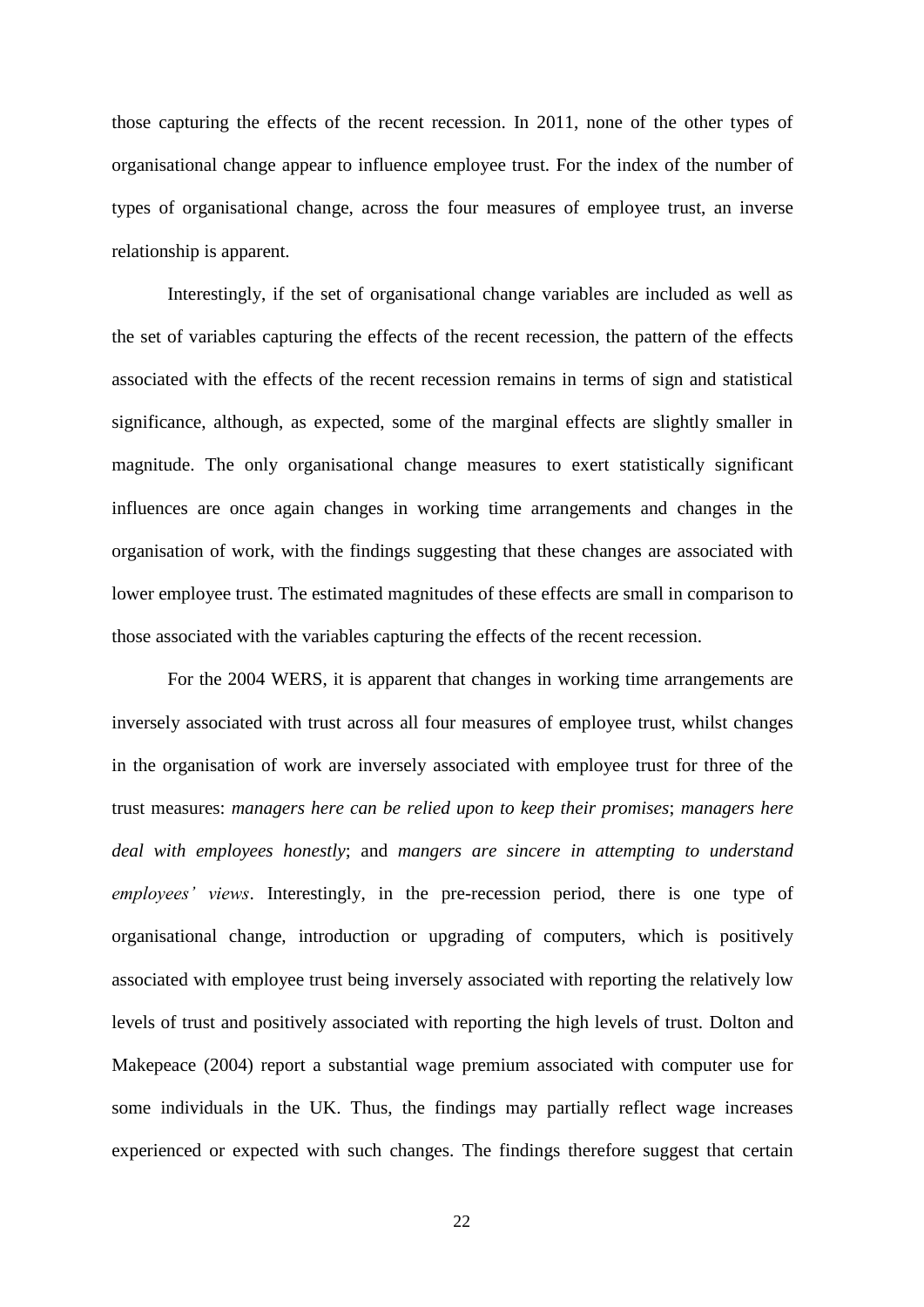types of organisational change may serve to enhance employee trust.<sup>21</sup> In Section 2, we set out a theoretical framework to consider how employee trust can facilitate beneficial organisation practices engendering workplace performance-enhancing behaviour. The same framework can be used equally well to explain the reverse situation: practices that damage trust and reduce workplace performance. In this Section we have found evidence of both types of practice, although the results relating to the index of organisational change suggest an inverse relationship between employee trust and the number of types of organisational change introduced.

### **5. Conclusion**

**.** 

We have explored the relationship between employee trust and workplace performance from a theoretical and an empirical perspective. Our theoretical framework has established a link between employee trust and firm performance and has also indicated possible mechanisms through which such a relationship may operate. Our empirical findings, based on matched workplace and employee data from the WERS 2004 and 2011, support a positive relationship between three measures of workplace performance (financial performance, labour productivity and product or service quality) and four measures of employee trust. Our findings are generally similar across 2004 and 2011 with the exception that the effect of employee trust on 'the better than average' category for labour productivity is much higher in 2004, i.e. pre the economic recession, than in 2011. Our analysis of the determinants of employee trust highlights the effects of how workplaces have dealt with the recent recession. It is apparent that restricting paid overtime potentially erodes employee trust, whilst requiring employees to take unpaid leave appears to have no effect on employee trust. In addition, we find that job or work reorganisation experienced at either the employee or organisational

 $21$  If we combine the variables representing the introduction or upgrading of computers and the introduction or upgrading of other technology in the 2004 WERS, in line with the results presented in Table 5, we find positive effects associated with this type of organisational change. We present the findings associated with keeping these two categories separate in order to allow a more precise definition of the types of change and to tie in with the specific question included in the Management Questionnaire.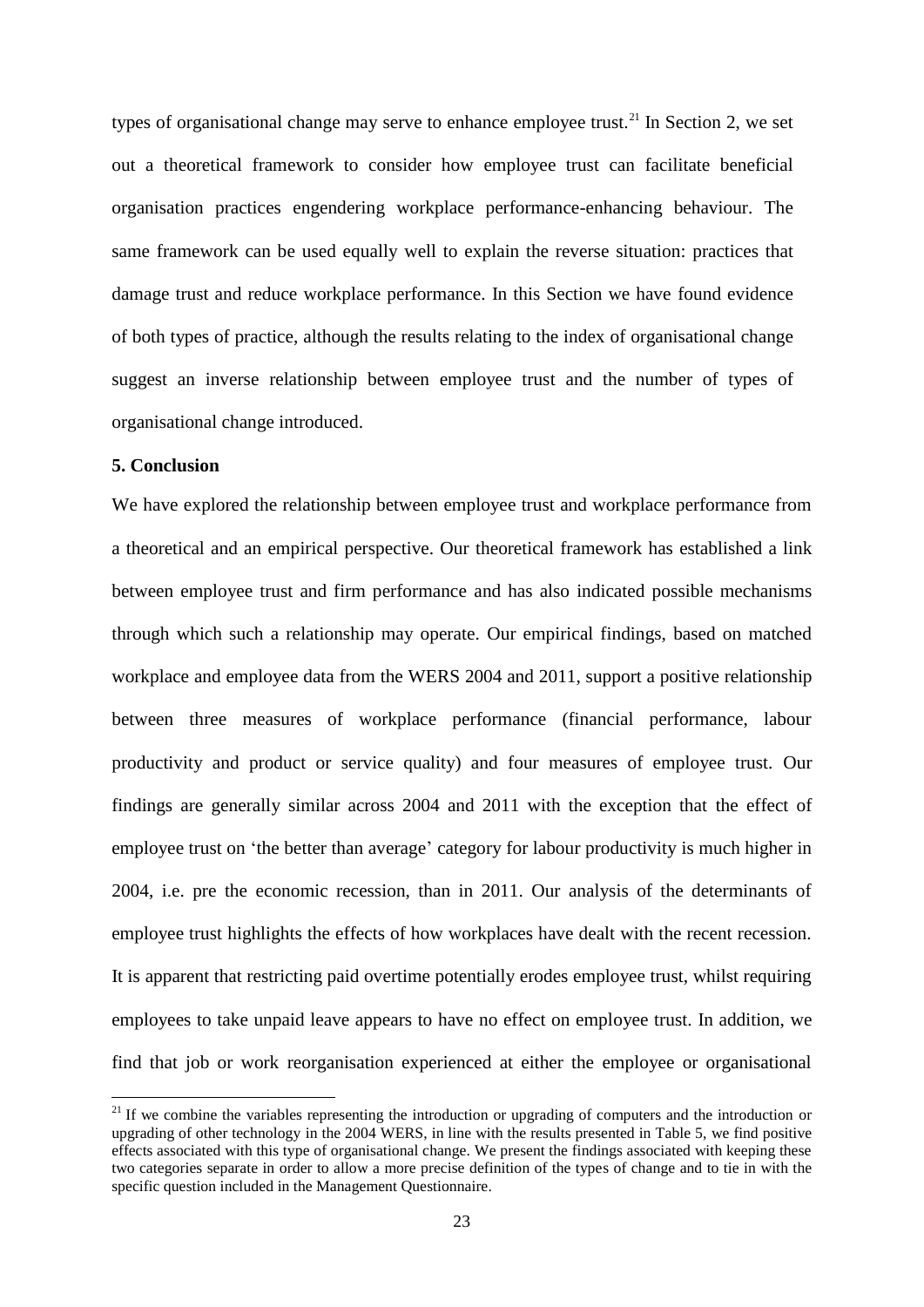level are associated with lower employee trust. Our findings therefore highlight the importance of employee trust for workplace performance as well as shedding some light on how such trust is influenced by job and work related characteristics.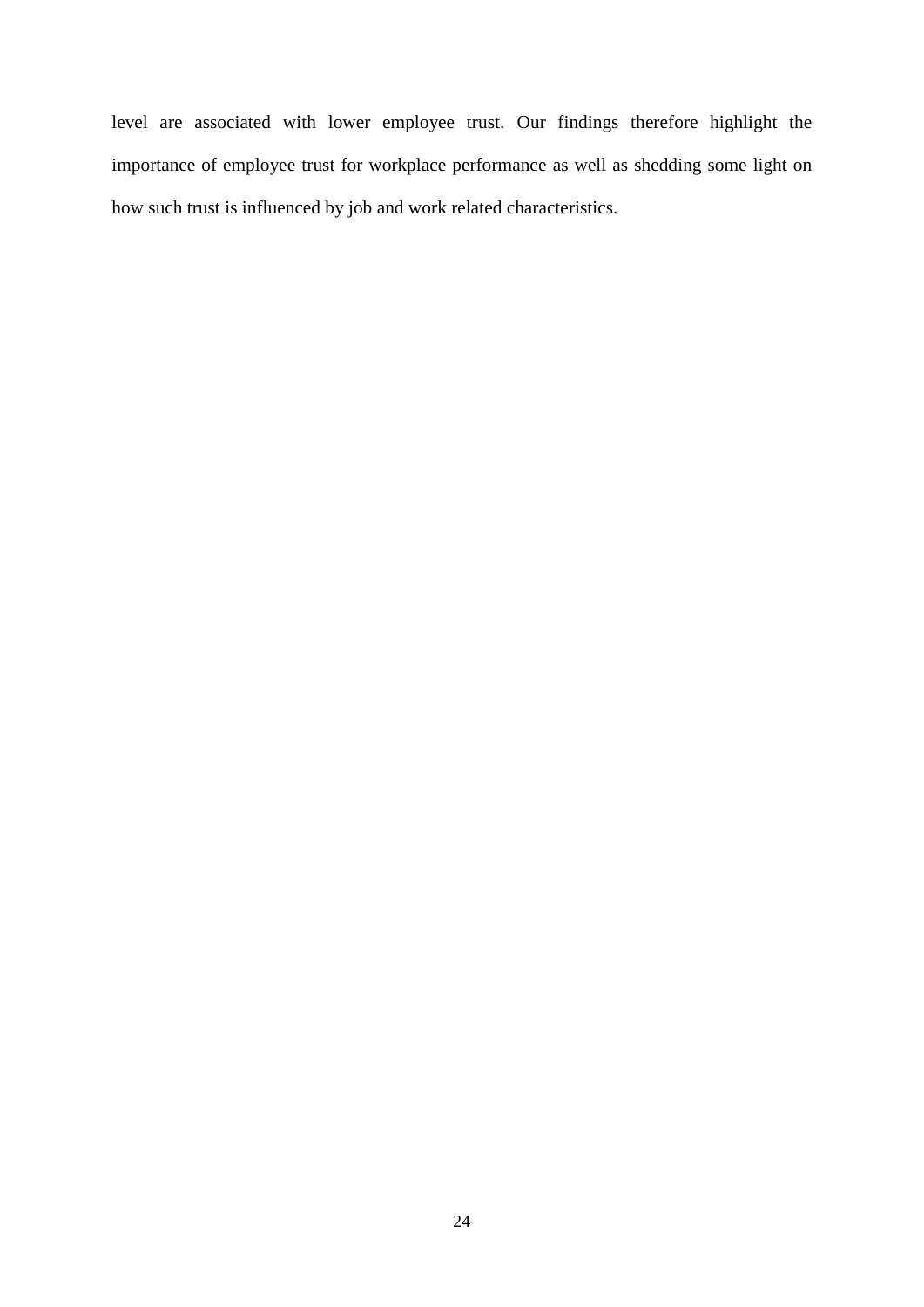#### **References**

- AKERLOF, G. A. and KRANTON, R. E. (2005) 'Identity and the Economics of Organizations', *Journal of Economic Perspectives,* 19(1), 9-32.
- ALESINA, A. and LA FERRARA, E. (2002) 'Who Trusts Others?', *Journal of Public Economics*, 85, 207-234.
- ALGAN, Y. and CAHUC, P. (2010) 'Inherited Trust and Growth', *American Economic Review*, 100(5), 2060-2092.
- ALGAN, Y. and CAHUC, P. (2013) 'Trust, Growth and Well-being: New Evidence and Policy Implications', in the *Handbook of Economic Growth* edited by P. Aghion and S. Durlauf, Elsevier.
- BELLEMARE, C. and KRÖGER, S. (2007) 'On Representative Social Capital', *European Economic Review*, 51, 183-202.
- BERTRAND, M. and MULLAINATHAN, S. (2001) 'Do People Mean What They Say? Implications for Subjective Survey Data', *American Economic Review*, 91, 67-72.
- BLUNSDON, B. and REED, K. (2003) 'The Effects of Technical and Social Conditions on Workplace Trust', *Journal of Human Resource Management*, 14(1), 12-27.
- BROWN, S., MCHARDY, J., MCNABB, R. and TAYLOR, K. (2011) 'Workplace Performance, Worker Commitment and Loyalty', *Journal of Economics and Management Strategy*, 20, 925-955.
- BRYSON, A. (2001) 'The Foundation of 'Partnership'? Union Effects on Employee Trust in Management', *National Institute Economic Review*, 176(1), 91-104.
- BRYSON, A., FORTH, J. and KIRBY, S. (2005) 'High Involvement Management Practices, Trade Union Representation and Workplace Performance in Britain', *Scottish Journal of Political Economy*, 52(3), 451-491.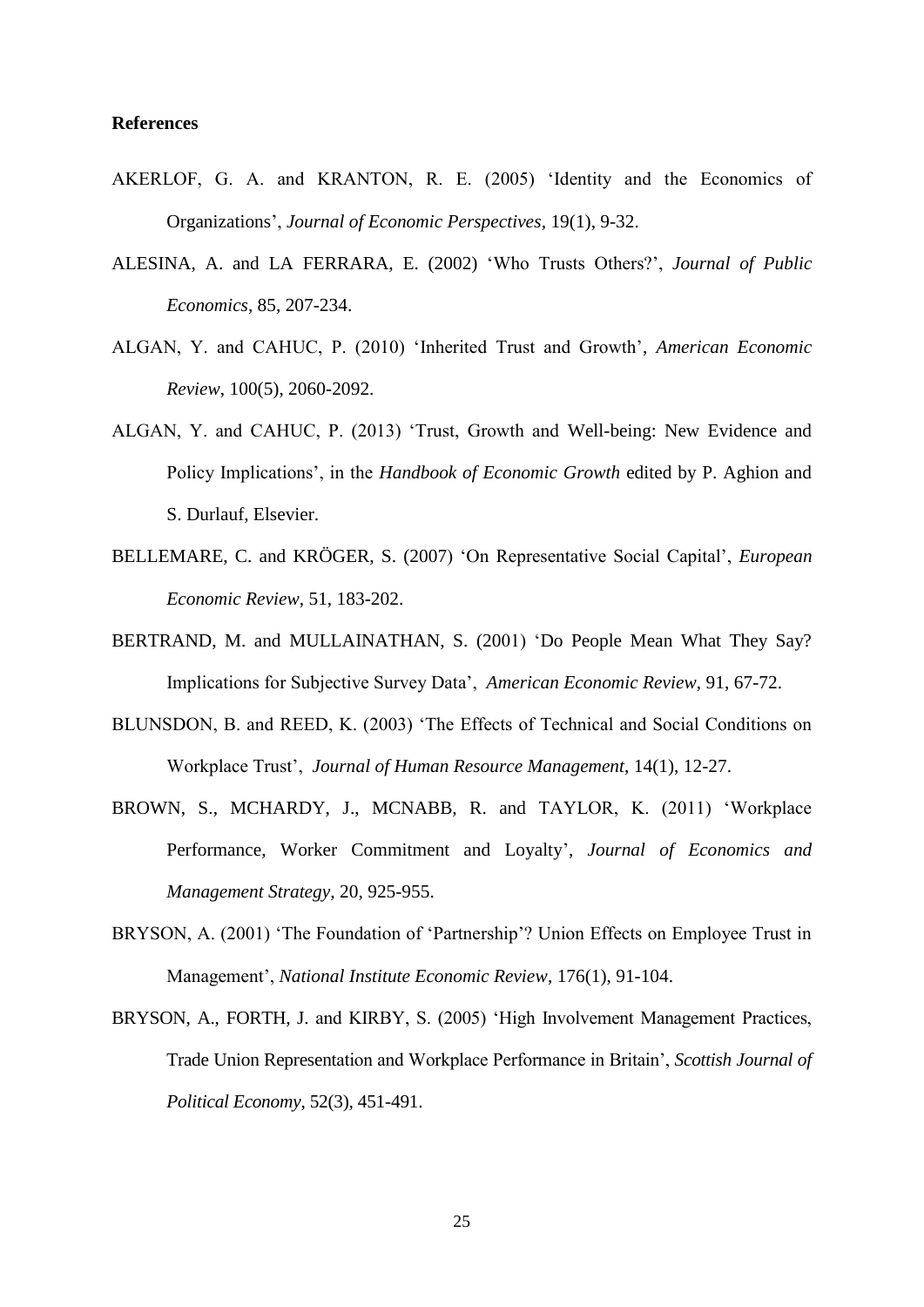- CHAPLIN, J., MANGLA, J., PURDON, S. and AIREY, C. (2005) 'The Workplace Employment Relations (WERS) 2004 Technical Report (Cross-Section and Panel Surveys)', Department of Trade and Industry, November 2005.
- DOLTON, P. and G. MAKEPEACE, (2004) 'Computer Use and Earnings in Britain' *The Economic Journal*, 114, C117-C129.
- FORTH, J. and R. MCNABB, (2008) 'Workplace Performance: A Comparison of Subjective and Objective Measures in the 2004 Workplace Employment Relations Survey' *Industrial Relations*, 39, 104–123.

FUKUYAMA, F. (1995) *Trust*. New York: Free Press.

- GOERGEN, M., CHAHINE, S., BREWSTER, C. and WOOD, G. (2012) 'Trust, Owner Rights, Employees and Firm Performance', European Corporate Governance Institute Finance Working Paper Number 336/2012.
- GRILICHES, Z. and REGEV, H. (1995) 'Firm Productivity in Israeli Industry: 1979-1988', *Journal of Econometrics*, 65(1), 175-203.
- GRIFFITHS, R. and SIMPSON, H. (2004) 'Characteristics of Foreign-Owned Firms in British Manufacturing', in *Creating A Premier League Economy*, R. Blundell, D., Card, and R., Freeman (Editors), Chicago: Chicago University Press.
- GRUND, C. and HARBRING, C. (2009) 'Trust and Control at the Workplace: Evidence from Representative Sample of Employees in Europe', IZA working paper number 4297.
- GUISO, L., SAPIENZA, P. and ZINGALES, L. (2008) 'Trusting the Stock Market', *Journal of Finance*, 63, 2557-600.
- KURTULUS, F.A., KRUSE, D. and BLASI, J. (2011) 'Worker Attitudes towards Employee Ownership, Profit Sharing and Variable Pay', Department of Economics, University of Massachusetts-Amherst working paper, 2011-15.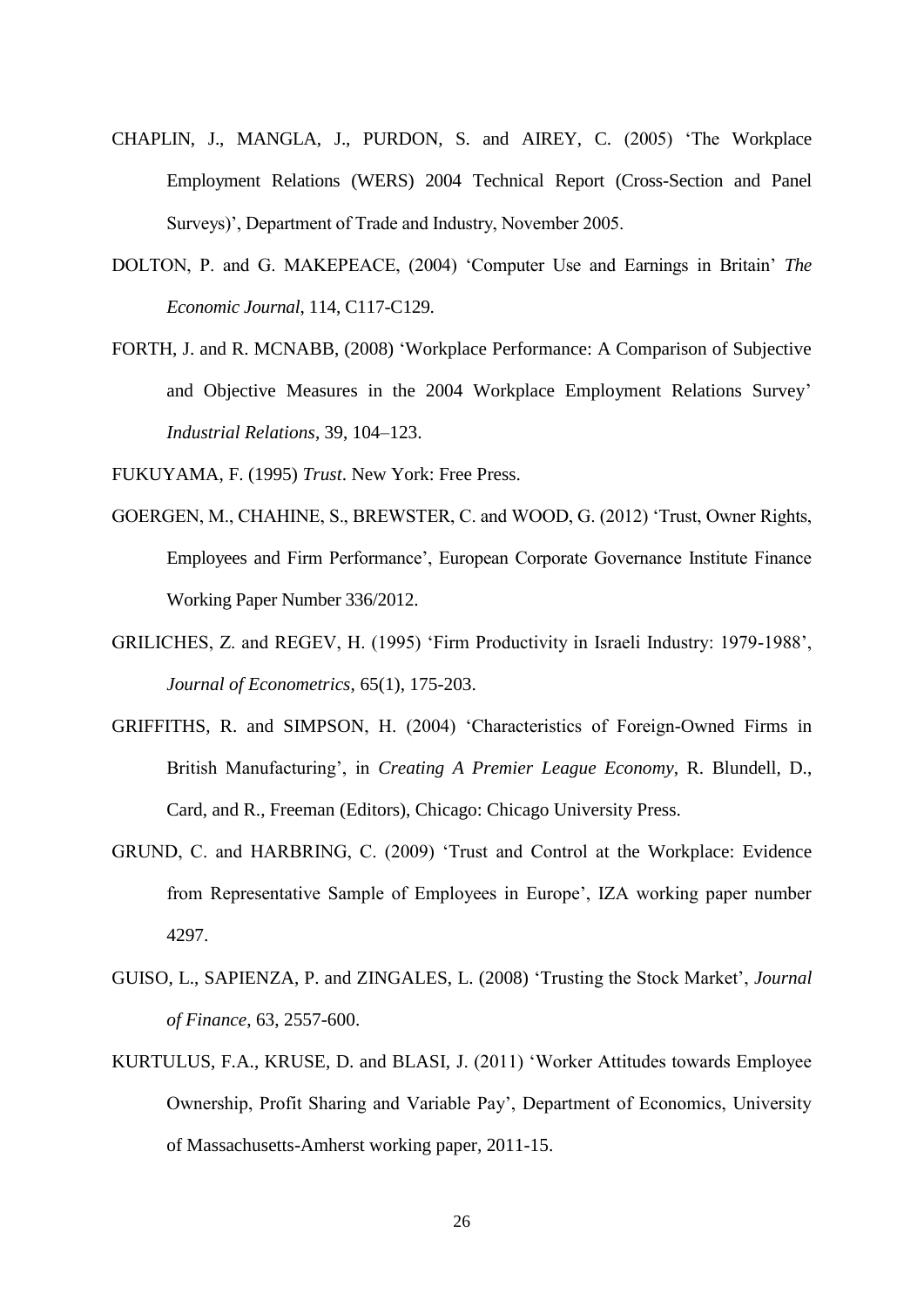- KNACK, S. and KEEFER, P. (1996) 'Does Social Capital Have an Economic Payoff? A Cross-Country Investigation', *Quarterly Journal of Economics*, 112, 1251-1288.
- LA PORTA, R., LOPEZ-De-SILANES, F., SHLEIFER, A. and VISHNY, R. (1997) 'Trust in Large Organizations', *American Economic Review Papers and Proceedings*, 87, 333-338.
- MACHIN, S. and STEWART, M. (1990) 'Unions and Financial Performance of British Private Sector Establishments', *Journal of Applied Econometrics*, 5, 327-50.
- MAYER, R. C. and DAVIES, J. H. (1999) 'The Effect of the Performance Appraisal System on Trust for Management: A Field Quasi-Experiment', *Journal of Applied Psychology*, 84, 123-136.
- MCNABB, R. and WHITFIELD, K. (1998) 'The Impact of Financial Participation and Employee Involvement on Financial Performance', *Scottish Journal of Political Economy*, 45, 171-87.
- MUNDAY, M., PEEL, M. and TAYLOR, K. (2003) 'The Performance of the Foreign-Owned Sector of UK Manufacturing: Some Evidence and Implications for UK Inward Investment Policy', *Fiscal Studies*, 24, 501-21.
- OULTON, N. (1998) 'Competition and the Dispersion of Labour Productivity amongst UK Companies', *Oxford Economic Papers*, 50(1), 23-38.
- VAN WANROOY, B., BEWLEY, H., BRYSON, A., FORTH, J., FREETH, S., STOKES, L. and S. WOOD (2013) The 2011 Workplace and Employment Relations Study First Findings.
- WALL, T. D., MICHIE, J., PATTERSON, M., WOOD, S. J., SHEEHAN, M., CLEGG, C. W. and WEST, M. (2004) 'On the Validity of Subjective Measures of Company Performance', *Personnel Psychology*, 57(1), 95-119.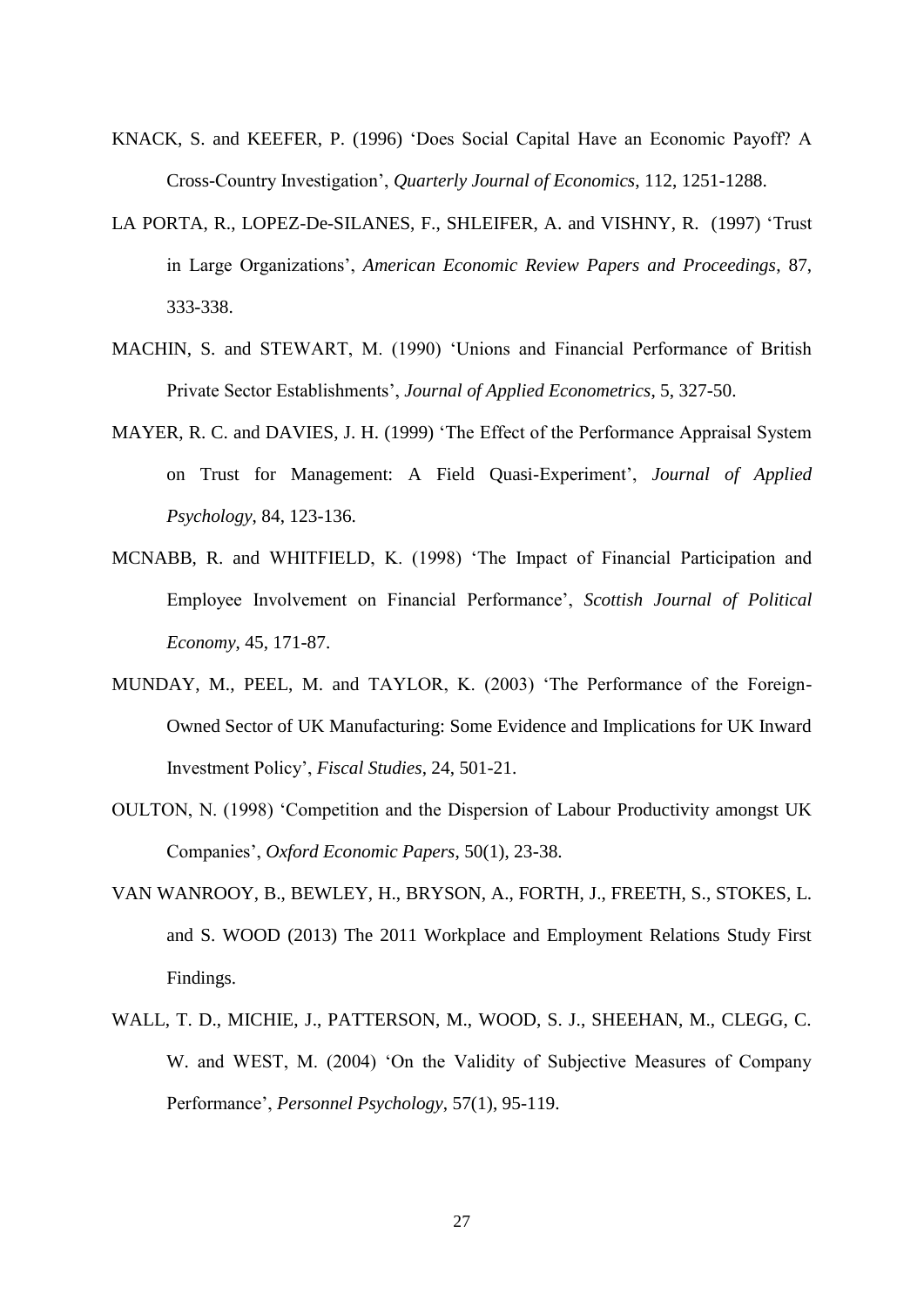|                       | <b>PANEL A:</b> Dependent Variable = Financial Performance $(FP_w)$ ; Marginal Effects     |                  |                  |               |
|-----------------------|--------------------------------------------------------------------------------------------|------------------|------------------|---------------|
|                       |                                                                                            |                  |                  |               |
| <b>Trust Measures</b> | $ME$ (t-stat)                                                                              | $ME$ (t-stat)    | $ME$ (t-stat)    | $ME$ (t-stat) |
| $t_1$                 | $-0.0257(-4.02)$                                                                           | $-0.0579(-4.07)$ | 0.0400(3.99)     | 0.0437(4.10)  |
| $t_{2}$               | $-0.0260(-3.95)$                                                                           | $-0.0586(-4.00)$ | 0.0404(3.93)     | 0.0442(4.03)  |
| $t_3$                 | $-0.0230(-3.59)$                                                                           | $-0.0514(-3.63)$ | 0.0355(3.58)     | 0.0390(3.65)  |
|                       | $-0.0202(-3.15)$                                                                           | $-0.0451(-3.17)$ | 0.0311(3.14)     | 0.0342(3.19)  |
|                       | <b>PANEL B:</b> Dependent Variable = Labour Productivity $(LP_w)$ ; Marginal Effects       |                  |                  |               |
|                       |                                                                                            |                  |                  | 3             |
| <b>Trust Measures</b> | $ME$ (t-stat)                                                                              | $ME$ (t-stat)    | $ME$ (t-stat)    | $ME$ (t-stat) |
| $t_{1}$               | $-0.0189(-3.58)$                                                                           | $-0.0577(-3.68)$ | 0.0474(3.65)     | 0.0292(3.66)  |
|                       | $-0.0154(-2.85)$                                                                           | $-0.0465(-2.90)$ | 0.0382(2.89)     | 0.0237(2.90)  |
| $t_{3}$               | $-0.0148(-2.82)$                                                                           | $-0.0450(-2.88)$ | 0.0369(2.86)     | 0.0229(2.87)  |
|                       | $-0.0154(-2.94)$                                                                           | $-0.0468(-3.00)$ | 0.0385(2.98)     | 0.0238(2.99)  |
|                       | <b>PANEL C:</b> Dependent Variable = Product or Service Quality $(q_w)$ ; Marginal Effects |                  |                  |               |
|                       |                                                                                            |                  |                  |               |
| <b>Trust Measures</b> | $ME$ (t-stat)                                                                              | $ME$ (t-stat)    | $ME$ (t-stat)    | $ME$ (t-stat) |
| $t_{1}$               | $-0.0104(-4.11)$                                                                           | $-0.0658(-5.14)$ | $-0.0088(-2.30)$ | 0.0850(5.22)  |
| $t_{2}$               | $-0.0109(-4.16)$                                                                           | $-0.0694(-5.23)$ | $-0.0093(-2.31)$ | 0.0896(5.32)  |
| $t_{3}$               | $-0.0099(-3.99)$                                                                           | $-0.0625(-4.89)$ | $-0.0084(-2.28)$ | 0.0808(4.96)  |
|                       | $-0.0102(-4.08)$                                                                           | $-0.0652(-5.06)$ | $-0.0087(-2.29)$ | 0.0841(5.14)  |

**TABLE 1A:** Workplace Performance and Employee Trust; Ordered Probit Analysis; WERS 2011

**TABLE 1B:** Workplace Performance and Employee Trust; Ordered Probit Analysis; WERS 2004

|                       | <b>PANEL A:</b> Dependent Variable = Financial Performance $(FP_w)$ ; Marginal effects     |                  |                  |               |  |  |
|-----------------------|--------------------------------------------------------------------------------------------|------------------|------------------|---------------|--|--|
|                       |                                                                                            |                  |                  |               |  |  |
| <b>Trust Measures</b> | $ME$ (t-stat)                                                                              | $ME$ (t-stat)    | $ME$ (t-stat)    | $ME$ (t-stat) |  |  |
| $t_{1}$               | $-0.0280(-3.40)$                                                                           | $-0.0481(-3.40)$ | 0.0411(3.38)     | 0.0350(3.42)  |  |  |
| $t_{\rm 2}$           | $-0.0241(-2.86)$                                                                           | $-0.0413(-2.85)$ | 0.0353(2.84)     | 0.0301(2.87)  |  |  |
| $t_3$                 | $-0.0177(-2.16)$                                                                           | $-0.0300(-2.16)$ | 0.0257(2.16)     | 0.0220(2.16)  |  |  |
|                       | $-0.0272(-3.21)$                                                                           | $-0.0467(-3.21)$ | 0.0399(3.19)     | 0.0340(3.22)  |  |  |
|                       | <b>PANEL B:</b> Dependent Variable = Labour Productivity $(LP_w)$ ; Marginal effects       |                  |                  |               |  |  |
|                       |                                                                                            |                  |                  | 3             |  |  |
| <b>Trust Measures</b> | $ME$ (t-stat)                                                                              | $ME$ (t-stat)    | $ME$ (t-stat)    | $ME$ (t-stat) |  |  |
| t <sub>1</sub>        | $-0.0260(-3.99)$                                                                           | $-0.0672(-4.07)$ | 0.0643(4.07)     | 0.0289(4.00)  |  |  |
| t,                    | $-0.0253(-3.77)$                                                                           | $-0.0651(-3.83)$ | 0.0623(3.84)     | 0.0281(3.78)  |  |  |
| $\bar{t}_3$           | $-0.0191(-2.97)$                                                                           | $-0.0489(-3.00)$ | 0.0467(3.00)     | 0.0212(2.98)  |  |  |
|                       | $-0.0276(-4.09)$                                                                           | $-0.0715(-4.18)$ | 0.0684(4.18)     | 0.0307(4.11)  |  |  |
|                       | <b>PANEL C:</b> Dependent Variable = Product or Service Quality $(q_w)$ ; Marginal effects |                  |                  |               |  |  |
|                       |                                                                                            |                  |                  |               |  |  |
| <b>Trust Measures</b> | $ME$ (t-stat)                                                                              | $ME$ (t-stat)    | $ME$ (t-stat)    | $ME$ (t-stat) |  |  |
| $t_{1}$               | $-0.0087(-3.33)$                                                                           | $-0.0549(-3.83)$ | $-0.0006(-0.20)$ | 0.0643(3.87)  |  |  |
| $t_{2}$               | $-0.0063(-2.48)$                                                                           | $-0.0391(-2.67)$ | $-0.0005(-0.21)$ | 0.0458(2.68)  |  |  |
| $t_{\mathrm{3}}$      | $-0.0070(-2.80)$                                                                           | $-0.0436(-3.07)$ | $-0.0005(-0.20)$ | 0.0511(3.09)  |  |  |
|                       | $-0.0087(-3.24)$                                                                           | $-0.0548(-3.71)$ | $-0.0006(-0.20)$ | 0.0642(3.90)  |  |  |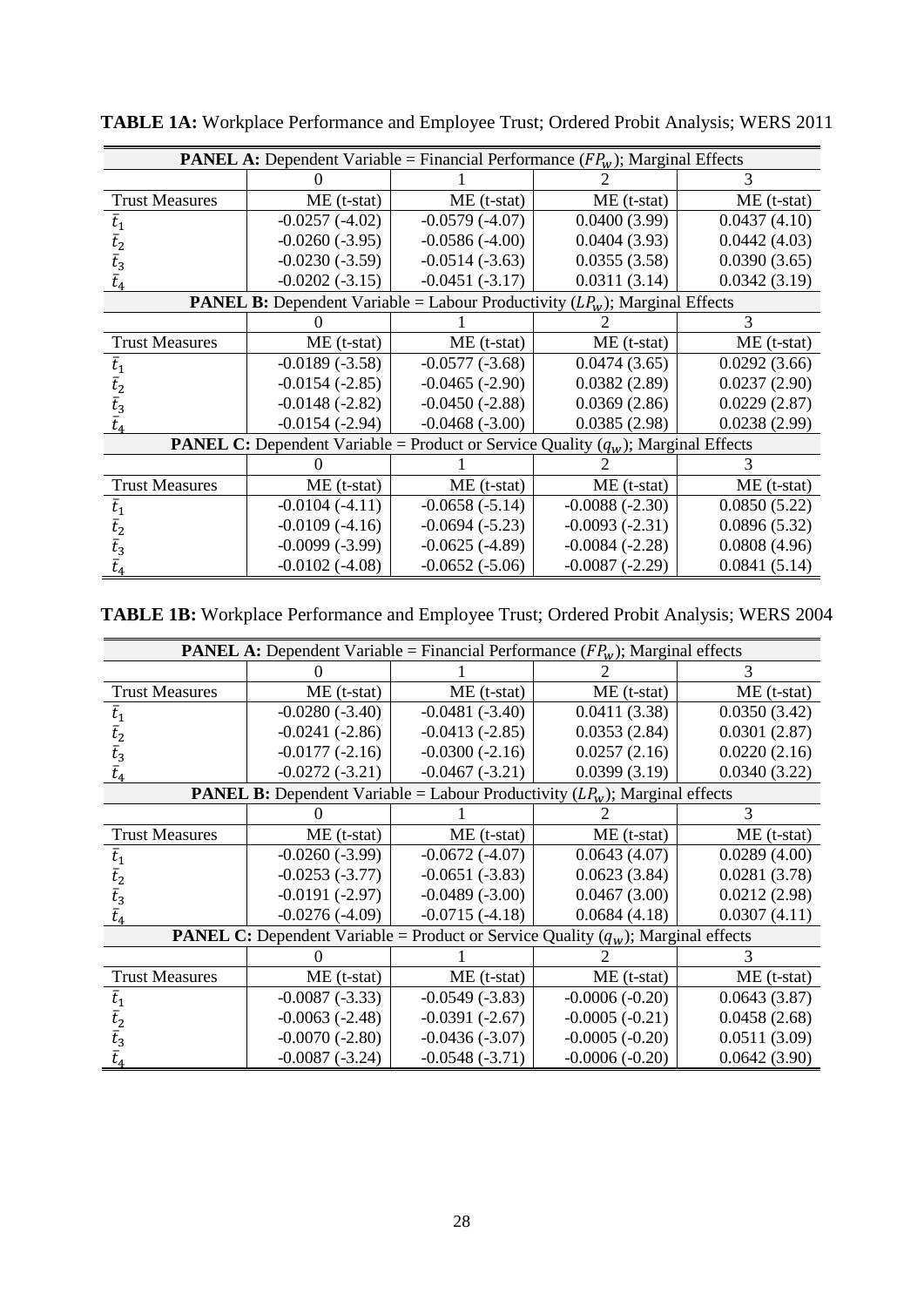| Dependent Variable = $t_1$         |           |               |        |
|------------------------------------|-----------|---------------|--------|
|                                    | Coef      | T-stat        | Mean   |
| Job characteristics                |           |               |        |
| Tenure 1-2 years                   | $-0.1278$ | $(-3.47)$     | 0.0959 |
| Tenure 2-5 years                   | $-0.1937$ | $(-6.32)$     | 0.2346 |
| Tenure 5-10 years                  | $-0.2072$ | $(-6.61)$     | 0.2421 |
| Tenure $>10$ years                 | $-0.2354$ | $(-7.33)$     | 0.3101 |
| $Train < 1$ day                    | 0.0744    | (2.61)        | 0.1217 |
| Train 1-2 days                     | 0.2230    | (8.42)        | 0.1699 |
| Train 2-5 days                     | 0.3498    | (14.05)       | 0.2364 |
| Train 5-10 days                    | 0.4122    | (12.56)       | 0.1059 |
| $Train > 10$ days                  | 0.5082    | (13.56)       | 0.0664 |
| <b>Trade Union Member</b>          | $-0.2775$ | $(-12.96)$    | 0.3783 |
| Log Weekly Hours                   | $-0.1295$ | $(-4.36)$     | 3.4252 |
| Gross pay £61-£100                 | $-0.0221$ | $(-0.37)$     | 0.0346 |
| Gross pay £101-£130                | $-0.0528$ | $(-0.85)$     | 0.0315 |
| Gross pay £131-£170                | $-0.1262$ | $(-2.20)$     | 0.0444 |
| Gross pay £171-£220                | $-0.1505$ | $(-2.81)$     | 0.0736 |
| Gross pay $£221-E260$              | $-0.1516$ | $(-2.76)$     | 0.0719 |
| Gross pay £261-£310                | $-0.2102$ | $(-3.75)$     | 0.0895 |
| Gross pay $£311-E370$              | $-0.2086$ | $(-3.82)$     | 0.1086 |
| Gross pay £371-£430                | $-0.1791$ | $(-3.25)$     | 0.0977 |
| Gross pay £431-£520                | $-0.1870$ | $(-3.38)$     | 0.1050 |
| Gross pay £521-£650                | $-0.2011$ | $(-3.48)$     | 0.1007 |
| Gross pay $£651-E820$              | $-0.0906$ | $(-1.49)$     | 0.0821 |
| Gross pay $£821-E1050$             | $-0.0276$ | $(-0.42)$     | 0.0453 |
| Gross pay $> \pounds 1051$         | 0.1579    | (2.31)        | 0.0393 |
| <i>Experience of recession</i>     |           |               |        |
| Workload increased                 | $-0.2198$ | $(-9.92)$     | 0.2619 |
| Work was reorganised               | $-0.1521$ | $(-6.00)$     | 0.1803 |
| Moved to another job               | $-0.1043$ | $(-2.71)$     | 0.0538 |
| Wages frozen or cut                | $-0.1210$ | $(-5.70)$     | 0.3236 |
| Non-wage benefits reduced          | $-0.1296$ | $(-3.31)$     | 0.0507 |
| Contracted work hours reduced      | $-0.1682$ | $(-3.13)$     | 0.0407 |
| Access to paid overtime restricted | $-0.3034$ | $(-12.68)$    | 0.1679 |
| Required to take unpaid leave      | 0.0299    | (0.37)        | 0.0174 |
| Access to training restricted      | $-0.2116$ | $(-7.28)$     | 0.1170 |
| Cut point $1(\hat{\mu}_1)$         | $-2.5316$ | $-7.7984$     |        |
| Cut point $2(\hat{\mu}_2)$         | $-1.6736$ | $-13.1011$    |        |
| Cut point $3(\hat{\mu}_3)$         | $-0.7783$ | $-6.1100$     |        |
| Cut point 4 $(\hat{\mu}_4)$        | 0.5241    | 4.1084        |        |
| Log pseudo likelihood              |           | $-23,423.731$ |        |
| Wald Chi squared (67)              |           | 2,377.26      |        |
| Pseudo R squared                   |           | 0.0559        |        |
| Number of observations             |           | 18,492        |        |

**TABLE 2:** Determinants of Employee Trust; Ordered Probit Analysis of Employee Level Data; WERS 2011

Notes: (i) Controls are also included for a set of personal characteristics: Male; White; Aged 18-19; Aged 20-21; Aged 22-29; Aged 30-39; Aged 40-49; Aged 50-59; Aged 60-64; Aged 65 and over; Married; Separated, widowed or divorced; Children; Health problem; Highest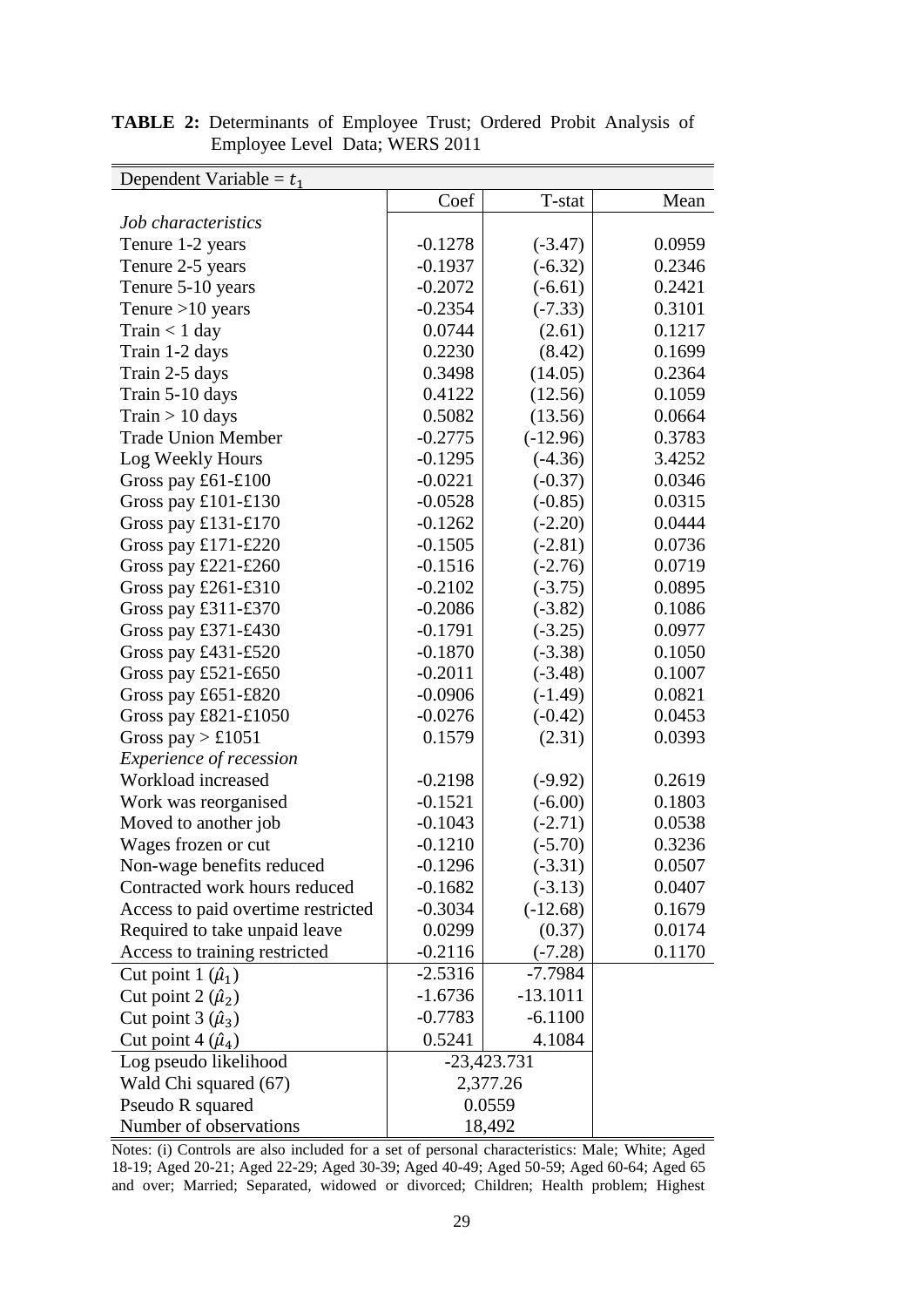educational qualification, GCSE, A level, first degree or higher degree; Christian religion; and other religion. (ii) The standard deviations for log weekly hours (the only continuous variable reported above) is 0.4479.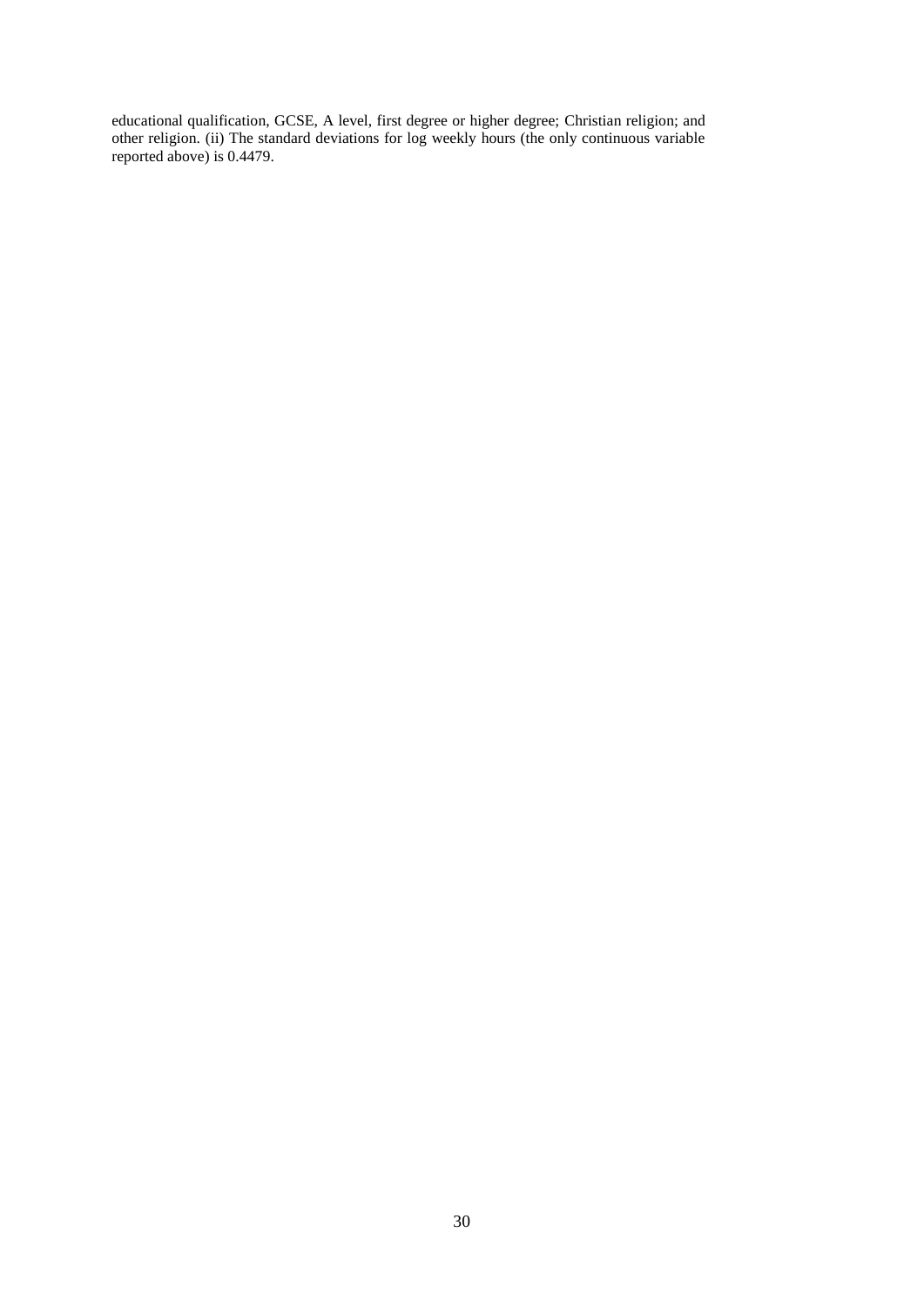### **TABLE 3:** Employee Trust and the Recent Financial Recession; Ordered Probit Analysis; WERS 2011

| <b>PANEL A:</b> Dependent variable = Managers here can be relied upon to keep their promises $(t_1)$ |            |                |            |                |                |
|------------------------------------------------------------------------------------------------------|------------|----------------|------------|----------------|----------------|
|                                                                                                      |            |                |            | 4              | $\mathfrak{S}$ |
| (i) Effects of Recent Recession:                                                                     | <b>ME</b>  | <b>ME</b>      | <b>ME</b>  | <b>ME</b>      | ME             |
|                                                                                                      | $(t-stat)$ | $(t-stat)$     | $(t-stat)$ | $(t-stat)$     | $(t-stat)$     |
| My workload increased                                                                                | 0.0218     | 0.0413         | 0.0242     | $-0.0539$      | $-0.0335$      |
|                                                                                                      | (9.37)     | (9.87)         | (9.52)     | $(-9.82)$      | $(-9.65)$      |
| My job was re-organised                                                                              | 0.0151     | 0.0286         | 0.0167     | $-0.0373$      | $-0.0231$      |
|                                                                                                      | (5.95)     | (5.96)         | (5.90)     | $(-5.99)$      | $(-5.94)$      |
| I was moved to another job                                                                           | 0.0103     | 0.0196         | 0.0115     | $-0.0256$      | $-0.0159$      |
|                                                                                                      | (2.71)     | (2.71)         | (2.68)     | $(-2.71)$      | $(-2.70)$      |
| My wages were frozen or cut                                                                          | 0.0120     | 0.0227         | 0.0133     | $-0.0296$      | $-0.0184$      |
|                                                                                                      | (5.74)     | (5.67)         | (5.52)     | $(-5.69)$      | $(-5.63)$      |
| My nonwage benefits were reduced                                                                     | 0.0129     | 0.0243         | 0.0142     | $-0.318$       | $-0.0197$      |
|                                                                                                      | (3.28)     | (3.31)         | (3.29)     | $(-3.31)$      | $(-3.29)$      |
| My contracted working hours were reduced                                                             | 0.0167     | 0.0316         | 0.0185     | $-0.0412$      | $-0.0256$      |
|                                                                                                      | (3.10)     | (3.12)         | (3.13)     | $(-3.11)$      | $(-3.13)$      |
| Access to paid overtime was restricted                                                               | 0.0301     | 0.0571         | 0.0334     | $-0.0744$      | $-0.0462$      |
|                                                                                                      | (12.00)    | (12.44)        | (11.71)    | $(-12.55)$     | $(-12.02)$     |
| I was required to take unpaid leave                                                                  | $-0.0030$  | $-0.0056$      | $-0.0033$  | 0.0073         | 0.0046         |
|                                                                                                      | $(-0.37)$  | $(-0.37)$      | $(-0.37)$  | (0.37)         | (0.37)         |
| Access to training was restricted                                                                    | 0.0210     | 0.0398         | 0.0233     | $-0.0519$      | $-0.0322$      |
|                                                                                                      | (7.17)     | (7.21)         | (7.11)     | $(-7.20)$      | $(-7.25)$      |
|                                                                                                      | 0.0179     | 0.0336         | 0.0197     | $-0.0438$      | $-0.0274$      |
| (ii) Index of Recession Effects                                                                      | (21.74)    | (24.40)        | (19.86)    | $(-24.68)$     | $(-22.39)$     |
| <b>PANEL B:</b> Dependent variable = Managers here deal with employees honestly $(t_2)$              |            |                |            |                |                |
|                                                                                                      |            | $\mathfrak{D}$ | 3          | $\overline{4}$ | 5              |
| (i) Effects of Recent Recession:                                                                     | <b>ME</b>  | <b>ME</b>      | <b>ME</b>  | <b>ME</b>      | <b>ME</b>      |
|                                                                                                      | $(t-stat)$ | $(t-stat)$     | $(t-stat)$ | $(t-stat)$     | $(t-stat)$     |
| My workload increased                                                                                | 0.0197     | 0.0382         | 0.0328     | $-0.0490$      | $-0.0416$      |
|                                                                                                      | (9.74)     | (10.35)        | (10.22)    | $(-10.22)$     | $(-10.25)$     |
| My job was re-organised                                                                              | 0.0161     | 0.0313         | 0.0269     | $-0.0403$      | $-0.0341$      |
|                                                                                                      | (7.27)     | (7.30)         | (7.30)     | $(-7.32)$      | $(-7.32)$      |
| I was moved to another job                                                                           | 0.0089     | 0.0172         | 0.0148     | $-0.0222$      | $-0.0188$      |
|                                                                                                      | (2.62)     | (2.62)         | (2.61)     | $(-2.62)$      | $(-2.61)$      |
| My wages were frozen or cut                                                                          | 0.0115     | 0.0223         | 0.0192     | $-0.0287$      | $-0.0243$      |
|                                                                                                      | (6.42)     | (6.37)         | (6.32)     | $(-6.38)$      | $(-6.38)$      |
| My nonwage benefits were reduced                                                                     | 0.0078     | 0.0151         | 0.0130     | $-0.0194$      | $-0.0164$      |
|                                                                                                      | (2.30)     | (2.31)         | (2.30)     | $(-2.31)$      | $(-2.30)$      |
| My contracted working hours were reduced                                                             | 0.0109     | 0.0212         | 0.0182     | $-0.0273$      | $-0.0231$      |
|                                                                                                      | (2.33)     | (2.34)         | (2.34)     | $(-2.33)$      | $(-2.34)$      |
| Access to paid overtime was restricted                                                               | 0.0215     | 0.0417         | 0.0358     | $-0.0536$      | $-0.0454$      |
|                                                                                                      | (9.78)     | (10.15)        | (9.97)     | $(-10.12)$     | $(-10.01)$     |
| I was required to take unpaid leave                                                                  | 0.0115     | 0.0223         | 0.0192     | $-0.0287$      | $-0.0243$      |
|                                                                                                      | (6.42)     | (6.37)         | (6.32)     | $(-6.38)$      | $(-6.38)$      |
| Access to training was restricted                                                                    | 0.0078     | 0.0151         | 0.0130     | $-0.0194$      | $-0.0164$      |
|                                                                                                      | (2.30)     | (2.31)         | (2.30)     | $(-2.31)$      | $(-2.30)$      |
| (ii) Index of Recession Effects                                                                      | 0.0153     | 0.0296         | 0.0255     | $-0.0381$      | $-0.0323$      |
|                                                                                                      |            |                |            |                |                |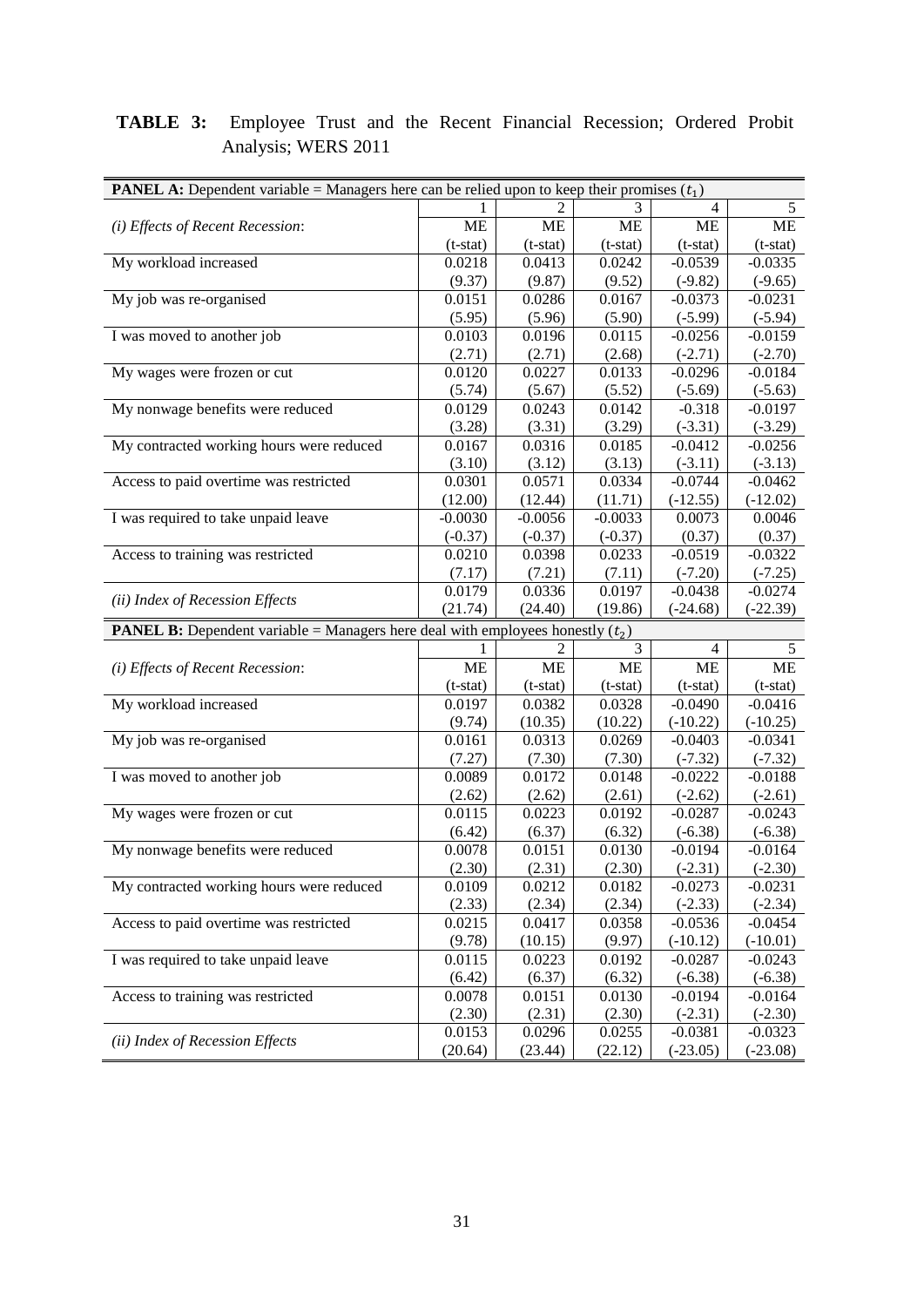### **TABLE 3:** Employee Trust and the Recent Financial Recession; Ordered Probit Analysis; WERS 2011 (Continued)

| 3<br>4<br>5<br><b>ME</b><br>ME<br><b>ME</b><br><b>ME</b><br><b>ME</b><br>(i) Effects of Recent Recession:<br>$(t-stat)$<br>$(t-stat)$<br>$(t-stat)$<br>$(t-stat)$<br>$(t-stat)$<br>My workload increased<br>0.0248<br>0.0340<br>0.0291<br>$-0.0420$<br>$-0.0459$<br>(9.66)<br>(10.14)<br>(10.05)<br>$(-9.93)$<br>$(-10.08)$<br>My job was re-organised<br>$-0.0307$<br>0.0166<br>0.0228<br>0.0195<br>$-0.0281$<br>(5.70)<br>$(-5.66)$<br>(5.66)<br>(5.68)<br>$(-5.71)$<br>I was moved to another job<br>0.0076<br>0.0104<br>$-0.0129$<br>$-0.0141$<br>0.0090<br>(1.79)<br>(1.78)<br>(1.78)<br>$(-1.79)$<br>$(-1.78)$<br>My wages were frozen or cut<br>0.0158<br>0.0216<br>0.0186<br>$-0.0292$<br>$-0.0268$<br>(6.94)<br>(6.80)<br>(6.71)<br>$(-6.82)$<br>$(-6.82)$<br>My nonwage benefits were reduced<br>0.0095<br>0.0130<br>0.0111<br>$-0.0161$<br>$-0.0175$<br>(2.18)<br>(2.18)<br>$(-2.18)$<br>$(-2.18)$<br>(2.18)<br>My contracted working hours were reduced<br>0.0231<br>0.0198<br>$-0.0312$<br>0.0168<br>$-0.0285$<br>(2.63)<br>(2.64)<br>(2.66)<br>$(-2.63)$<br>$(-2.65)$<br>Access to paid overtime was restricted<br>0.0288<br>0.0394<br>0.0339<br>$-0.0533$<br>$-0.0488$<br>(10.36)<br>(10.28)<br>(10.44)<br>$(-10.40)$<br>$(-10.42)$<br>I was required to take unpaid leave<br>0.0035<br>0.0048<br>0.0041<br>$-0.0059$<br>$-0.0064$<br>(0.41)<br>(0.41)<br>(0.41)<br>$(-0.41)$<br>$(-0.41)$<br>Access to training was restricted<br>0.0178<br>0.0244<br>0.0210<br>$-0.0302$<br>$-0.0330$<br>(5.81)<br>(5.83)<br>(5.82)<br>$(-5.79)$<br>$(-5.87)$<br>0.0187<br>0.0254<br>0.0218<br>$-0.0315$<br>$-0.0345$<br>(ii) Index of Recession Effects<br>(20.96)<br>(21.96)<br>(21.31)<br>$(-21.12)$<br>$(-22.60)$<br><b>PANEL D:</b> Dependent variable = Are sincere in attempting to understand employees' views $(t_4)$<br>3<br>5<br>4<br><b>ME</b><br><b>ME</b><br><b>ME</b><br>ME<br><b>ME</b><br>(i) Effects of Recent Recession:<br>$(t-stat)$<br>$(t-stat)$<br>$(t-stat)$<br>$(t-stat)$<br>$(t-stat)$<br>My workload increased<br>0.0013<br>0.0212<br>0.0415<br>0.0279<br>$-0.0516$<br>(10.20)<br>(6.00)<br>(9.85)<br>(10.03)<br>$(-10.22)$<br>My job was re-organised<br>0.0009<br>0.0140<br>0.0274<br>0.0185<br>$-0.0341$<br>(5.85)<br>(5.89)<br>(4.54)<br>(5.88)<br>$(-5.89)$<br>I was moved to another job<br>0.0005<br>0.0084<br>0.0165<br>0.0111<br>$-0.0205$<br>(2.26)<br>(2.36)<br>(2.34)<br>$(-2.36)$<br>(2.36)<br>My wages were frozen or cut<br>0.0146<br>0.0007<br>0.0111<br>0.0217<br>$-0.0270$<br>(4.49)<br>(5.81)<br>(5.81)<br>(5.73)<br>$(-5.81)$<br>My nonwage benefits were reduced<br>0.0005<br>0.0079<br>0.0153<br>0.0103<br>$-0.0191$<br>(2.17)<br>(2.27)<br>(2.28)<br>$(-2.28)$<br>(2.28)<br>My contracted working hours were reduced<br>0.0008<br>0.0125<br>0.0245<br>0.0165<br>$-0.0305$<br>(2.33)<br>(2.45)<br>(2.47)<br>(2.48)<br>$(-2.46)$<br>Access to paid overtime was restricted<br>0.0015<br>0.0249<br>0.0487<br>0.0328<br>$-0.0607$<br>(5.98)<br>(10.72)<br>(11.25)<br>(10.95)<br>$(-11.18)$ |
|--------------------------------------------------------------------------------------------------------------------------------------------------------------------------------------------------------------------------------------------------------------------------------------------------------------------------------------------------------------------------------------------------------------------------------------------------------------------------------------------------------------------------------------------------------------------------------------------------------------------------------------------------------------------------------------------------------------------------------------------------------------------------------------------------------------------------------------------------------------------------------------------------------------------------------------------------------------------------------------------------------------------------------------------------------------------------------------------------------------------------------------------------------------------------------------------------------------------------------------------------------------------------------------------------------------------------------------------------------------------------------------------------------------------------------------------------------------------------------------------------------------------------------------------------------------------------------------------------------------------------------------------------------------------------------------------------------------------------------------------------------------------------------------------------------------------------------------------------------------------------------------------------------------------------------------------------------------------------------------------------------------------------------------------------------------------------------------------------------------------------------------------------------------------------------------------------------------------------------------------------------------------------------------------------------------------------------------------------------------------------------------------------------------------------------------------------------------------------------------------------------------------------------------------------------------------------------------------------------------------------------------------------------------------------------------------------------------------------------------------------------------------------------------------------------------------------------------------------------------------------------------------------------------------------------------------------------------------------------------------------------------------------------------------|
|                                                                                                                                                                                                                                                                                                                                                                                                                                                                                                                                                                                                                                                                                                                                                                                                                                                                                                                                                                                                                                                                                                                                                                                                                                                                                                                                                                                                                                                                                                                                                                                                                                                                                                                                                                                                                                                                                                                                                                                                                                                                                                                                                                                                                                                                                                                                                                                                                                                                                                                                                                                                                                                                                                                                                                                                                                                                                                                                                                                                                                            |
|                                                                                                                                                                                                                                                                                                                                                                                                                                                                                                                                                                                                                                                                                                                                                                                                                                                                                                                                                                                                                                                                                                                                                                                                                                                                                                                                                                                                                                                                                                                                                                                                                                                                                                                                                                                                                                                                                                                                                                                                                                                                                                                                                                                                                                                                                                                                                                                                                                                                                                                                                                                                                                                                                                                                                                                                                                                                                                                                                                                                                                            |
|                                                                                                                                                                                                                                                                                                                                                                                                                                                                                                                                                                                                                                                                                                                                                                                                                                                                                                                                                                                                                                                                                                                                                                                                                                                                                                                                                                                                                                                                                                                                                                                                                                                                                                                                                                                                                                                                                                                                                                                                                                                                                                                                                                                                                                                                                                                                                                                                                                                                                                                                                                                                                                                                                                                                                                                                                                                                                                                                                                                                                                            |
|                                                                                                                                                                                                                                                                                                                                                                                                                                                                                                                                                                                                                                                                                                                                                                                                                                                                                                                                                                                                                                                                                                                                                                                                                                                                                                                                                                                                                                                                                                                                                                                                                                                                                                                                                                                                                                                                                                                                                                                                                                                                                                                                                                                                                                                                                                                                                                                                                                                                                                                                                                                                                                                                                                                                                                                                                                                                                                                                                                                                                                            |
|                                                                                                                                                                                                                                                                                                                                                                                                                                                                                                                                                                                                                                                                                                                                                                                                                                                                                                                                                                                                                                                                                                                                                                                                                                                                                                                                                                                                                                                                                                                                                                                                                                                                                                                                                                                                                                                                                                                                                                                                                                                                                                                                                                                                                                                                                                                                                                                                                                                                                                                                                                                                                                                                                                                                                                                                                                                                                                                                                                                                                                            |
|                                                                                                                                                                                                                                                                                                                                                                                                                                                                                                                                                                                                                                                                                                                                                                                                                                                                                                                                                                                                                                                                                                                                                                                                                                                                                                                                                                                                                                                                                                                                                                                                                                                                                                                                                                                                                                                                                                                                                                                                                                                                                                                                                                                                                                                                                                                                                                                                                                                                                                                                                                                                                                                                                                                                                                                                                                                                                                                                                                                                                                            |
|                                                                                                                                                                                                                                                                                                                                                                                                                                                                                                                                                                                                                                                                                                                                                                                                                                                                                                                                                                                                                                                                                                                                                                                                                                                                                                                                                                                                                                                                                                                                                                                                                                                                                                                                                                                                                                                                                                                                                                                                                                                                                                                                                                                                                                                                                                                                                                                                                                                                                                                                                                                                                                                                                                                                                                                                                                                                                                                                                                                                                                            |
|                                                                                                                                                                                                                                                                                                                                                                                                                                                                                                                                                                                                                                                                                                                                                                                                                                                                                                                                                                                                                                                                                                                                                                                                                                                                                                                                                                                                                                                                                                                                                                                                                                                                                                                                                                                                                                                                                                                                                                                                                                                                                                                                                                                                                                                                                                                                                                                                                                                                                                                                                                                                                                                                                                                                                                                                                                                                                                                                                                                                                                            |
|                                                                                                                                                                                                                                                                                                                                                                                                                                                                                                                                                                                                                                                                                                                                                                                                                                                                                                                                                                                                                                                                                                                                                                                                                                                                                                                                                                                                                                                                                                                                                                                                                                                                                                                                                                                                                                                                                                                                                                                                                                                                                                                                                                                                                                                                                                                                                                                                                                                                                                                                                                                                                                                                                                                                                                                                                                                                                                                                                                                                                                            |
|                                                                                                                                                                                                                                                                                                                                                                                                                                                                                                                                                                                                                                                                                                                                                                                                                                                                                                                                                                                                                                                                                                                                                                                                                                                                                                                                                                                                                                                                                                                                                                                                                                                                                                                                                                                                                                                                                                                                                                                                                                                                                                                                                                                                                                                                                                                                                                                                                                                                                                                                                                                                                                                                                                                                                                                                                                                                                                                                                                                                                                            |
|                                                                                                                                                                                                                                                                                                                                                                                                                                                                                                                                                                                                                                                                                                                                                                                                                                                                                                                                                                                                                                                                                                                                                                                                                                                                                                                                                                                                                                                                                                                                                                                                                                                                                                                                                                                                                                                                                                                                                                                                                                                                                                                                                                                                                                                                                                                                                                                                                                                                                                                                                                                                                                                                                                                                                                                                                                                                                                                                                                                                                                            |
|                                                                                                                                                                                                                                                                                                                                                                                                                                                                                                                                                                                                                                                                                                                                                                                                                                                                                                                                                                                                                                                                                                                                                                                                                                                                                                                                                                                                                                                                                                                                                                                                                                                                                                                                                                                                                                                                                                                                                                                                                                                                                                                                                                                                                                                                                                                                                                                                                                                                                                                                                                                                                                                                                                                                                                                                                                                                                                                                                                                                                                            |
|                                                                                                                                                                                                                                                                                                                                                                                                                                                                                                                                                                                                                                                                                                                                                                                                                                                                                                                                                                                                                                                                                                                                                                                                                                                                                                                                                                                                                                                                                                                                                                                                                                                                                                                                                                                                                                                                                                                                                                                                                                                                                                                                                                                                                                                                                                                                                                                                                                                                                                                                                                                                                                                                                                                                                                                                                                                                                                                                                                                                                                            |
|                                                                                                                                                                                                                                                                                                                                                                                                                                                                                                                                                                                                                                                                                                                                                                                                                                                                                                                                                                                                                                                                                                                                                                                                                                                                                                                                                                                                                                                                                                                                                                                                                                                                                                                                                                                                                                                                                                                                                                                                                                                                                                                                                                                                                                                                                                                                                                                                                                                                                                                                                                                                                                                                                                                                                                                                                                                                                                                                                                                                                                            |
|                                                                                                                                                                                                                                                                                                                                                                                                                                                                                                                                                                                                                                                                                                                                                                                                                                                                                                                                                                                                                                                                                                                                                                                                                                                                                                                                                                                                                                                                                                                                                                                                                                                                                                                                                                                                                                                                                                                                                                                                                                                                                                                                                                                                                                                                                                                                                                                                                                                                                                                                                                                                                                                                                                                                                                                                                                                                                                                                                                                                                                            |
|                                                                                                                                                                                                                                                                                                                                                                                                                                                                                                                                                                                                                                                                                                                                                                                                                                                                                                                                                                                                                                                                                                                                                                                                                                                                                                                                                                                                                                                                                                                                                                                                                                                                                                                                                                                                                                                                                                                                                                                                                                                                                                                                                                                                                                                                                                                                                                                                                                                                                                                                                                                                                                                                                                                                                                                                                                                                                                                                                                                                                                            |
|                                                                                                                                                                                                                                                                                                                                                                                                                                                                                                                                                                                                                                                                                                                                                                                                                                                                                                                                                                                                                                                                                                                                                                                                                                                                                                                                                                                                                                                                                                                                                                                                                                                                                                                                                                                                                                                                                                                                                                                                                                                                                                                                                                                                                                                                                                                                                                                                                                                                                                                                                                                                                                                                                                                                                                                                                                                                                                                                                                                                                                            |
|                                                                                                                                                                                                                                                                                                                                                                                                                                                                                                                                                                                                                                                                                                                                                                                                                                                                                                                                                                                                                                                                                                                                                                                                                                                                                                                                                                                                                                                                                                                                                                                                                                                                                                                                                                                                                                                                                                                                                                                                                                                                                                                                                                                                                                                                                                                                                                                                                                                                                                                                                                                                                                                                                                                                                                                                                                                                                                                                                                                                                                            |
|                                                                                                                                                                                                                                                                                                                                                                                                                                                                                                                                                                                                                                                                                                                                                                                                                                                                                                                                                                                                                                                                                                                                                                                                                                                                                                                                                                                                                                                                                                                                                                                                                                                                                                                                                                                                                                                                                                                                                                                                                                                                                                                                                                                                                                                                                                                                                                                                                                                                                                                                                                                                                                                                                                                                                                                                                                                                                                                                                                                                                                            |
|                                                                                                                                                                                                                                                                                                                                                                                                                                                                                                                                                                                                                                                                                                                                                                                                                                                                                                                                                                                                                                                                                                                                                                                                                                                                                                                                                                                                                                                                                                                                                                                                                                                                                                                                                                                                                                                                                                                                                                                                                                                                                                                                                                                                                                                                                                                                                                                                                                                                                                                                                                                                                                                                                                                                                                                                                                                                                                                                                                                                                                            |
|                                                                                                                                                                                                                                                                                                                                                                                                                                                                                                                                                                                                                                                                                                                                                                                                                                                                                                                                                                                                                                                                                                                                                                                                                                                                                                                                                                                                                                                                                                                                                                                                                                                                                                                                                                                                                                                                                                                                                                                                                                                                                                                                                                                                                                                                                                                                                                                                                                                                                                                                                                                                                                                                                                                                                                                                                                                                                                                                                                                                                                            |
|                                                                                                                                                                                                                                                                                                                                                                                                                                                                                                                                                                                                                                                                                                                                                                                                                                                                                                                                                                                                                                                                                                                                                                                                                                                                                                                                                                                                                                                                                                                                                                                                                                                                                                                                                                                                                                                                                                                                                                                                                                                                                                                                                                                                                                                                                                                                                                                                                                                                                                                                                                                                                                                                                                                                                                                                                                                                                                                                                                                                                                            |
|                                                                                                                                                                                                                                                                                                                                                                                                                                                                                                                                                                                                                                                                                                                                                                                                                                                                                                                                                                                                                                                                                                                                                                                                                                                                                                                                                                                                                                                                                                                                                                                                                                                                                                                                                                                                                                                                                                                                                                                                                                                                                                                                                                                                                                                                                                                                                                                                                                                                                                                                                                                                                                                                                                                                                                                                                                                                                                                                                                                                                                            |
|                                                                                                                                                                                                                                                                                                                                                                                                                                                                                                                                                                                                                                                                                                                                                                                                                                                                                                                                                                                                                                                                                                                                                                                                                                                                                                                                                                                                                                                                                                                                                                                                                                                                                                                                                                                                                                                                                                                                                                                                                                                                                                                                                                                                                                                                                                                                                                                                                                                                                                                                                                                                                                                                                                                                                                                                                                                                                                                                                                                                                                            |
|                                                                                                                                                                                                                                                                                                                                                                                                                                                                                                                                                                                                                                                                                                                                                                                                                                                                                                                                                                                                                                                                                                                                                                                                                                                                                                                                                                                                                                                                                                                                                                                                                                                                                                                                                                                                                                                                                                                                                                                                                                                                                                                                                                                                                                                                                                                                                                                                                                                                                                                                                                                                                                                                                                                                                                                                                                                                                                                                                                                                                                            |
|                                                                                                                                                                                                                                                                                                                                                                                                                                                                                                                                                                                                                                                                                                                                                                                                                                                                                                                                                                                                                                                                                                                                                                                                                                                                                                                                                                                                                                                                                                                                                                                                                                                                                                                                                                                                                                                                                                                                                                                                                                                                                                                                                                                                                                                                                                                                                                                                                                                                                                                                                                                                                                                                                                                                                                                                                                                                                                                                                                                                                                            |
|                                                                                                                                                                                                                                                                                                                                                                                                                                                                                                                                                                                                                                                                                                                                                                                                                                                                                                                                                                                                                                                                                                                                                                                                                                                                                                                                                                                                                                                                                                                                                                                                                                                                                                                                                                                                                                                                                                                                                                                                                                                                                                                                                                                                                                                                                                                                                                                                                                                                                                                                                                                                                                                                                                                                                                                                                                                                                                                                                                                                                                            |
|                                                                                                                                                                                                                                                                                                                                                                                                                                                                                                                                                                                                                                                                                                                                                                                                                                                                                                                                                                                                                                                                                                                                                                                                                                                                                                                                                                                                                                                                                                                                                                                                                                                                                                                                                                                                                                                                                                                                                                                                                                                                                                                                                                                                                                                                                                                                                                                                                                                                                                                                                                                                                                                                                                                                                                                                                                                                                                                                                                                                                                            |
|                                                                                                                                                                                                                                                                                                                                                                                                                                                                                                                                                                                                                                                                                                                                                                                                                                                                                                                                                                                                                                                                                                                                                                                                                                                                                                                                                                                                                                                                                                                                                                                                                                                                                                                                                                                                                                                                                                                                                                                                                                                                                                                                                                                                                                                                                                                                                                                                                                                                                                                                                                                                                                                                                                                                                                                                                                                                                                                                                                                                                                            |
|                                                                                                                                                                                                                                                                                                                                                                                                                                                                                                                                                                                                                                                                                                                                                                                                                                                                                                                                                                                                                                                                                                                                                                                                                                                                                                                                                                                                                                                                                                                                                                                                                                                                                                                                                                                                                                                                                                                                                                                                                                                                                                                                                                                                                                                                                                                                                                                                                                                                                                                                                                                                                                                                                                                                                                                                                                                                                                                                                                                                                                            |
|                                                                                                                                                                                                                                                                                                                                                                                                                                                                                                                                                                                                                                                                                                                                                                                                                                                                                                                                                                                                                                                                                                                                                                                                                                                                                                                                                                                                                                                                                                                                                                                                                                                                                                                                                                                                                                                                                                                                                                                                                                                                                                                                                                                                                                                                                                                                                                                                                                                                                                                                                                                                                                                                                                                                                                                                                                                                                                                                                                                                                                            |
|                                                                                                                                                                                                                                                                                                                                                                                                                                                                                                                                                                                                                                                                                                                                                                                                                                                                                                                                                                                                                                                                                                                                                                                                                                                                                                                                                                                                                                                                                                                                                                                                                                                                                                                                                                                                                                                                                                                                                                                                                                                                                                                                                                                                                                                                                                                                                                                                                                                                                                                                                                                                                                                                                                                                                                                                                                                                                                                                                                                                                                            |
|                                                                                                                                                                                                                                                                                                                                                                                                                                                                                                                                                                                                                                                                                                                                                                                                                                                                                                                                                                                                                                                                                                                                                                                                                                                                                                                                                                                                                                                                                                                                                                                                                                                                                                                                                                                                                                                                                                                                                                                                                                                                                                                                                                                                                                                                                                                                                                                                                                                                                                                                                                                                                                                                                                                                                                                                                                                                                                                                                                                                                                            |
|                                                                                                                                                                                                                                                                                                                                                                                                                                                                                                                                                                                                                                                                                                                                                                                                                                                                                                                                                                                                                                                                                                                                                                                                                                                                                                                                                                                                                                                                                                                                                                                                                                                                                                                                                                                                                                                                                                                                                                                                                                                                                                                                                                                                                                                                                                                                                                                                                                                                                                                                                                                                                                                                                                                                                                                                                                                                                                                                                                                                                                            |
|                                                                                                                                                                                                                                                                                                                                                                                                                                                                                                                                                                                                                                                                                                                                                                                                                                                                                                                                                                                                                                                                                                                                                                                                                                                                                                                                                                                                                                                                                                                                                                                                                                                                                                                                                                                                                                                                                                                                                                                                                                                                                                                                                                                                                                                                                                                                                                                                                                                                                                                                                                                                                                                                                                                                                                                                                                                                                                                                                                                                                                            |
|                                                                                                                                                                                                                                                                                                                                                                                                                                                                                                                                                                                                                                                                                                                                                                                                                                                                                                                                                                                                                                                                                                                                                                                                                                                                                                                                                                                                                                                                                                                                                                                                                                                                                                                                                                                                                                                                                                                                                                                                                                                                                                                                                                                                                                                                                                                                                                                                                                                                                                                                                                                                                                                                                                                                                                                                                                                                                                                                                                                                                                            |
|                                                                                                                                                                                                                                                                                                                                                                                                                                                                                                                                                                                                                                                                                                                                                                                                                                                                                                                                                                                                                                                                                                                                                                                                                                                                                                                                                                                                                                                                                                                                                                                                                                                                                                                                                                                                                                                                                                                                                                                                                                                                                                                                                                                                                                                                                                                                                                                                                                                                                                                                                                                                                                                                                                                                                                                                                                                                                                                                                                                                                                            |
|                                                                                                                                                                                                                                                                                                                                                                                                                                                                                                                                                                                                                                                                                                                                                                                                                                                                                                                                                                                                                                                                                                                                                                                                                                                                                                                                                                                                                                                                                                                                                                                                                                                                                                                                                                                                                                                                                                                                                                                                                                                                                                                                                                                                                                                                                                                                                                                                                                                                                                                                                                                                                                                                                                                                                                                                                                                                                                                                                                                                                                            |
|                                                                                                                                                                                                                                                                                                                                                                                                                                                                                                                                                                                                                                                                                                                                                                                                                                                                                                                                                                                                                                                                                                                                                                                                                                                                                                                                                                                                                                                                                                                                                                                                                                                                                                                                                                                                                                                                                                                                                                                                                                                                                                                                                                                                                                                                                                                                                                                                                                                                                                                                                                                                                                                                                                                                                                                                                                                                                                                                                                                                                                            |
|                                                                                                                                                                                                                                                                                                                                                                                                                                                                                                                                                                                                                                                                                                                                                                                                                                                                                                                                                                                                                                                                                                                                                                                                                                                                                                                                                                                                                                                                                                                                                                                                                                                                                                                                                                                                                                                                                                                                                                                                                                                                                                                                                                                                                                                                                                                                                                                                                                                                                                                                                                                                                                                                                                                                                                                                                                                                                                                                                                                                                                            |
|                                                                                                                                                                                                                                                                                                                                                                                                                                                                                                                                                                                                                                                                                                                                                                                                                                                                                                                                                                                                                                                                                                                                                                                                                                                                                                                                                                                                                                                                                                                                                                                                                                                                                                                                                                                                                                                                                                                                                                                                                                                                                                                                                                                                                                                                                                                                                                                                                                                                                                                                                                                                                                                                                                                                                                                                                                                                                                                                                                                                                                            |
| I was required to take unpaid leave<br>0.0002<br>0.0031<br>0.0062<br>0.0041<br>$-0.0076$                                                                                                                                                                                                                                                                                                                                                                                                                                                                                                                                                                                                                                                                                                                                                                                                                                                                                                                                                                                                                                                                                                                                                                                                                                                                                                                                                                                                                                                                                                                                                                                                                                                                                                                                                                                                                                                                                                                                                                                                                                                                                                                                                                                                                                                                                                                                                                                                                                                                                                                                                                                                                                                                                                                                                                                                                                                                                                                                                   |
| (0.47)<br>(0.47)<br>(0.47)<br>(0.47)<br>$(-0.47)$                                                                                                                                                                                                                                                                                                                                                                                                                                                                                                                                                                                                                                                                                                                                                                                                                                                                                                                                                                                                                                                                                                                                                                                                                                                                                                                                                                                                                                                                                                                                                                                                                                                                                                                                                                                                                                                                                                                                                                                                                                                                                                                                                                                                                                                                                                                                                                                                                                                                                                                                                                                                                                                                                                                                                                                                                                                                                                                                                                                          |
| Access to training was restricted<br>0.0009<br>0.0140<br>0.0184<br>$-0.0340$<br>0.0273                                                                                                                                                                                                                                                                                                                                                                                                                                                                                                                                                                                                                                                                                                                                                                                                                                                                                                                                                                                                                                                                                                                                                                                                                                                                                                                                                                                                                                                                                                                                                                                                                                                                                                                                                                                                                                                                                                                                                                                                                                                                                                                                                                                                                                                                                                                                                                                                                                                                                                                                                                                                                                                                                                                                                                                                                                                                                                                                                     |
| (5.30)<br>(5.31)<br>(5.31)<br>$(-5.30)$<br>(4.27)                                                                                                                                                                                                                                                                                                                                                                                                                                                                                                                                                                                                                                                                                                                                                                                                                                                                                                                                                                                                                                                                                                                                                                                                                                                                                                                                                                                                                                                                                                                                                                                                                                                                                                                                                                                                                                                                                                                                                                                                                                                                                                                                                                                                                                                                                                                                                                                                                                                                                                                                                                                                                                                                                                                                                                                                                                                                                                                                                                                          |
|                                                                                                                                                                                                                                                                                                                                                                                                                                                                                                                                                                                                                                                                                                                                                                                                                                                                                                                                                                                                                                                                                                                                                                                                                                                                                                                                                                                                                                                                                                                                                                                                                                                                                                                                                                                                                                                                                                                                                                                                                                                                                                                                                                                                                                                                                                                                                                                                                                                                                                                                                                                                                                                                                                                                                                                                                                                                                                                                                                                                                                            |
| 0.0010<br>0.0154<br>0.0299<br>0.0202<br>$-0.0373$<br>(ii) Index of Recession Effects                                                                                                                                                                                                                                                                                                                                                                                                                                                                                                                                                                                                                                                                                                                                                                                                                                                                                                                                                                                                                                                                                                                                                                                                                                                                                                                                                                                                                                                                                                                                                                                                                                                                                                                                                                                                                                                                                                                                                                                                                                                                                                                                                                                                                                                                                                                                                                                                                                                                                                                                                                                                                                                                                                                                                                                                                                                                                                                                                       |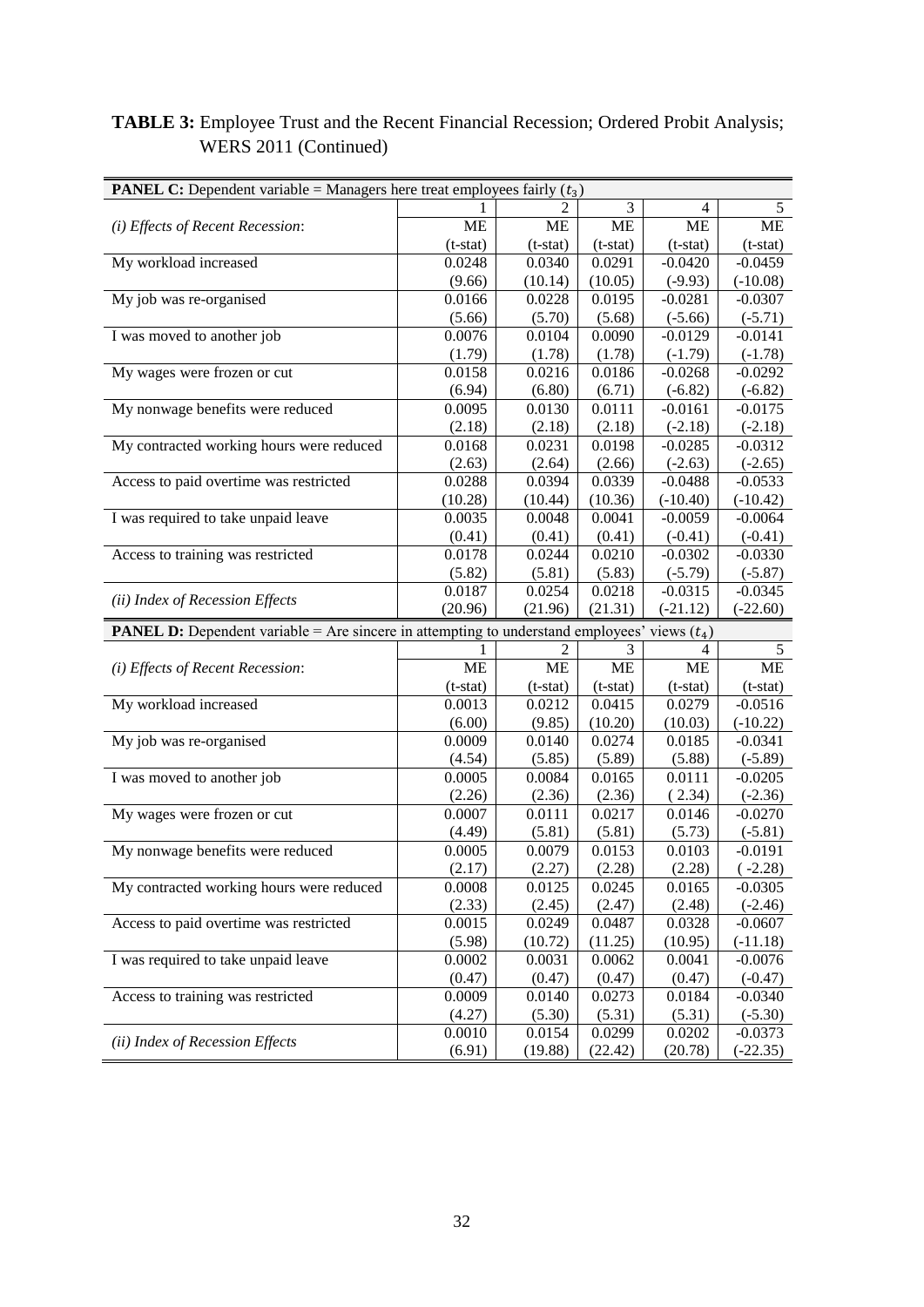### **TABLE 4:** Employee Trust and Organisational Change; Ordered Probit Analysis; WERS 2011

| <b>PANEL A:</b> Dependent variable = Managers here can be relied upon to keep their promises $(t_1)$ |            |            |            |                |              |
|------------------------------------------------------------------------------------------------------|------------|------------|------------|----------------|--------------|
|                                                                                                      |            |            | 3          | $\overline{4}$ | 5            |
| (i) Organisational Change in Last two years:                                                         | <b>ME</b>  | <b>ME</b>  | <b>ME</b>  | <b>ME</b>      | <b>ME</b>    |
|                                                                                                      | $(t-stat)$ | $(t-stat)$ | $(t-stat)$ | $(t-stat)$     | $(t-stat)$   |
| Introduction of performance related pay                                                              | $-0.0085$  | $-0.0144$  | $-0.0085$  | 0.0186         | 0.0127       |
|                                                                                                      | $(-1.73)$  | $(-1.72)$  | $(-1.72)$  | (1.72)         | (1.73)       |
| Introduction or upgrading of new technology                                                          | 0.0008     | 0.0015     | 0.0009     | $-0.0019$      | $-0.0013$    |
|                                                                                                      | (0.30)     | (0.30)     | (0.30)     | $(-0.30)$      | $(-0.30)$    |
| Changes in working time arrangements                                                                 | 0.0067     | 0.0114     | 0.0067     | $-0.0147$      | $-0.0100$    |
|                                                                                                      | (2.35)     | (2.35)     | (2.34)     | $(-2.35)$      | $(-2.35)$    |
| Changes in the organisation of work                                                                  | 0.0113     | 0.0192     | 0.0113     | $-0.0248$      | $-0.0170$    |
|                                                                                                      | (3.96)     | (3.95)     | (3.90)     | $(-3.95)$      | (.3.94)      |
| Changes in work techniques or procedures                                                             | 0.0069     | 0.0117     | 0.0069     | $-0.0151$      | $-0.0103$    |
|                                                                                                      | (2.33)     | (2.33)     | (2.33)     | $(-2.34)$      | $(-2.32)$    |
| Introduction of initiatives to involve employees                                                     | 0.0013     | 0.0023     | 0.0014     | $-0.0029$      | $-0.0020$    |
|                                                                                                      | (0.48)     | (0.48)     | (0.48)     | $(-0.48)$      | $(-0.48)$    |
| Introduction of technologically                                                                      | 0.0033     | 0.0056     | 0.0033     | $-0.0073$      | $-0.0050$    |
| new/significantly improved product                                                                   | (1.18)     | (1.18)     | (1.18)     | $(-1.18)$      | $(-1.18)$    |
| (ii) Index of organisational change                                                                  | 0.0046     | 0.0078     | 0.0046     | $-0.0101$      | $-0.0069$    |
|                                                                                                      | (6.61)     | (6.63)     | (6.48)     | $(-6.62)$      | $(-6.62)$    |
| <b>PANEL B:</b> Dependent variable = Managers here deal with employees honestly $(t_2)$              |            |            |            |                |              |
|                                                                                                      | 1          | 2          | 3          | 4              | 5            |
| (i) Organisational Change in Last two years:                                                         | <b>ME</b>  | <b>ME</b>  | ME         | <b>ME</b>      | <b>ME</b>    |
|                                                                                                      | $(t-stat)$ | $(t-stat)$ | $(t-stat)$ | $(t-stat)$     | $(t-stat)$   |
| Introduction of performance related pay                                                              | $-0.0062$  | $-0.0107$  | $-0.0091$  | 0.0135         | 0.0125       |
|                                                                                                      | $(-1.44)$  | $(-1.44)$  | $(-1.44)$  | (1.44)         | (1.44)       |
| Introduction or upgrading of new technology                                                          | $-0.0006$  | $-0.0010$  | $-0.0009$  | 0.0013         | 0.0012       |
|                                                                                                      | $(-0.23)$  | $(-0.23)$  | $(-0.23)$  | (0.23)         | (0.23)       |
| Changes in working time arrangements                                                                 | 0.0054     | 0.0093     | 0.0079     | $-0.0117$      | $-0.0109$    |
|                                                                                                      | (2.13)     | (2.13)     | (2.13)     | $(-2.14)$      | $(-2.13)$    |
| Changes in the organisation of work                                                                  | 0.0113     | 0.0196     | 0.0166     | $-0.0246$      | $-0.0228$    |
|                                                                                                      | (4.47)     | (4.47)     | (4.46)     | (.4.46)        | (.4.49)      |
| Changes in work techniques or procedures                                                             | 0.0050     | 0.0087     | 0.0074     | $-0.0110$      | $-0.0102$    |
|                                                                                                      | (1.95)     | (1.95)     | (1.94)     | $(-1.95)$      | $(-1.94)$    |
| Introduction of initiatives to involve employees                                                     | 0.0021     | 0.0037     | 0.0031     | $-0.0046$      | $0 - 0.0043$ |
|                                                                                                      | (0.87)     | (0.87)     | (0.87)     | $(-0.87)$      | (.0.87)      |
| Introduction of technologically                                                                      | 0.0018     | 0.0032     | 0.0027     | $-0.0040$      | $-0.0037$    |
| new/significantly improved product                                                                   | (0.74)     | (0.73)     | (0.74)     | $(-0.73)$      | $(-0.74)$    |
| (ii) Index of Organisational Change                                                                  | 0.0038     | 0.0067     | 0.0057     | $-0.0084$      | $-0.0078$    |
|                                                                                                      | (6.17)     | (6.13)     | (6.10)     | $(-6.12)$      | $(-6.16)$    |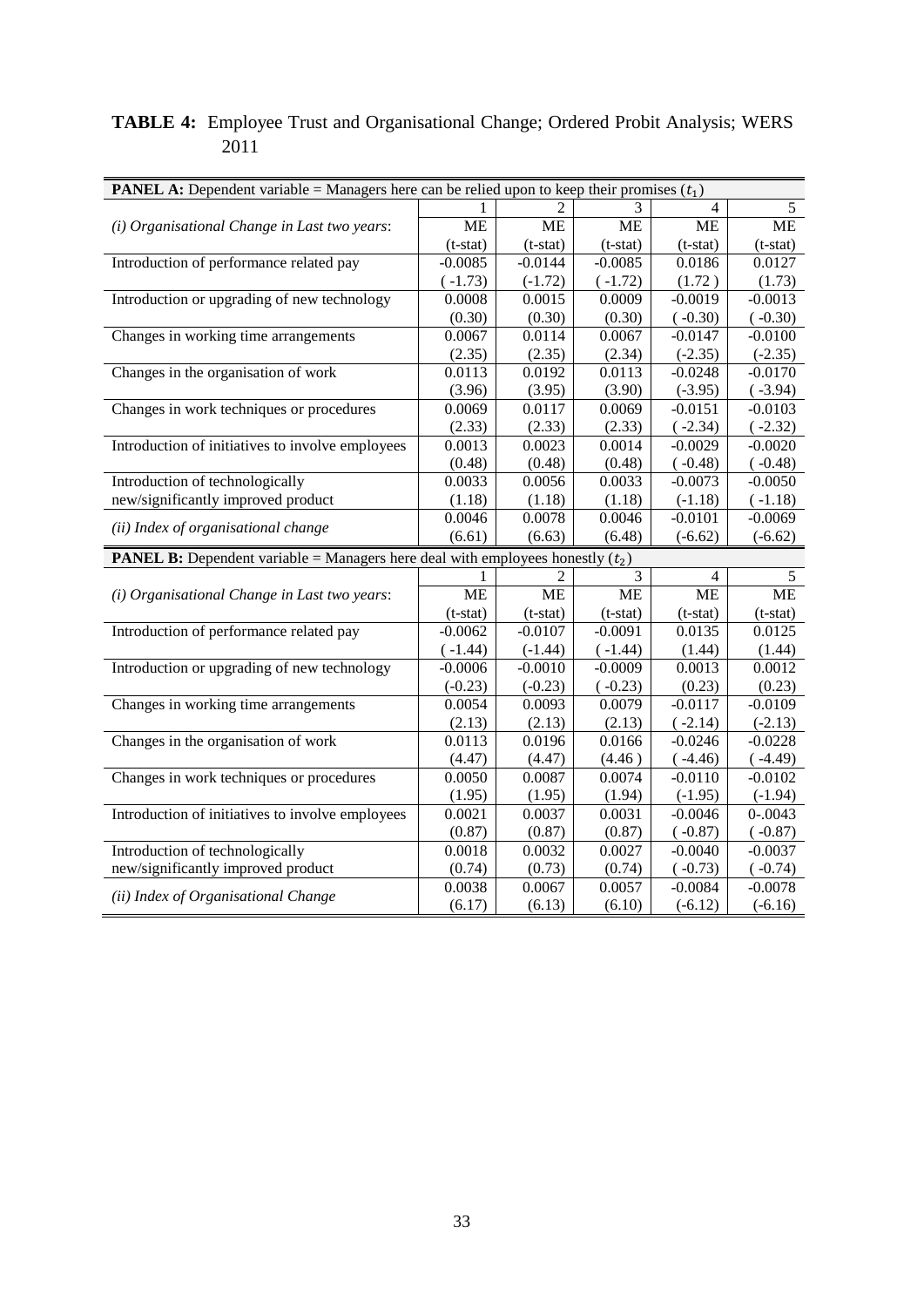# **TABLE 4:** Employee Trust and Organisational Change; Ordered Probit Analysis; WERS 2011 (Continued)

| <b>PANEL C:</b> Dependent variable = Managers here treat employees fairly $(t_3)$                     |                  |                  |                  |                  |                        |
|-------------------------------------------------------------------------------------------------------|------------------|------------------|------------------|------------------|------------------------|
|                                                                                                       |                  |                  | 3                | 4                | 5                      |
| (i) Organisational Change in Last two years:                                                          | <b>ME</b>        | <b>ME</b>        | <b>ME</b>        | <b>ME</b>        | <b>ME</b>              |
|                                                                                                       | $(t-stat)$       | $(t-stat)$       | $(t-stat)$       | $(t-stat)$       | $(t-stat)$             |
| Introduction of performance related pay                                                               | $-0.0082$        | $-0.0103$        | $-0.0088$        | 0.0124           | 0.0148                 |
|                                                                                                       | $(-1.46)$        | $(-1.4)$         | $(-1.45)$        | (1.45)           | (1.45)                 |
| Introduction or upgrading of new technology                                                           | 0.0009           | 0.0011           | 0.0010           | $-0.0014$        | $-0.0016$              |
|                                                                                                       | (0.29)           | (0.29)           | (0.29)           | $(-0.29)$        | $(-0.29)$              |
| Changes in working time arrangements                                                                  | 0.0059           | 0.0074           | 0.0063           | $-0.0089$        | $-0.0107$              |
|                                                                                                       | (1.90)           | (1.90)           | (1.90)           | $(-1.90)$        | $(-1.90)$              |
| Changes in the organisation of work                                                                   | 0.0102           | 0.0127           | 0.0108           | $-0.0153$        | $-0.0183$              |
|                                                                                                       | (3.28)           | (3.27)           | (3.27)           | $(-3.28)$        | $(-3.27)$              |
| Changes in work techniques or procedures                                                              | 0.0069           | 0.0085           | 0.0073           | $-0.0103$        | $-0.0124$              |
|                                                                                                       | (2.15)           | (2.15)           | (2.13)           | $(-2.15)$        | $(-2.14)$              |
| Introduction of initiatives to involve employees                                                      | 0.0015           | 0.0019           | 0.0016           | $-0.0023$        | $-0.0027$              |
|                                                                                                       | (0.51)           | (0.50)           | (0.51)           | $(-0.50)$        | $(-0.51)$              |
| Introduction of technologically                                                                       | 0.0022           | 0.0027           | 0.0023           | $-0.0033$        | $-0.0039$              |
| new/significantly improved product                                                                    | (0.72)           | (0.72)           | (0.72)           | $(-0.72)$        | $(-0.72)$              |
| (ii) Index of Organisational Change                                                                   | 0.0042           | 0.0052           | 0.0044           | $-0.0063$        | $-0.0075$              |
|                                                                                                       | (5.32)           | (5.30)           | (5.29)           | $(-5.31)$        | $(-5.31)$              |
| <b>PANEL D:</b> Dependent variable = Are sincere in attempting to understand employees' views $(t_4)$ |                  |                  |                  |                  |                        |
|                                                                                                       |                  | 2                | 3                | 4                | 5                      |
| (ii) Organisational Change in Last two years:                                                         | <b>ME</b>        | <b>ME</b>        | <b>ME</b>        | <b>ME</b>        | <b>ME</b>              |
|                                                                                                       | $(t-stat)$       | $(t-stat)$       | $(t-stat)$       | $(t-stat)$       | $(t-stat)$             |
| Introduction of performance related pay                                                               | $-0.0005$        | $-0.0070$        | $-0.0124$        | $-0.0084$        | 0.0153                 |
|                                                                                                       | $(-1.49)$        | $(-1.52)$        | $(-1.52)$        | $(-1.51)$        | (1.52)                 |
| Introduction or upgrading of new technology                                                           | 0.0000           | 0.0003           | 0.0006           | 0.0004           | $-0.0007$              |
|                                                                                                       | (0.12)           | (0.12)           | (0.12)           | (0.12)           | $(-0.12)$              |
| Changes in working time arrangements                                                                  | 0.0004           | 0.0055           | 0.0098           | 0.0066           | $-0.0120$              |
|                                                                                                       | (2.10)           | (2.15)           | (2.15)           | (2.14)           | $(-2.15)$              |
| Changes in the organisation of work                                                                   | 0.0006           | 0.0078           | 0.0139           | 0.0093           | $-0.0171$              |
|                                                                                                       |                  |                  |                  |                  |                        |
|                                                                                                       | (2.87)           | (3.03)           | (3.02)           | (3.01)           | $(-3.03)$              |
| Changes in work techniques or procedures                                                              | 0.0004           | 0.0050           | 0.0088           | 0.0060           | $-0.0109$              |
|                                                                                                       | (1.85)           | (1.90)           | (1.90)           | (1.90)           | $(-1.91)$              |
| Introduction of initiatives to involve employees                                                      | 0.0001           | 0.0016           | 0.0027           | 0.0018           | $-0.0034$              |
|                                                                                                       | (0.62)           | (0.62)           | (0.62)           | (0.62)           | $(-0.62)$              |
| Introduction of technologically                                                                       | 0.0002           | 0.0028           | 0.0049           | 0.0033           | $-0.0060$              |
| new/significantly improved product                                                                    | (1.08)           | (1.09)           | (1.09)           | (1.09)           | $(-1.09)$              |
| (ii) Index of Organisational Change                                                                   | 0.0003<br>(4.67) | 0.0034<br>(5.43) | 0.0061<br>(5.44) | 0.0041<br>(5.40) | $-0.0075$<br>$(-5.44)$ |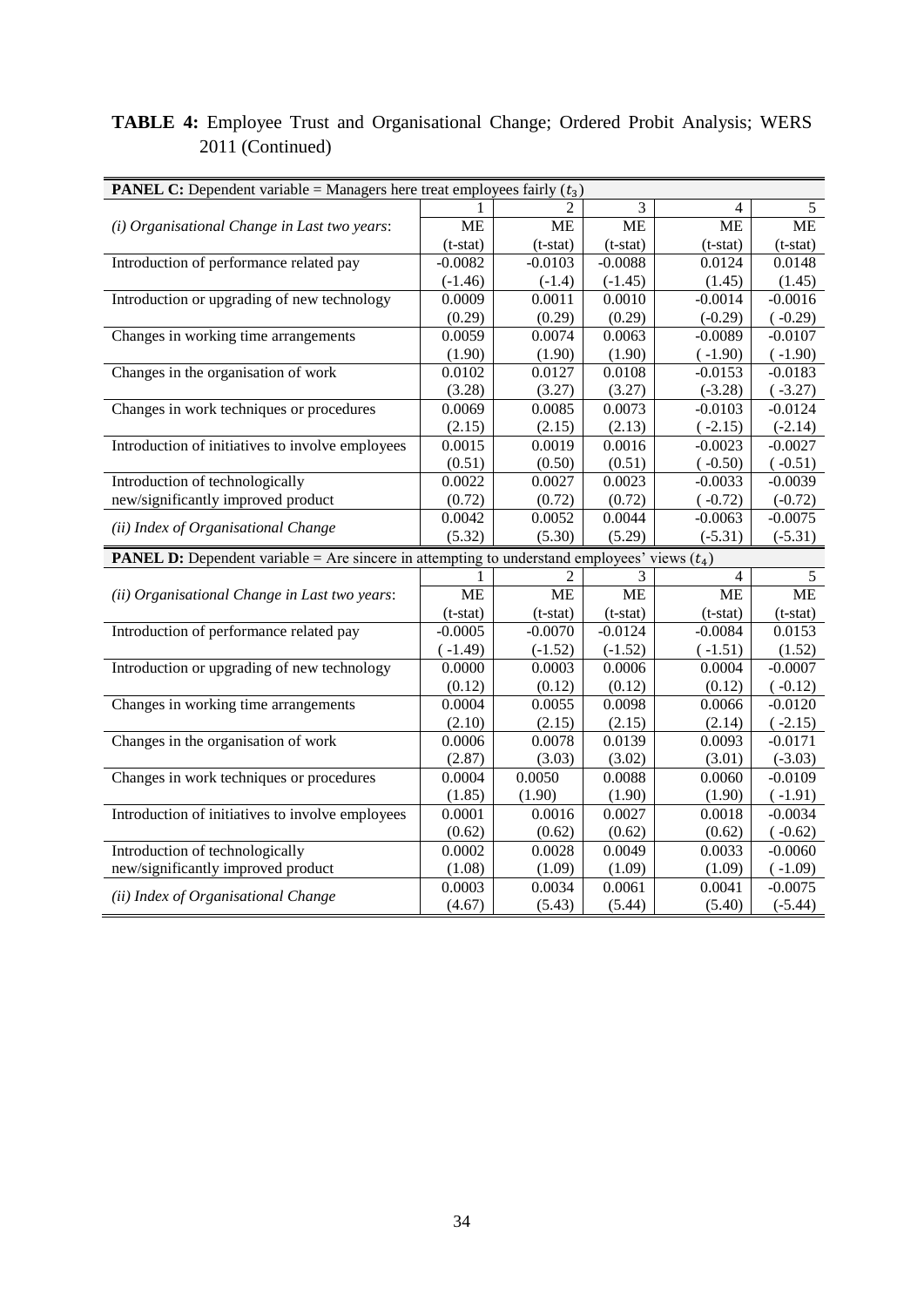### **TABLE 5:** Employee Trust and Organisational Change; Ordered Probit Analysis; WERS 2004

| <b>PANEL A:</b> Dependent variable = Managers here can be relied upon to keep their promises $(t_1)$ |                  |            |            |                |                        |
|------------------------------------------------------------------------------------------------------|------------------|------------|------------|----------------|------------------------|
|                                                                                                      |                  |            | 3          | $\overline{4}$ | 5                      |
| (i) Organisational Change in Last two years:                                                         | <b>ME</b>        | MЕ         | МE         | МE             | <b>ME</b>              |
|                                                                                                      | $(t-stat)$       | $(t-stat)$ | $(t-stat)$ | $(t-stat)$     | $(t-stat)$             |
| Introduction of performance related pay                                                              | $-0.0009$        | $-0.0015$  | $-0.0007$  | 0.0019         | 0.0012                 |
|                                                                                                      | $(-0.21)$        | $(-0.21)$  | $(-0.21)$  | (0.21)         | (0.21)                 |
| Introduction or upgrading of computers                                                               | $-0.0088$        | $-0.0154$  | $-0.0066$  | 0.0191         | 0.0118                 |
|                                                                                                      | $(-2.36)$        | $(-2.35)$  | $(-2.33)$  | (2.35)         | (2.35)                 |
| Introduction or upgrading of other technology                                                        | 0.0019           | 0.0033     | 0.0014     | $-0.0040$      | $-0.0025$              |
|                                                                                                      | (0.55)           | (0.54)     | (0.55)     | $(-0.55)$      | $(-0.55)$              |
| Changes in working time arrangements                                                                 | 0.0066           | 0.0116     | 0.0050     | $-0.0143$      | $-0.0088$              |
|                                                                                                      | (2.10)           | (2.09)     | (2.06)     | $(-2.09)$      | $(-2.08)$              |
| Changes in the organisation of work                                                                  | 0.0102           | 0.0178     | 0.0076     | $-0.0220$      | $-0.0136$              |
|                                                                                                      | (3.10)           | (3.08)     | (3.05)     | $(-3.07)$      | $(-3.10)$              |
| Changes in work techniques or procedures                                                             | 0.0012           | 0.0020     | 0.0009     | $-0.0025$      | $-0.0015$              |
|                                                                                                      | (0.34)           | (0.34)     | (0.34)     | $(-0.34)$      | $(-0.34)$              |
| Introduction of initiatives to involve employees                                                     | $-0.0011$        | $-0.0020$  | $-0.0008$  | 0.0024         | 0.0015                 |
|                                                                                                      | $(-0.27)$        | $(-0.27)$  | $(-0.27)$  | (0.27)         | (0.27)                 |
| Introduction of technologically                                                                      | 0.0090           | 0.0158     | 0.0067     | $-0.0195$      | $-0.0120$              |
| new/significantly improved product                                                                   | (1.89)           | (1.89)     | (1.87)     | $(-1.89)$      | $(-1.89)$              |
| (ii) Index of Organisational Change                                                                  | 0.0033           | 0.0058     | 0.0025     | $-0.0072$      | $-0.0045$              |
|                                                                                                      | (4.16)           | (4.12)     | (4.02)     | $(-4.13)$      | $(-4.11)$              |
| <b>PANEL B:</b> Dependent variable = Managers here deal with employees honestly $(t_2)$              |                  |            |            |                |                        |
|                                                                                                      | 1                | 2          | 3          | $\overline{4}$ | 5                      |
| (i) Organisational Change in Last two years:                                                         | <b>ME</b>        | <b>ME</b>  | ME         | <b>ME</b>      | <b>ME</b>              |
|                                                                                                      | $(t-stat)$       | $(t-stat)$ | $(t-stat)$ | $(t-stat)$     | $(t-stat)$             |
| Introduction of performance related pay                                                              | $-0.0020$        | $-0.0033$  | $-0.0025$  | 0.0041         | 0.0036                 |
|                                                                                                      | $(-0.53)$        | $(-0.53)$  | $(-0.53)$  | (0.53)         | (0.53)                 |
| Introduction or upgrading of computers                                                               | $-0.0082$        | $-0.0140$  | $-0.0103$  | 0.0173         | 0.0153                 |
|                                                                                                      | $(-2.42)$        | $(-2.42)$  | $(-2.42)$  | (2.42)         | (2.43)                 |
| Introduction or upgrading of other technology                                                        | 0.0019           | 0.0032     | 0.0023     | $-0.0040$      | $-0.0035$              |
|                                                                                                      | (0.62)           | (0.62)     | (0.62)     | $(-0.62)$      | $(-0.62)$              |
| Changes in working time arrangements                                                                 | 0.0071           | 0.0121     | 0.0089     | $-0.0149$      | $-0.0131$              |
|                                                                                                      | (2.62)           | (2.61)     | (2.59)     | $(-2.62)$      | $(-2.59)$              |
| Changes in the organisation of work                                                                  | 0.0054           | 0.0093     | 0.0068     | $-.0114$       | $-0.0101$              |
|                                                                                                      | (1.84)           | (1.84)     | (1.83)     | $(-1.84)$      | $(-1.84)$              |
| Changes in work techniques or procedures                                                             | 0.0012           | 0.0022     | 0.0016     | $-0.0027$      | $-0.0024$              |
|                                                                                                      | (0.43)           | (0.42)     | (0.43)     | $(-0.43)$      | $(-0.43)$              |
| Introduction of initiatives to involve employees                                                     | 0.0009           | 0.0015     | 0.0011     | $-0.0018$      | $-0.0016$              |
|                                                                                                      | (0.24)           | (0.24)     | (0.24)     | $(-0.24)$      | $(-0.24)$              |
| Introduction of technologically                                                                      | 0.0066           | 0.0113     | 0.0083     | $-0.0140$      | $-0.0123$              |
| new/significantly improved product                                                                   | (1.58)           | (1.58)     | (1.57)     | $(-1.58)$      | $(-1.58)$              |
| (ii) Index of Organisational Change                                                                  | 0.0026<br>(3.65) | 0.0044     | 0.0032     | $-0.0054$      | $-0.0048$<br>$(-3.60)$ |
|                                                                                                      |                  | (3.61)     | (3.57)     | $(-3.62)$      |                        |